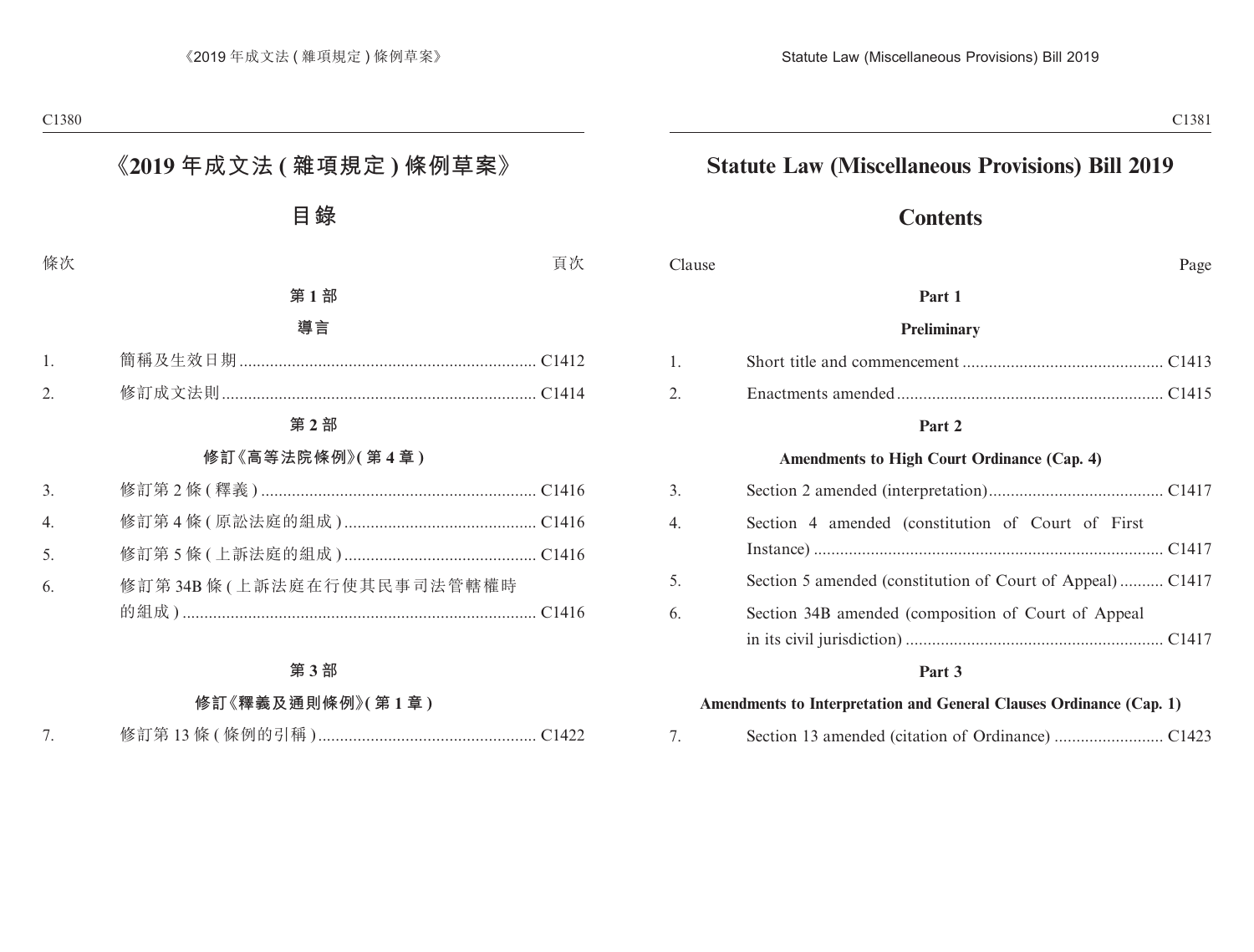| Clause | Page                                                                                                              |
|--------|-------------------------------------------------------------------------------------------------------------------|
|        | Part 4                                                                                                            |
|        | Amendments to Chinese Text of Certain Provisions Containing "Could Not with<br>Reasonable Diligence" etc. Defence |
|        | Division 1-Port Control (Cargo Working Areas) Ordinance (Cap. 81)                                                 |
| 8.     | Section 5A amended (obligation to give certain                                                                    |
|        | Division 2—Waterworks Ordinance (Cap. 102)                                                                        |
| 9.     | Section 15B amended (power of entry into non-domestic                                                             |
|        | Division 3-Dutiable Commodities (Marking and Colouring of Hydrocarbon<br>Oil) Regulations (Cap. 109 sub. leg. C)  |
| 10.    | Regulation 5C amended (defence to charges under                                                                   |
|        | Division 4—Immigration Ordinance (Cap. 115)                                                                       |
| 11.    | Section 37C amended (offence by crew etc., of ship                                                                |
| 12.    | Section 37D amended (arranging passage to Hong Kong                                                               |
| 13.    | Section 37DA amended (assisting unauthorized entrant                                                              |
|        | Division 5—Public Health and Municipal Services Ordinance (Cap. 132)                                              |
| 14.    | Section 54 amended (offences in connection with the sale,                                                         |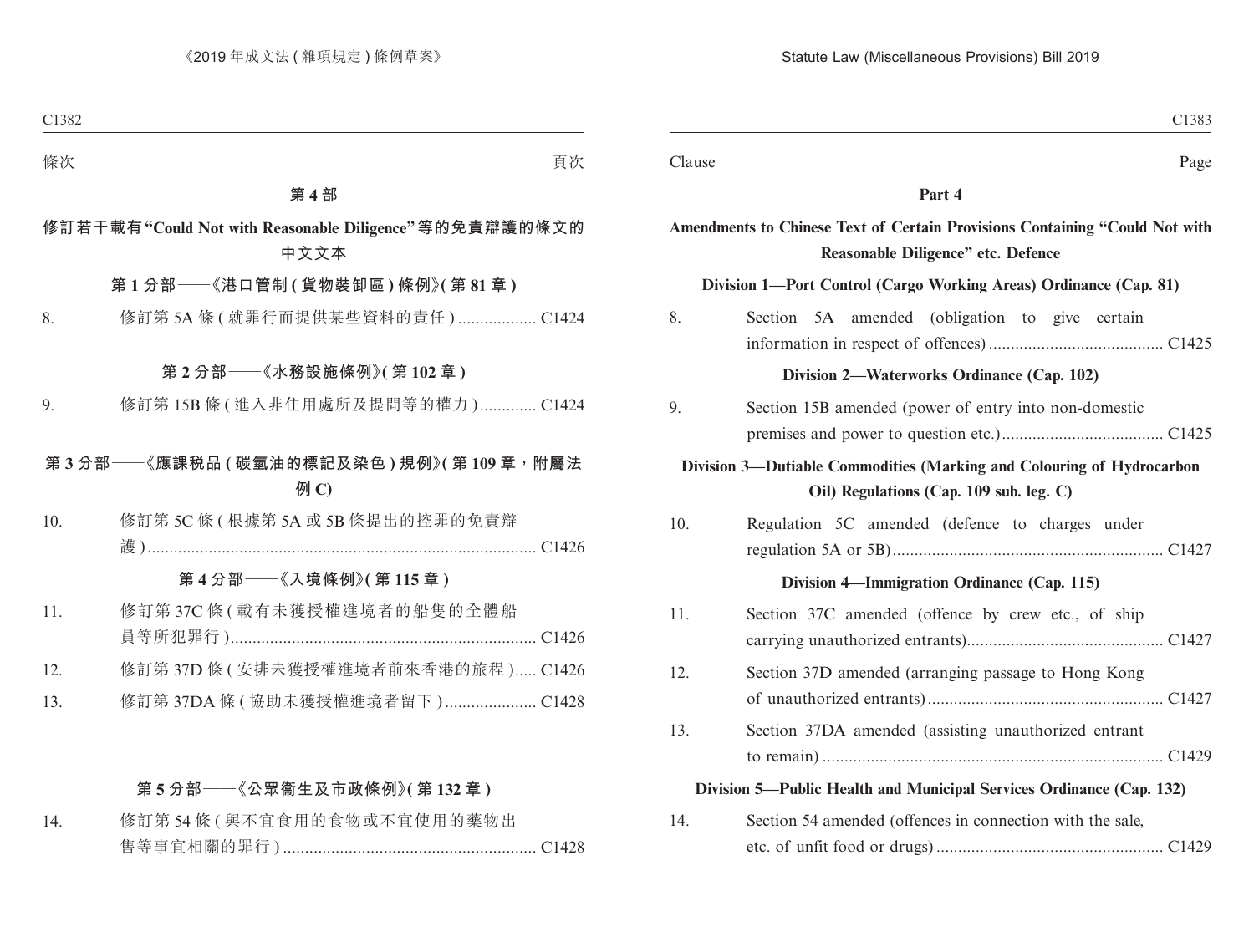#### Statute Law (Miscellaneous Provisions) Bill 2019

| C1385                                                                                               |        |
|-----------------------------------------------------------------------------------------------------|--------|
| Page                                                                                                | Clause |
| Section 61 amended (false labelling and advertisement of                                            | 15.    |
| Division 6—Pharmacy and Poisons Regulations (Cap. 138 sub. leg. A)                                  |        |
| Regulation 36 amended (registration of pharmaceutical                                               | 16.    |
| Division 7-Massage Establishments Ordinance (Cap. 266)                                              |        |
|                                                                                                     | 17.    |
| Division 8—Registration of Local Newspapers Ordinance (Cap. 268)                                    |        |
| Section 11 amended (unlawful to furnish incorrect                                                   | 18.    |
| Division 9—Civil Aviation (Aircraft Noise) (Certification) Regulations (Cap. 312<br>sub. leg. $A$ ) |        |
| Regulation 10 amended (noise certificate to be carried on                                           | 19.    |
| Division 10—Shipping and Port Control Ordinance (Cap. 313)                                          |        |
| Section 60B amended (obligation to give certain                                                     | 20.    |
| Division 11—Hotel and Guesthouse Accommodation Ordinance (Cap. 349)                                 |        |
| Section 5A amended (offence by owner and tenant of                                                  | 21.    |
| Division 12—Trade Descriptions Ordinance (Cap. 362)                                                 |        |
| Section 12 amended (prohibited import and export of                                                 | 22.    |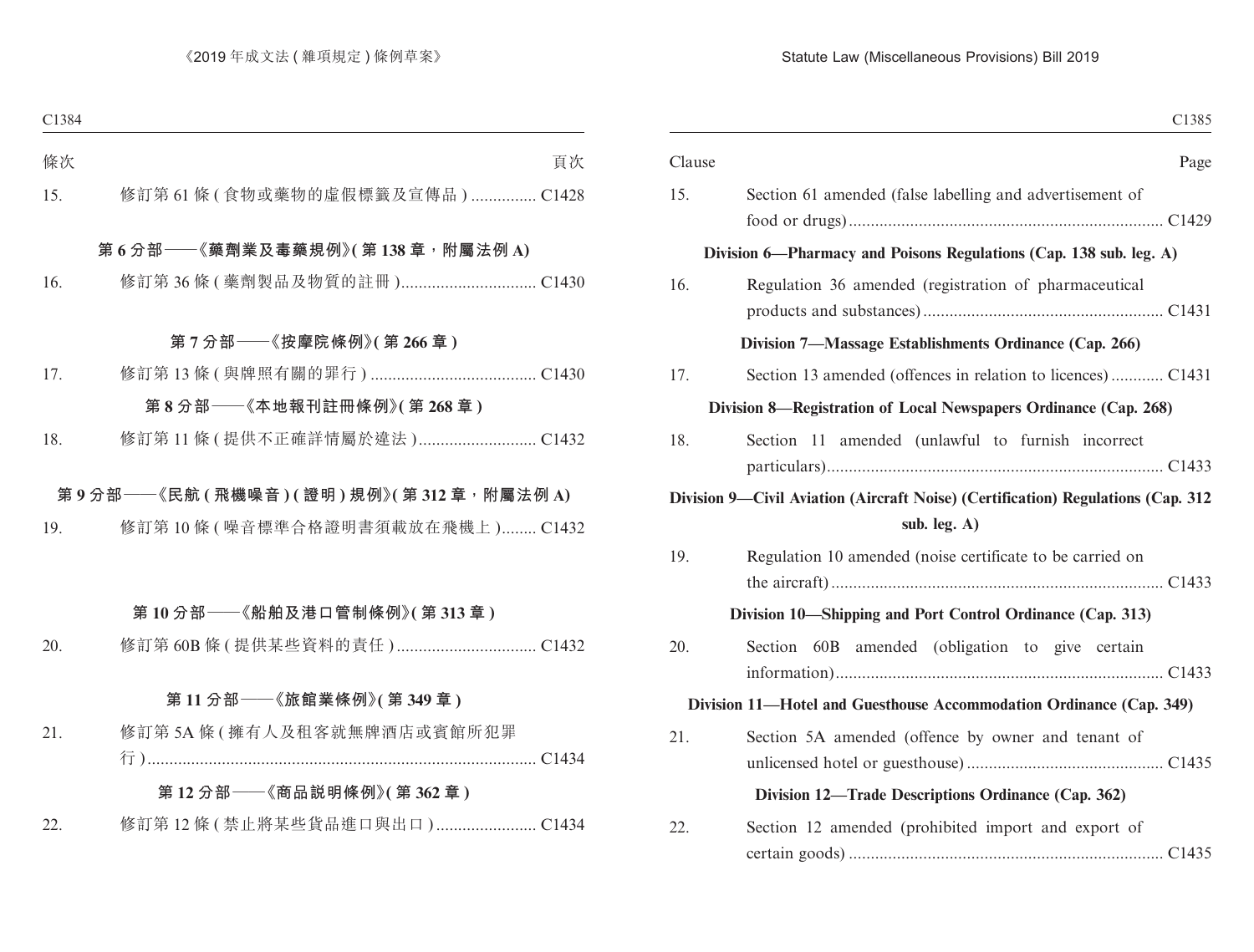#### Statute Law (Miscellaneous Provisions) Bill 2019

|                                                                                                             | C <sub>1387</sub> |
|-------------------------------------------------------------------------------------------------------------|-------------------|
|                                                                                                             | Page              |
| Section 26AA amended (additional defence (supply of<br>goods or service to which false trade description is |                   |
| Section 26AAB amended (additional defence (sale of                                                          |                   |
| Division 13-Road Tunnels (Government) Ordinance (Cap. 368)                                                  |                   |
| Section 12 amended (obligation to give information                                                          |                   |
| Division 14—Road Traffic Ordinance (Cap. 374)                                                               |                   |
| Section 63 amended (obligation to give certain                                                              |                   |
| Division 15—Clubs (Safety of Premises) Ordinance (Cap. 376)                                                 |                   |
| Section 21 amended (offences in relation to certificates of                                                 |                   |
| Division 16—Amusement Game Centres Ordinance (Cap. 435)                                                     |                   |
| Section 19 amended (offences in relation to a licence) C1439                                                |                   |
| Section 20 amended (offence in relation to gaining                                                          |                   |
| Division 17—Western Harbour Crossing Ordinance (Cap. 436)                                                   |                   |
| Section 53 amended (obligation to give information                                                          |                   |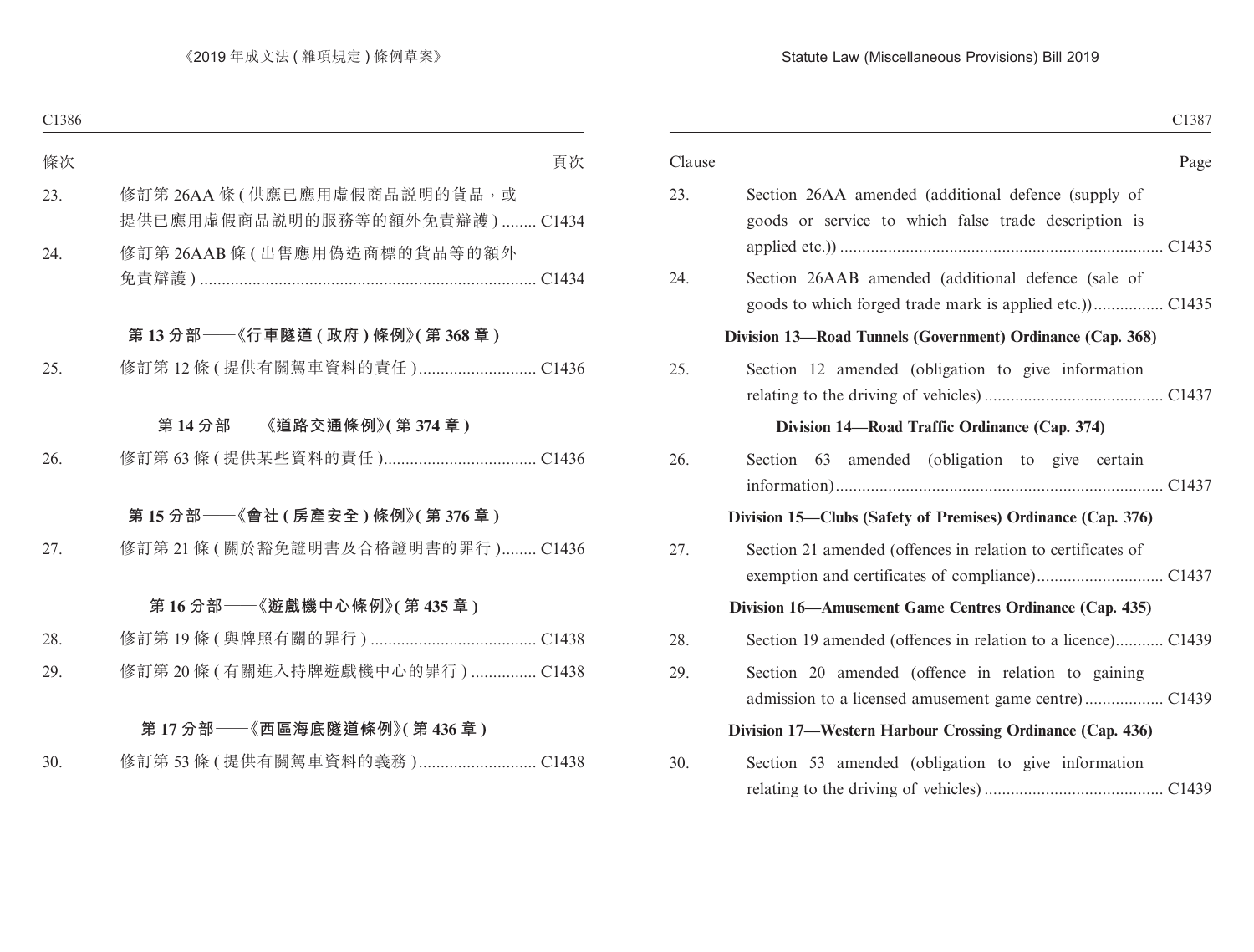| C <sub>1389</sub>                                                                                                |        |
|------------------------------------------------------------------------------------------------------------------|--------|
| Page                                                                                                             | Clause |
| Division 18—Bedspace Apartments Ordinance (Cap. 447)                                                             |        |
| Section 33 amended (offences in relation to certificates of                                                      | 31.    |
| Division 19—Residential Care Homes (Elderly Persons) Ordinance (Cap. 459)                                        |        |
| Section 21 amended (offences in relation to certificates of                                                      | 32.    |
| Division 20—Tai Lam Tunnel and Yuen Long Approach Road Ordinance<br>(Cap. 474)                                   |        |
| Section 46 amended (obligation to give information                                                               | 33.    |
| Division 21-Tsing Ma Control Area Ordinance (Cap. 498)                                                           |        |
| Section 17 amended (obligation to give information                                                               | 34.    |
| Division 22-Merchant Shipping (Local Vessels) Ordinance (Cap. 548)                                               |        |
| Section 63 amended (Director may require certain                                                                 | 35.    |
| Division 23-Merchant Shipping (Local Vessels) (Certification and Licensing)<br>Regulation (Cap. 548 sub. leg. D) |        |
| Section 38 amended (certificate of ownership number to                                                           | 36.    |
| Division 24—Chinese Medicine Ordinance (Cap. 549)                                                                |        |
|                                                                                                                  | 37.    |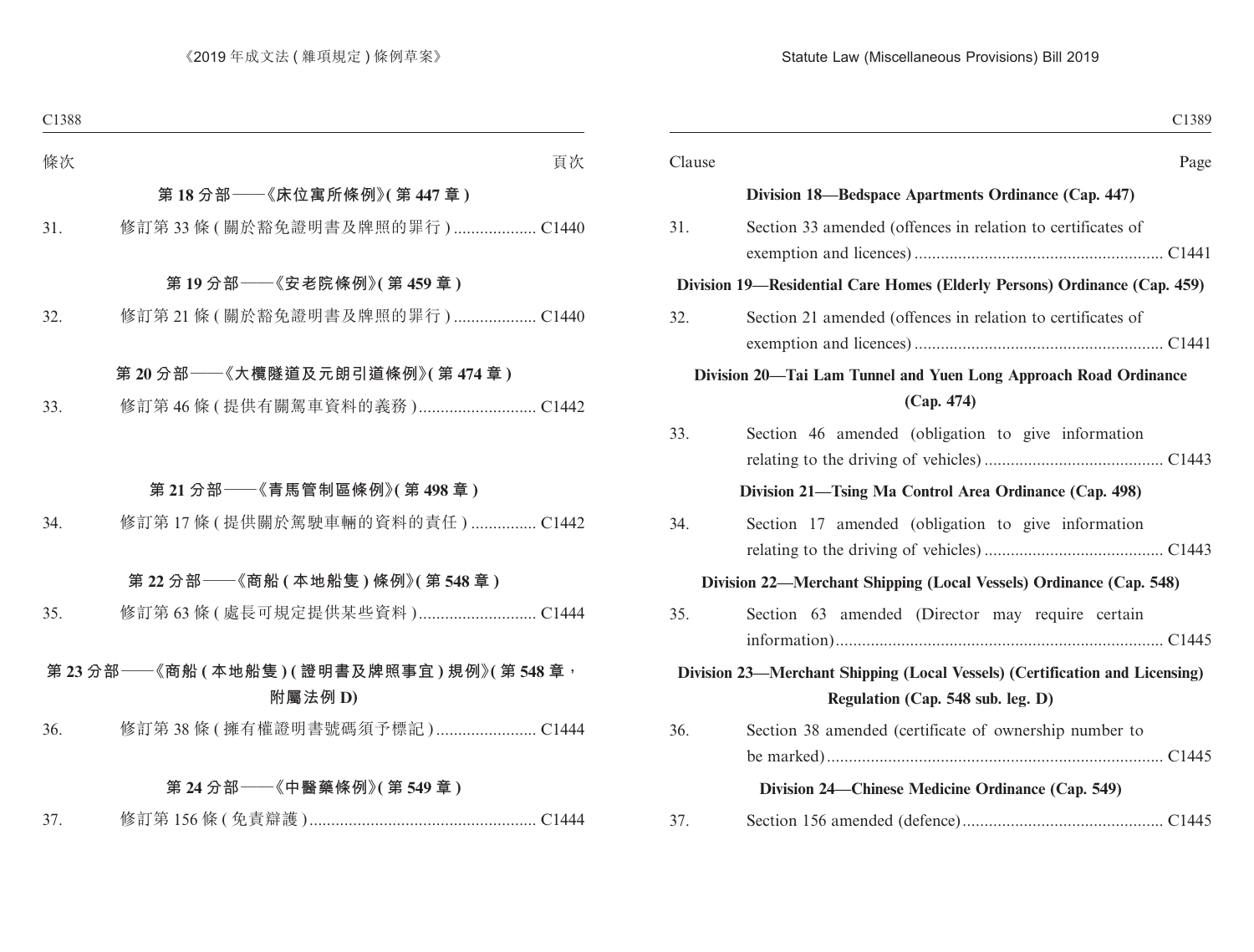|        | C <sub>1391</sub>                                                                                           |
|--------|-------------------------------------------------------------------------------------------------------------|
| Clause | Page                                                                                                        |
|        | Division 25—Entertainment Special Effects Ordinance (Cap. 560)                                              |
| 38.    | Section 14 amended (pyrotechnic special effects materials                                                   |
| 39.    | Section 20 amended (pyrotechnic special effects materials                                                   |
|        | Division 26—Entertainment Special Effects (General) Regulation (Cap. 560 sub.<br>leg. A)                    |
| 40.    |                                                                                                             |
|        | Division 27-Drug Dependent Persons Treatment and Rehabilitation Centres<br>(Licensing) Ordinance (Cap. 566) |
| 41.    | Section 5 amended (contravention of conditions of                                                           |
|        | Division 28—Karaoke Establishments Ordinance (Cap. 573)                                                     |
| 42.    | Section 17 amended (offences in relation to permits and                                                     |
|        | Division 29—Karaoke Establishments (Licensing) Regulation (Cap. 573 sub.<br>leg. A)                         |
| 43.    |                                                                                                             |
|        | Division 30—Residential Care Homes (Persons with Disabilities) Ordinance<br>(Cap. 613)                      |
| 44.    | Section 22 amended (offences in relation to licences and                                                    |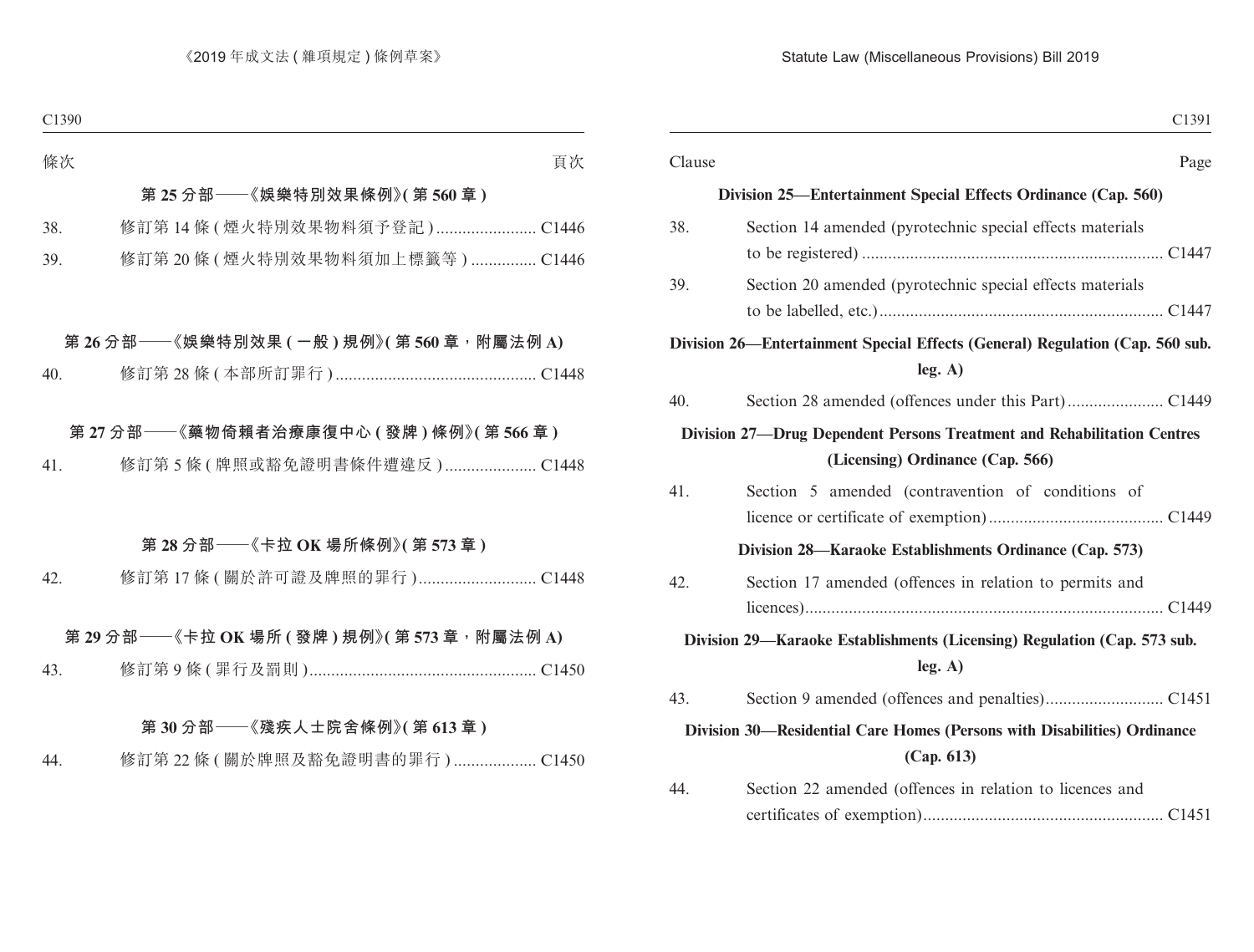| Clause                                                                                                                                                                                                                                                                                                                                                                                                              |
|---------------------------------------------------------------------------------------------------------------------------------------------------------------------------------------------------------------------------------------------------------------------------------------------------------------------------------------------------------------------------------------------------------------------|
|                                                                                                                                                                                                                                                                                                                                                                                                                     |
| 45.                                                                                                                                                                                                                                                                                                                                                                                                                 |
| 46.                                                                                                                                                                                                                                                                                                                                                                                                                 |
| 47.                                                                                                                                                                                                                                                                                                                                                                                                                 |
| 48.                                                                                                                                                                                                                                                                                                                                                                                                                 |
| Division 31—Cross-boundary Movement of Physical Currency and Bearer<br><b>Negotiable Instruments Ordinance (Cap. 629)</b><br>Section 4 amended (declaration for CBNIs in possession<br>Section 5 amended (disclosure by persons arriving in<br>Hong Kong other than at specified control points and<br>Section 6 amended (declaration by persons making<br>Section 9 amended (declaration by importers or exporters |

#### **Part 5**

#### **Miscellaneous Amendments**

## **Division 1—Amendments to References to "Widows' and Children's Pensions Ordinance" and Related Amendments**

## **Subdivision 1—Pensions (Special Provisions) (Customs Officers) Ordinance (Cap. 35)**

| 49. |                                                |  |
|-----|------------------------------------------------|--|
| 50. |                                                |  |
| 51. | Section 3 amended (grant of right to refund of |  |
| 52. |                                                |  |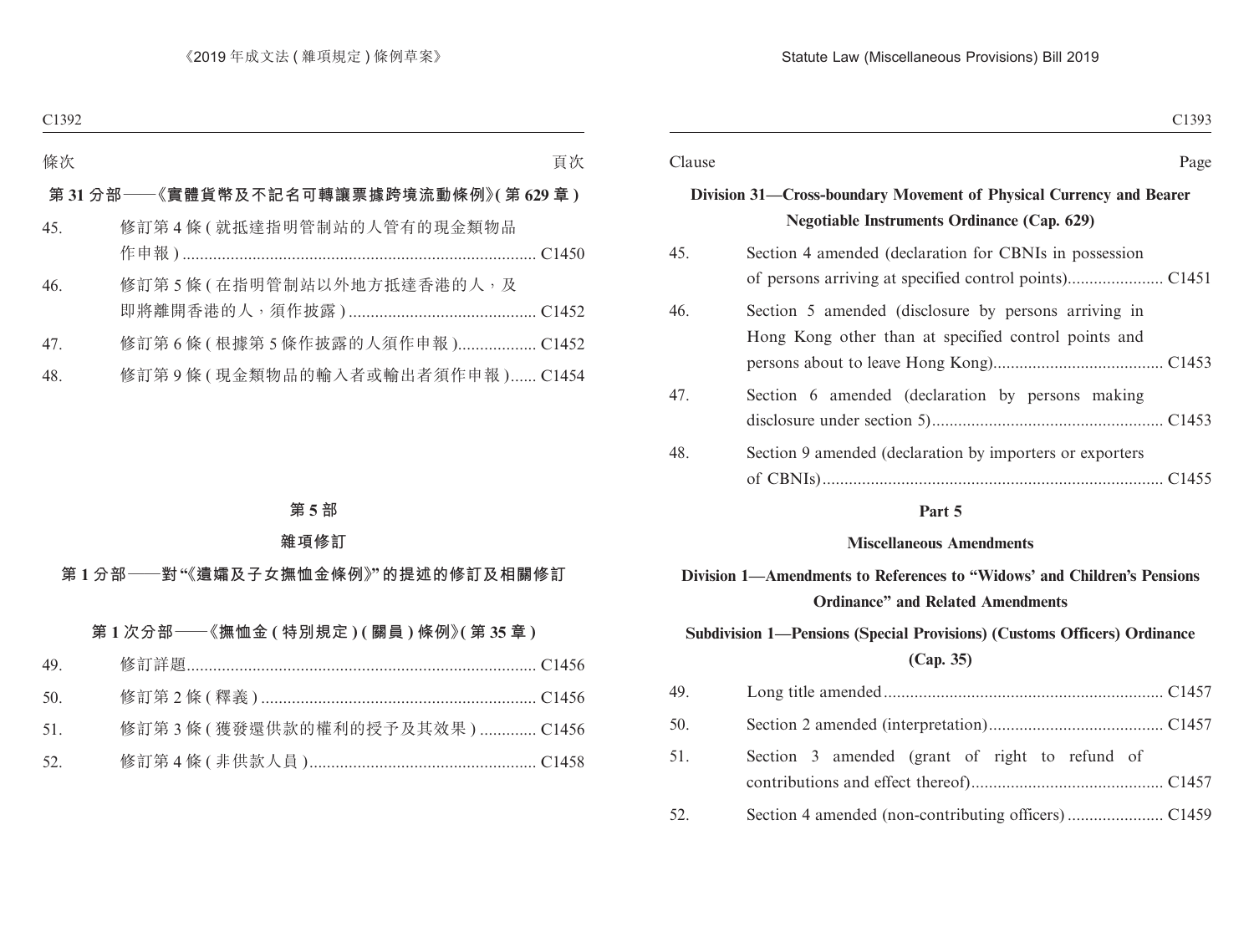| Page                                                                                                                   | Clause |
|------------------------------------------------------------------------------------------------------------------------|--------|
| Subdivision 2—Widows and Orphans Pension Ordinance (Cap. 94)                                                           |        |
| Section 35 amended (certain contributors under Widows'<br>and Children's Pensions Scheme to withdraw from this         | 53.    |
| Section 36 amended (no new contributors after<br>commencement of Widows' and Children's Pensions                       | 54.    |
| Division 2—Amendments to References to "Protection of Women and Juveniles"<br><b>Ordinance"</b> and Related Amendments |        |
| Subdivision 1—Offences against the Person Ordinance (Cap. 212)                                                         |        |
| Section 43 amended (stealing child under 14 years)  C1461                                                              | 55.    |
| Subdivision 2—Juvenile Offenders Ordinance (Cap. 226)                                                                  |        |
| Section 15 amended (methods of dealing with children                                                                   | 56.    |
| Subdivision 3—Firearms and Ammunition Ordinance (Cap. 238)                                                             |        |
| Schedule amended (provisions to which sections $17(2)$ )                                                               | 57.    |
| Subdivision 4—Adoption Ordinance (Cap. 290)                                                                            |        |
| Section 14 amended (cessation of certain orders, etc.)  C1463                                                          | 58.    |
| Subdivision 5—Official Solicitor Ordinance (Cap. 416)                                                                  |        |
| Schedule 1 amended (duties of the Official Solicitor) C1465                                                            | 59.    |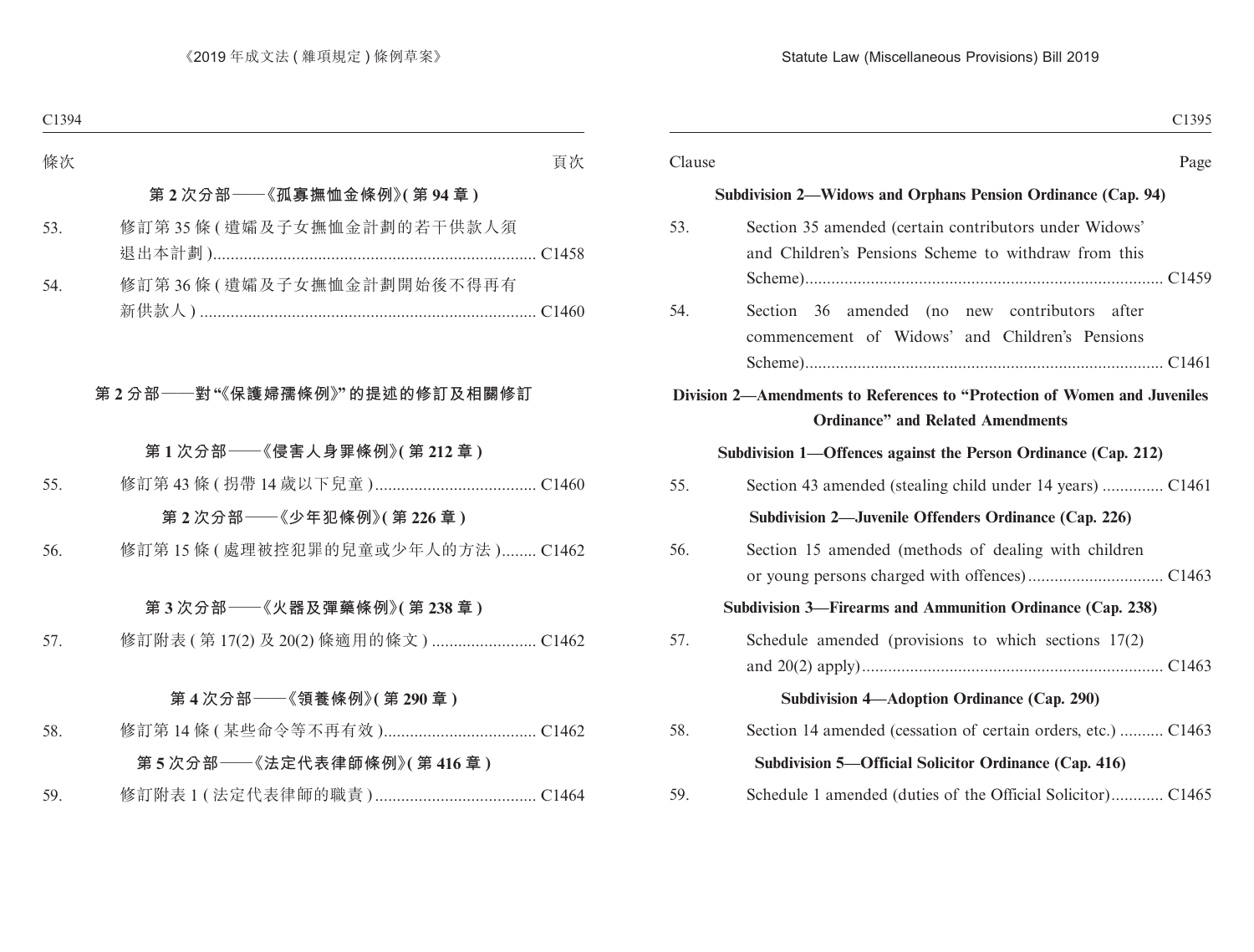| C1397                                                                                    |        |
|------------------------------------------------------------------------------------------|--------|
|                                                                                          | Clause |
| Division 3—Amendments to References to "《司法訴訟 ( 烈風警告期間聆訊延<br>期)條例》"                      |        |
| Subdivision 1-Government Lotteries Ordinance (Cap. 334)                                  |        |
|                                                                                          | 60.    |
| Subdivision 2—Film Censorship Ordinance (Cap. 392)                                       |        |
|                                                                                          | 61.    |
| Subdivision 3—Merchant Shipping (Seafarers) Ordinance (Cap. 478)                         |        |
|                                                                                          | 62.    |
| Division 4—Amendments to References to "Defective"                                       |        |
| Subdivision 1—Child Care Services Ordinance (Cap. 243)                                   |        |
| Schedule amended (offences relevant to meaning of                                        | 63.    |
|                                                                                          |        |
| Subdivision 2-Post-release Supervision of Prisoners Regulation (Cap. 475 sub.<br>leg. A) |        |
|                                                                                          | 64.    |
| Subdivision 3—Social Workers Registration Ordinance (Cap. 505)                           |        |
| Schedule 2 amended (description of offences which                                        | 65.    |
| disentitle persons from being or continuing to be                                        |        |
|                                                                                          |        |
| <b>Division 5-Amendments to Cross-references</b>                                         |        |
| Subdivision 1-Money Changers Ordinance (Cap. 34)                                         |        |
|                                                                                          | 66.    |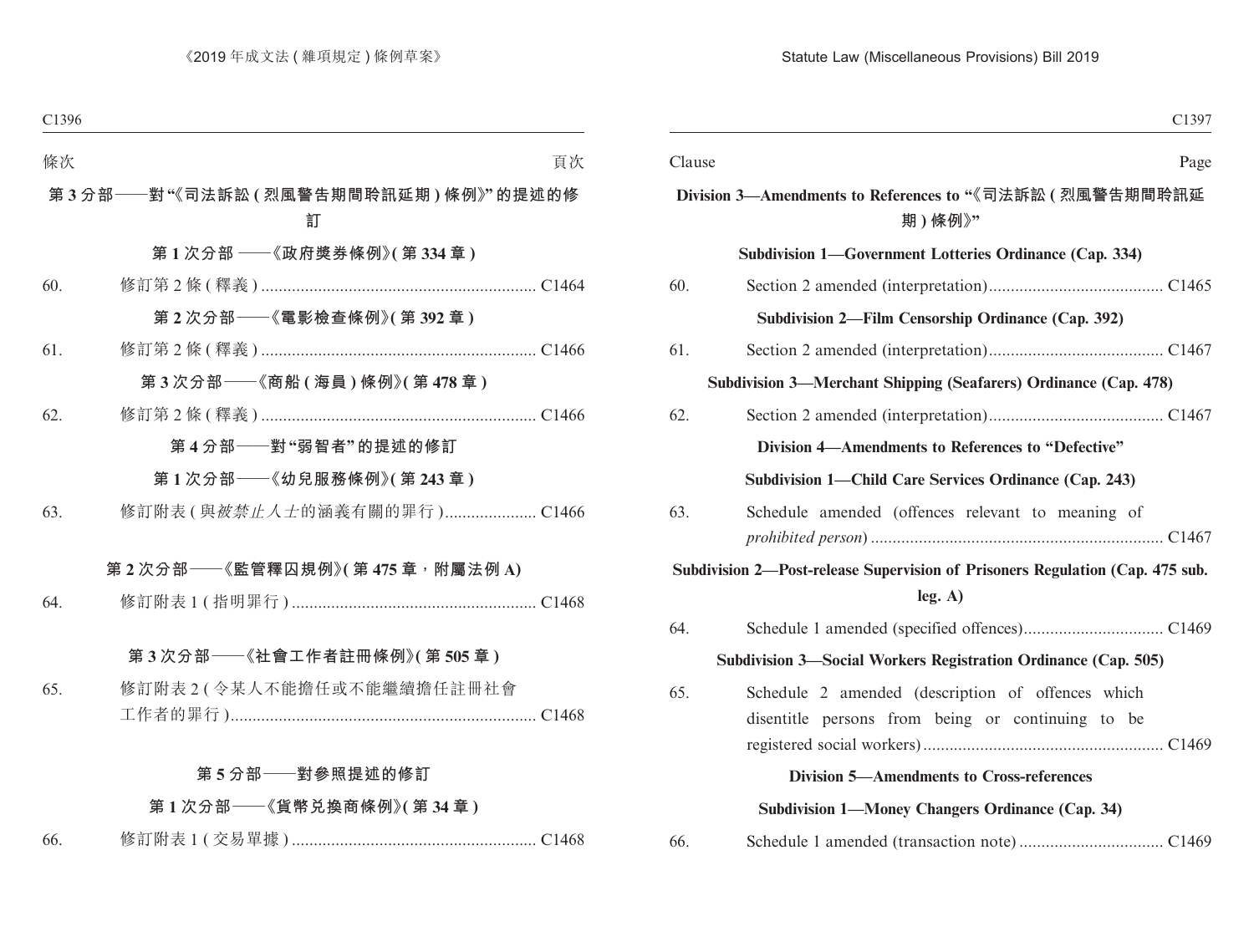|                                                                                                     | Clause |
|-----------------------------------------------------------------------------------------------------|--------|
|                                                                                                     | 67.    |
|                                                                                                     | 68.    |
| Subdivision 2-Apprenticeship (Designation of Trades) (Consolidation) Order<br>(Cap. 47 sub. leg. B) |        |
|                                                                                                     | 69.    |
| Subdivision 3-Public Swimming Pools Regulation (Cap. 132 sub. leg. BR)                              |        |
| Section 13 amended (general penalties and power to                                                  | 70.    |
| Subdivision 4—Designation of Public Officers Notice (Cap. 178 sub. leg. D)                          |        |
|                                                                                                     | 71.    |
| Subdivision 5—Official Solicitor Ordinance (Cap. 416)                                               |        |
|                                                                                                     | 72.    |
| Subdivision 6—Justices of the Peace Ordinance (Cap. 510)                                            |        |
|                                                                                                     | 73.    |
| Subdivision 7—Estate Agents Ordinance (Cap. 511)                                                    |        |
|                                                                                                     | 74.    |
| Schedule amended (constitution, etc. of the Authority) C1477                                        | 75.    |
| Subdivision 8—Copyright Ordinance (Cap. 528)                                                        |        |
| Schedule 2 amended (copyright: transitional provisions)                                             | 76.    |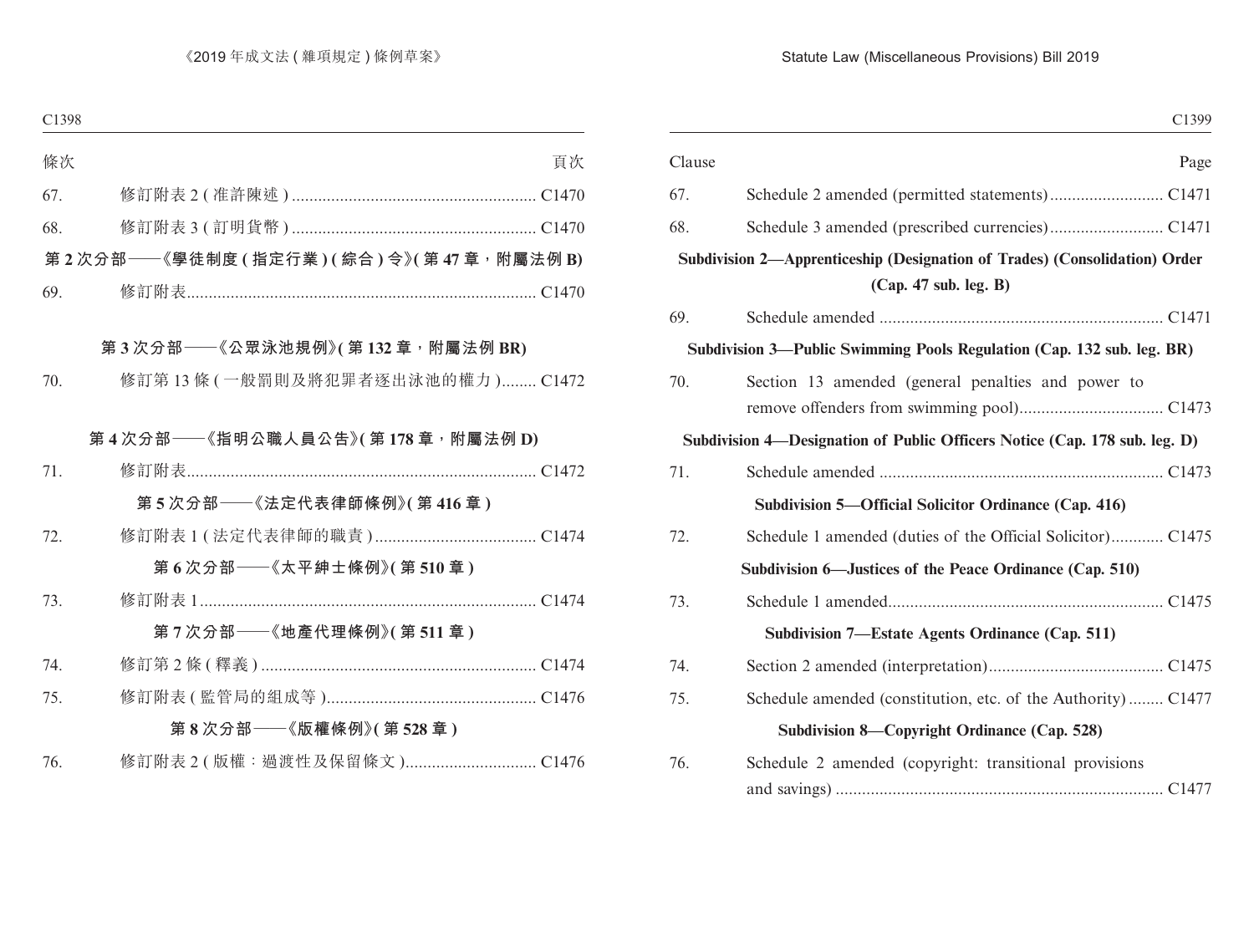| C <sub>1401</sub>                                                          |        |
|----------------------------------------------------------------------------|--------|
| Page                                                                       | Clause |
| Subdivision 9-Mass Transit Railway (Transport Interchange) Bylaw (Cap. 556 |        |
| sub. leg. D)                                                               |        |
|                                                                            | 77.    |
| Subdivision 10—Travel Industry Ordinance (Cap. 634)                        |        |
| Section 28 amended (requirement to cease to be                             | 78.    |
| <b>Division 6-Amendments to Achieve Consistency</b>                        |        |
| Subdivision 1—Jury Ordinance (Cap. 3)                                      |        |
|                                                                            | 79.    |
| <b>Subdivision 2—Betting Duty Ordinance (Cap. 108)</b>                     |        |
| Section 6K amended (calculation of net stake receipts)  C1481              | 80.    |
| Section 6L amended (adjustments to net stake receipts) C1481               | 81.    |
|                                                                            | 82.    |
| Subdivision 3—Births and Deaths Registration Ordinance (Cap. 174)          |        |
|                                                                            | 83.    |
| Subdivision 4-Marriage Reform (Forms) Regulations (Cap. 178 sub. leg. C)   |        |
|                                                                            | 84.    |
| Subdivision 5—Crimes Ordinance (Cap. 200)                                  |        |
|                                                                            | 85.    |
| Section 78 amended (powers of search, forfeiture, etc.) C1485              | 86.    |
|                                                                            | 87.    |
| Section 106 amended (powers of search, forfeiture, etc.) C1485             | 88.    |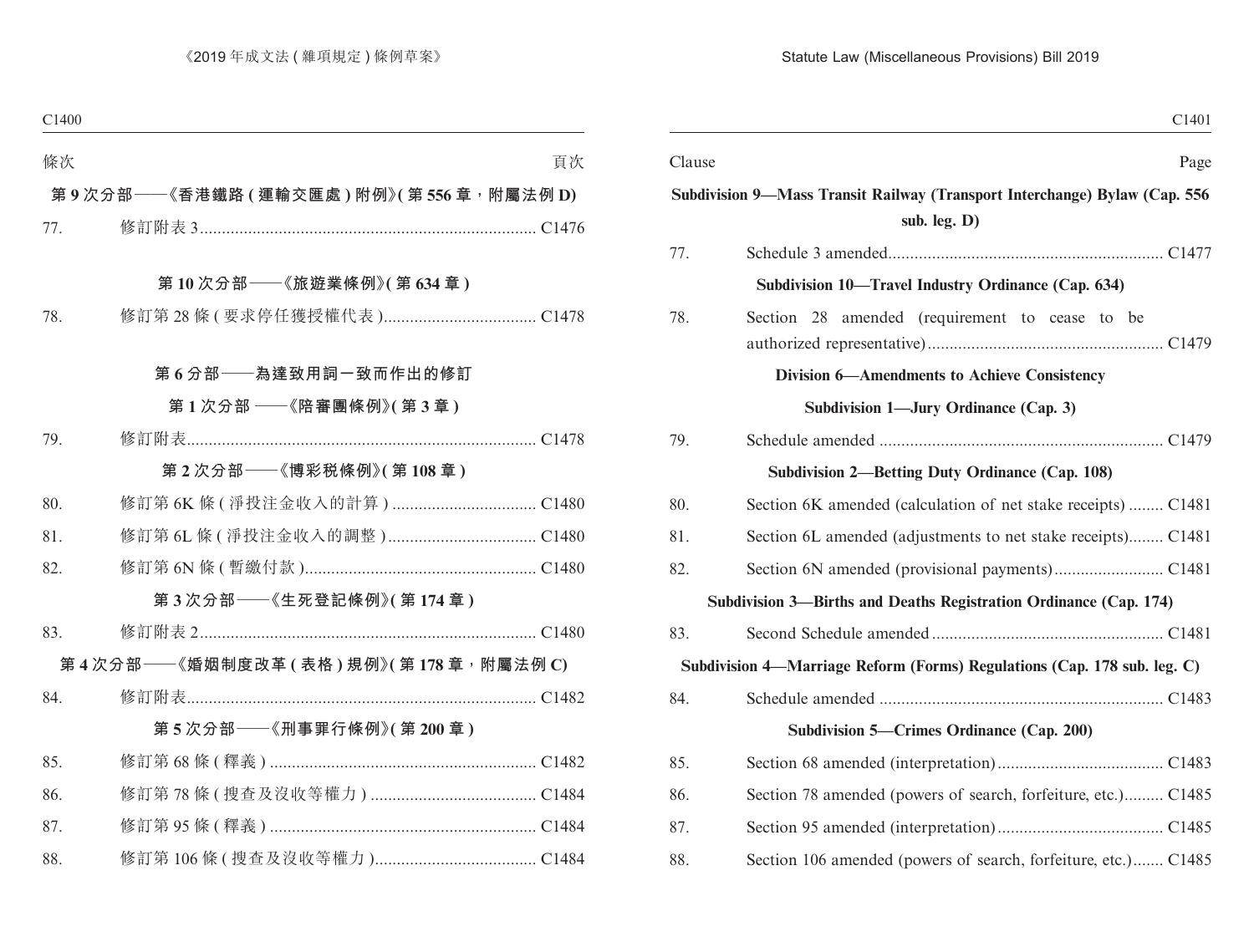| C1403                                                                                                           |  |
|-----------------------------------------------------------------------------------------------------------------|--|
| Clause<br>Page                                                                                                  |  |
| Subdivision 6—Pension Benefits (Judicial Officers) Ordinance (Cap. 401)                                         |  |
| 89.<br>Section 11B amended (notice for opting for retirement                                                    |  |
|                                                                                                                 |  |
| Subdivision 7—Pension Benefits (Judicial Officers) Regulations (Cap. 401 sub.<br>leg. A)                        |  |
| 90.                                                                                                             |  |
| Regulation 5 amended (rate of short service gratuity) C1487<br>91.                                              |  |
| 92.<br>Regulation 8 amended (pension for service wholly within                                                  |  |
| 93.<br>Regulation 11 amended (rate of short service gratuity) C1489                                             |  |
| 94.<br>Regulation 16 amended (emoluments to be taken for                                                        |  |
| 95.<br>Regulation 17 amended (service which may be taken as                                                     |  |
| 96.<br>Regulation 18 amended (deemed increase in service                                                        |  |
| 97.<br>Regulation 21 amended (rates of additional pension on<br>retirement on abolition of office or compulsory |  |
| 98.<br>Regulation 22 amended (rates of additional pension on                                                    |  |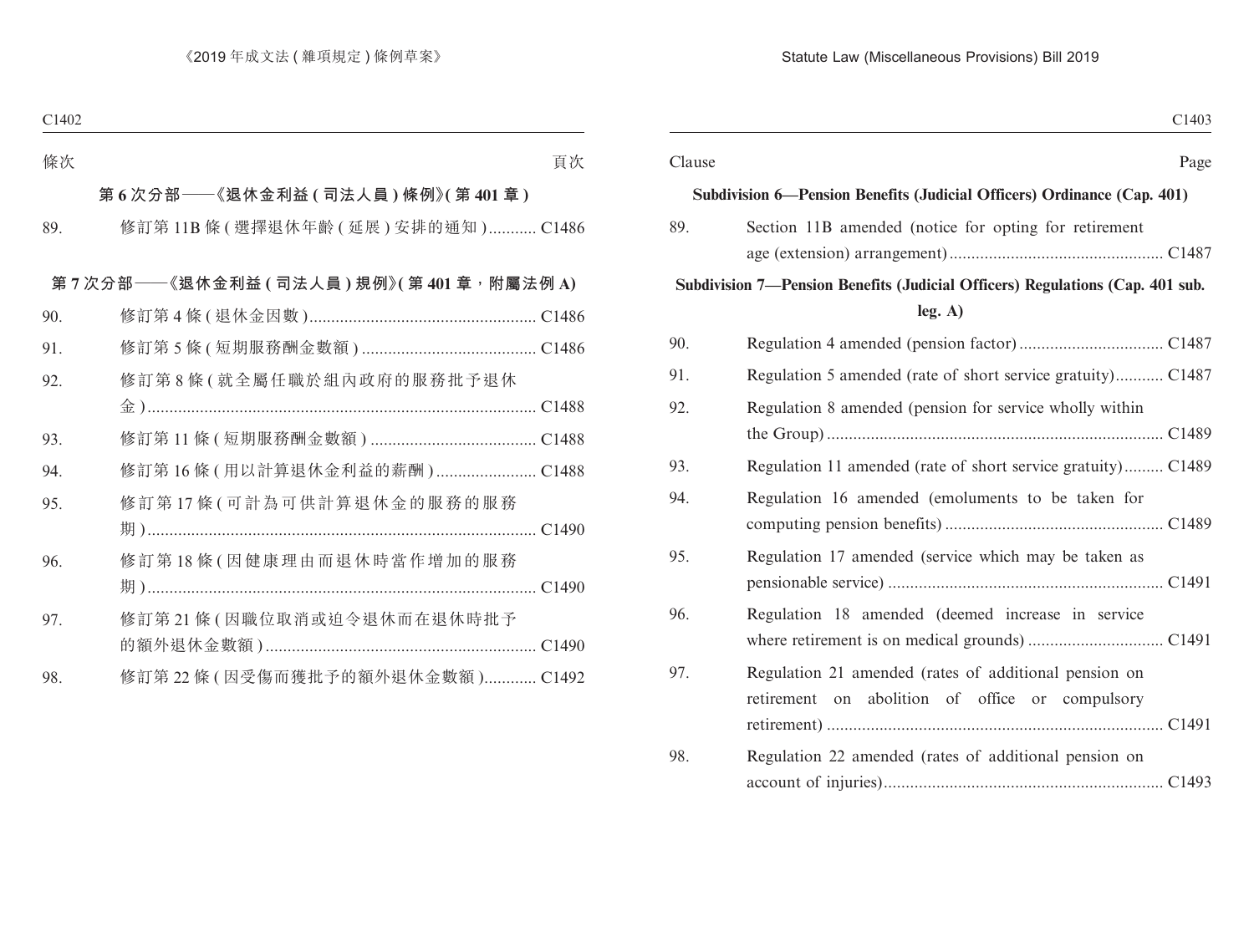| C1405                                                                                                                                     |        |
|-------------------------------------------------------------------------------------------------------------------------------------------|--------|
| Page                                                                                                                                      | Clause |
| Subdivision 8—Amusement Game Centres Ordinance (Cap. 435)                                                                                 |        |
| Section 20 amended (offence in relation to gaining                                                                                        | 99.    |
| Subdivision 9—Copyright Ordinance (Cap. 528)                                                                                              |        |
| Section 76 heading amended (performance, showing or                                                                                       | 100.   |
| Section 81 amended (free public showing or playing of                                                                                     | 101.   |
| Section 233 amended (jurisdiction of Copyright                                                                                            | 102.   |
| Section 255 amended (performance, showing or playing                                                                                      | 103.   |
| Subdivision 10—Private Healthcare Facilities Ordinance (Cap. 633)                                                                         |        |
| Section 174 amended (regulation 176 amended (general<br>provisions relating to storage, conveyance and packing of                         | 104.   |
| <b>Division 7-Repeal of Superseded Provisions</b>                                                                                         |        |
| Subdivision 1-Supplementary Medical Professions, Midwives Registration and<br>Nurses Registration (Amendment) Ordinance 1985 (67 of 1985) |        |
|                                                                                                                                           | 105.   |
| Subdivision 2—Banking (Amendment) Ordinance 1999 (42 of 1999)                                                                             |        |
|                                                                                                                                           | 106.   |
|                                                                                                                                           |        |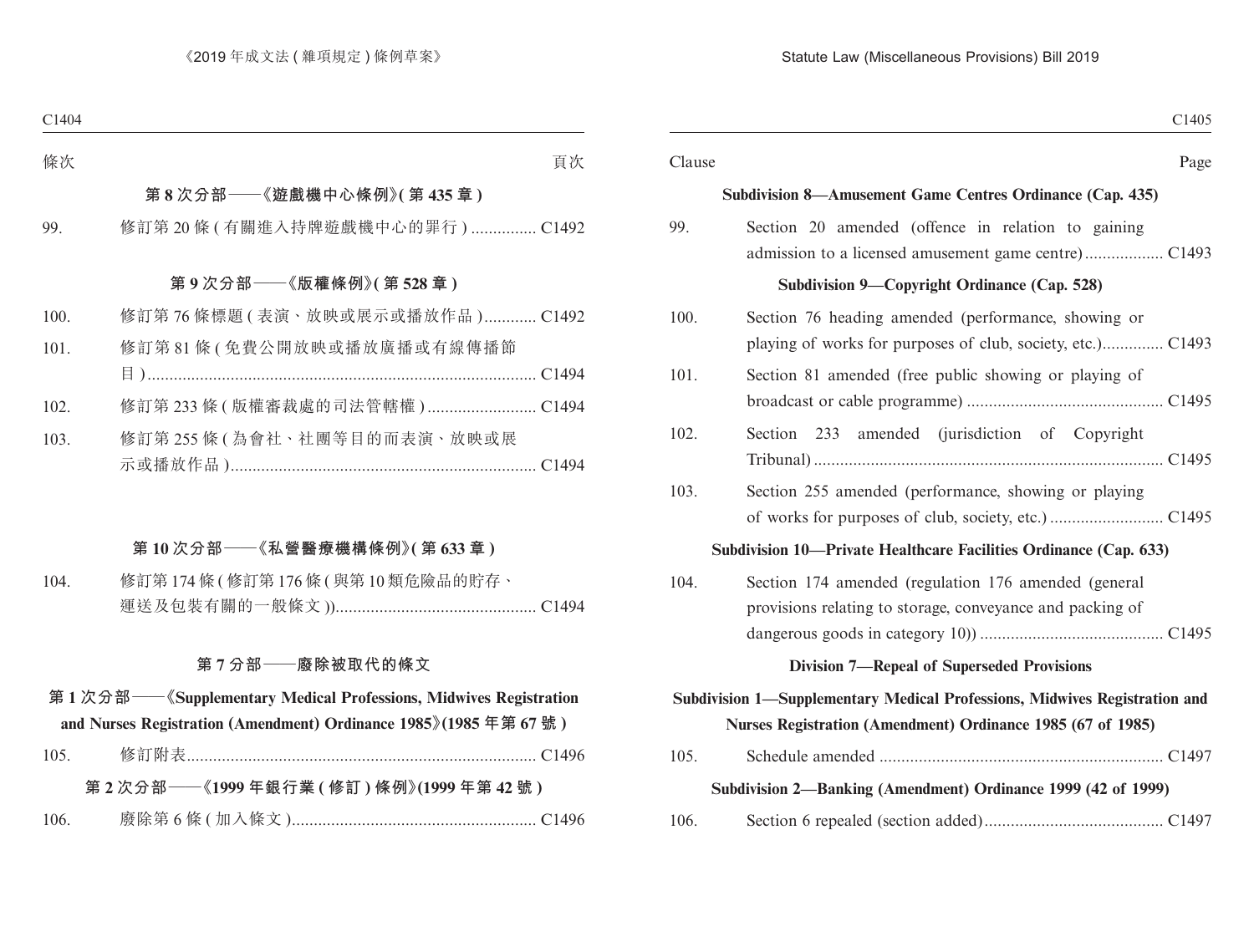|        | C1407                                                                                        |
|--------|----------------------------------------------------------------------------------------------|
| Clause | Page                                                                                         |
|        | Subdivision 3—Dangerous Goods (Amendment) Ordinance 2002 (4 of 2002)                         |
| 107.   |                                                                                              |
|        | Subdivision 4-Landlord and Tenant (Consolidation) (Amendment) Ordinance<br>2002 (32 of 2002) |
| 108.   | Section 1 amended (short title and commencement)  C1499                                      |
| 109.   |                                                                                              |
|        | Subdivision 5—Merchant Shipping (Safety) (Amendment) Ordinance 2009<br>$(10$ of 2009)        |
| 110.   |                                                                                              |
| 111.   |                                                                                              |
| 112.   | Section 44 amended (practice of musters and drills)  C1501                                   |
| 113.   | Section 45 repealed ("國際航行" substituted by "國際航                                              |
| 114.   |                                                                                              |
|        | Subdivision 6—Inland Revenue (Amendment) (No. 2) Ordinance 2018 (12 of<br>2018)              |
| 115.   | Section 1 amended (short title and commencement)  C1501                                      |
| 116.   | Section 6 repealed (Schedules 16A and 16B added)  C1503                                      |
|        | <b>Division 8-Technical and Other Amendments</b>                                             |
|        | Subdivision 1—Matrimonial Causes Ordinance (Cap. 179)                                        |
| 117.   | Section 5 amended (jurisdiction in judicial separation)  C1503                               |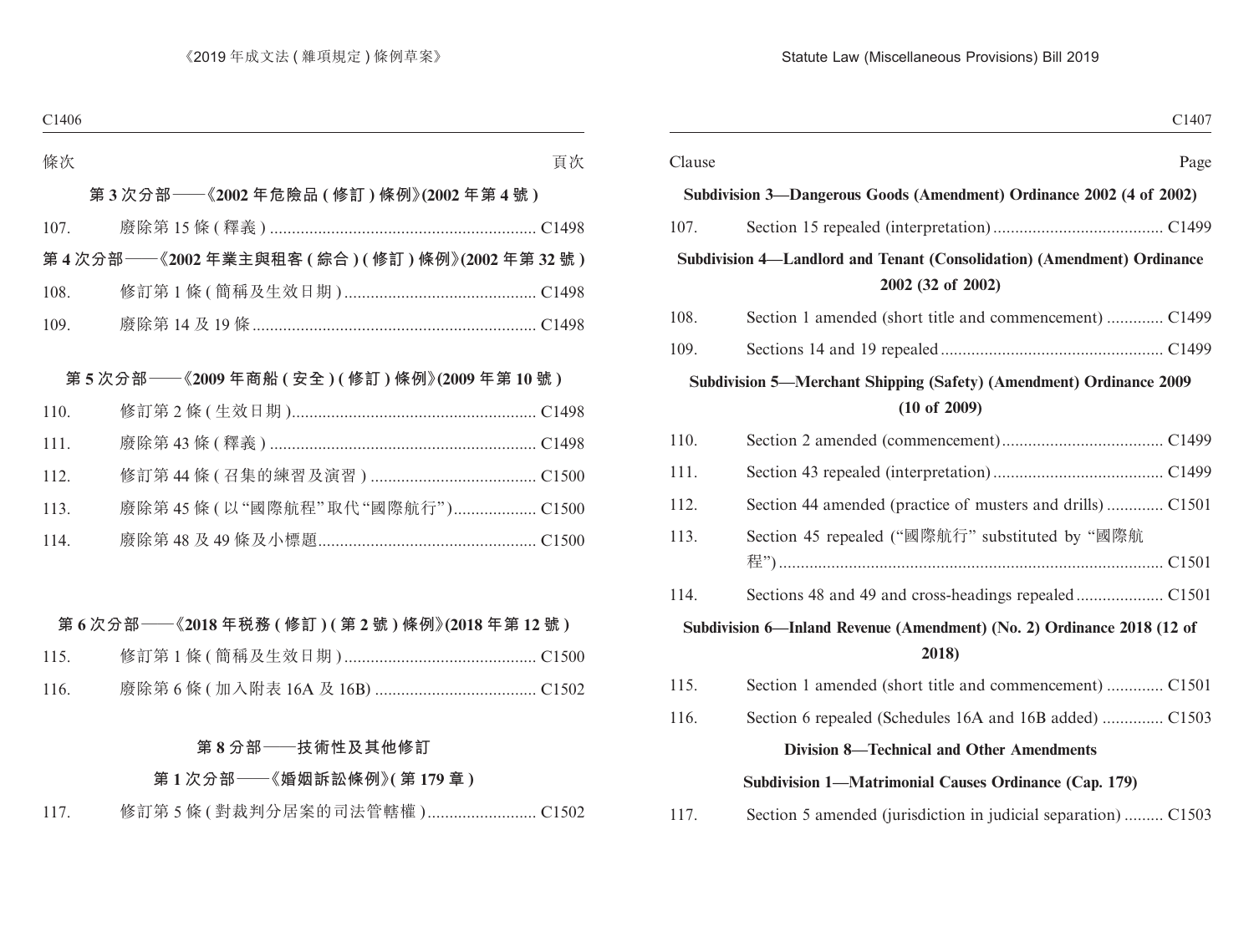| C1409                                                                   |        |
|-------------------------------------------------------------------------|--------|
| Page                                                                    | Clause |
| Subdivision 2—Delegation of Powers and Functions (Cap. 283 sub. leg. B) |        |
|                                                                         | 118.   |
| Subdivision 3—Small Claims Tribunal Ordinance (Cap. 338)                |        |
| Section 29 amended (powers of Court of First Instance                   | 119.   |
| Subdivision 4—Trade Descriptions Ordinance (Cap. 362)                   |        |
| Section 26A amended (additional defence (bait                           | 120.   |
| Subdivision 5—Pension Benefits (Judicial Officers) Ordinance (Cap. 401) |        |
|                                                                         | 121.   |
| Subdivision 6—Social Workers Registration Ordinance (Cap. 505)          |        |
|                                                                         | 122.   |
| Subdivision 7—Estate Agents Ordinance (Cap. 511)                        |        |
| Section 24 amended (refusal of application for licence or               | 123.   |
| Subdivision 8—Securities and Futures Ordinance (Cap. 571)               |        |
| Schedule 8 amended (Securities and Futures Appeals                      | 124.   |
| Subdivision 9-Competition Ordinance (Cap. 619)                          |        |
| Section 61 amended (withdrawal of acceptance of                         | 125.   |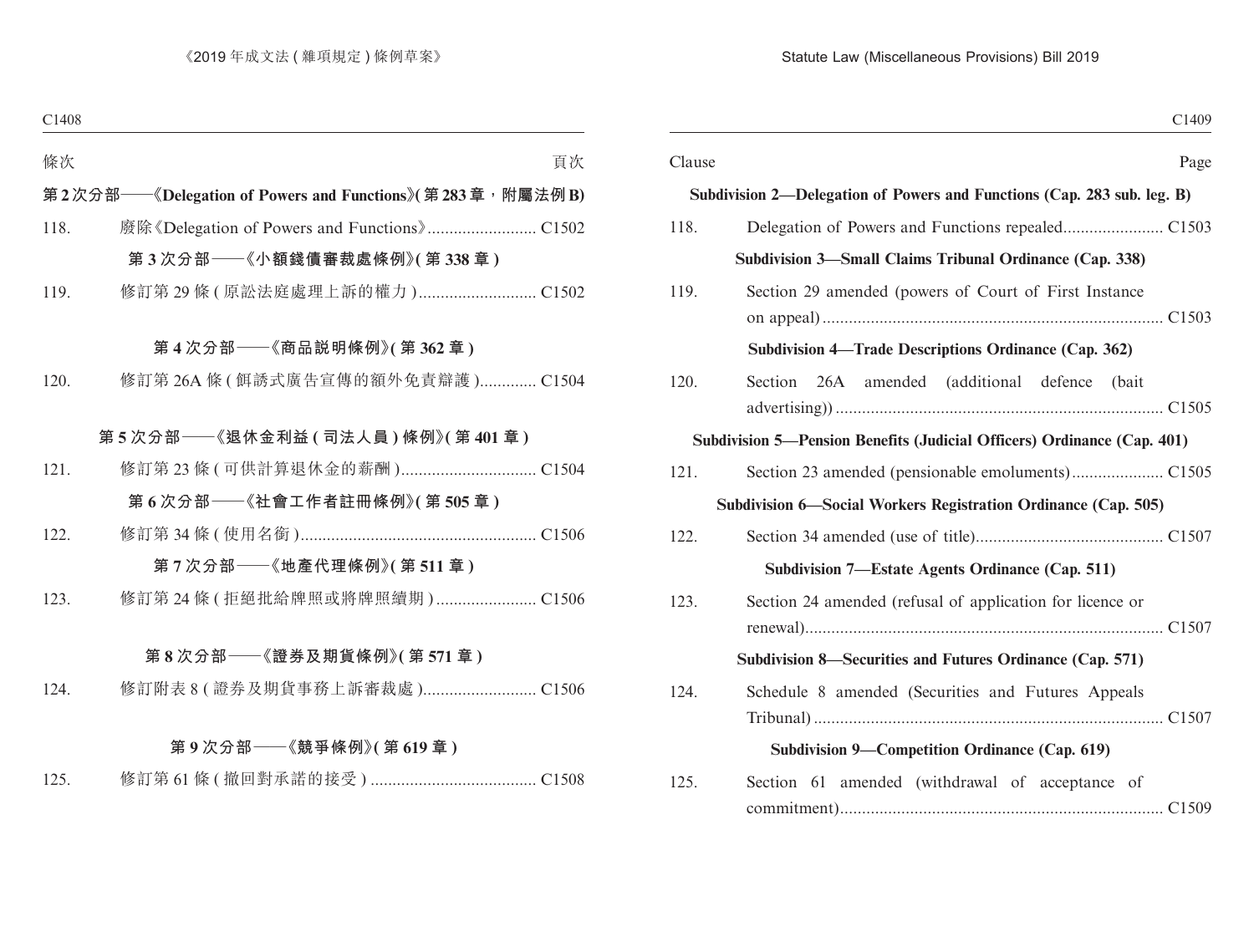|                                                           | Page                                                                                  |
|-----------------------------------------------------------|---------------------------------------------------------------------------------------|
|                                                           |                                                                                       |
| Requirements—Banking Sector) Rules (Cap. 628 sub. leg. B) |                                                                                       |
|                                                           |                                                                                       |
| 126.                                                      | Clause<br>Subdivision 10—Financial Institutions (Resolution) (Loss-absorbing Capacity |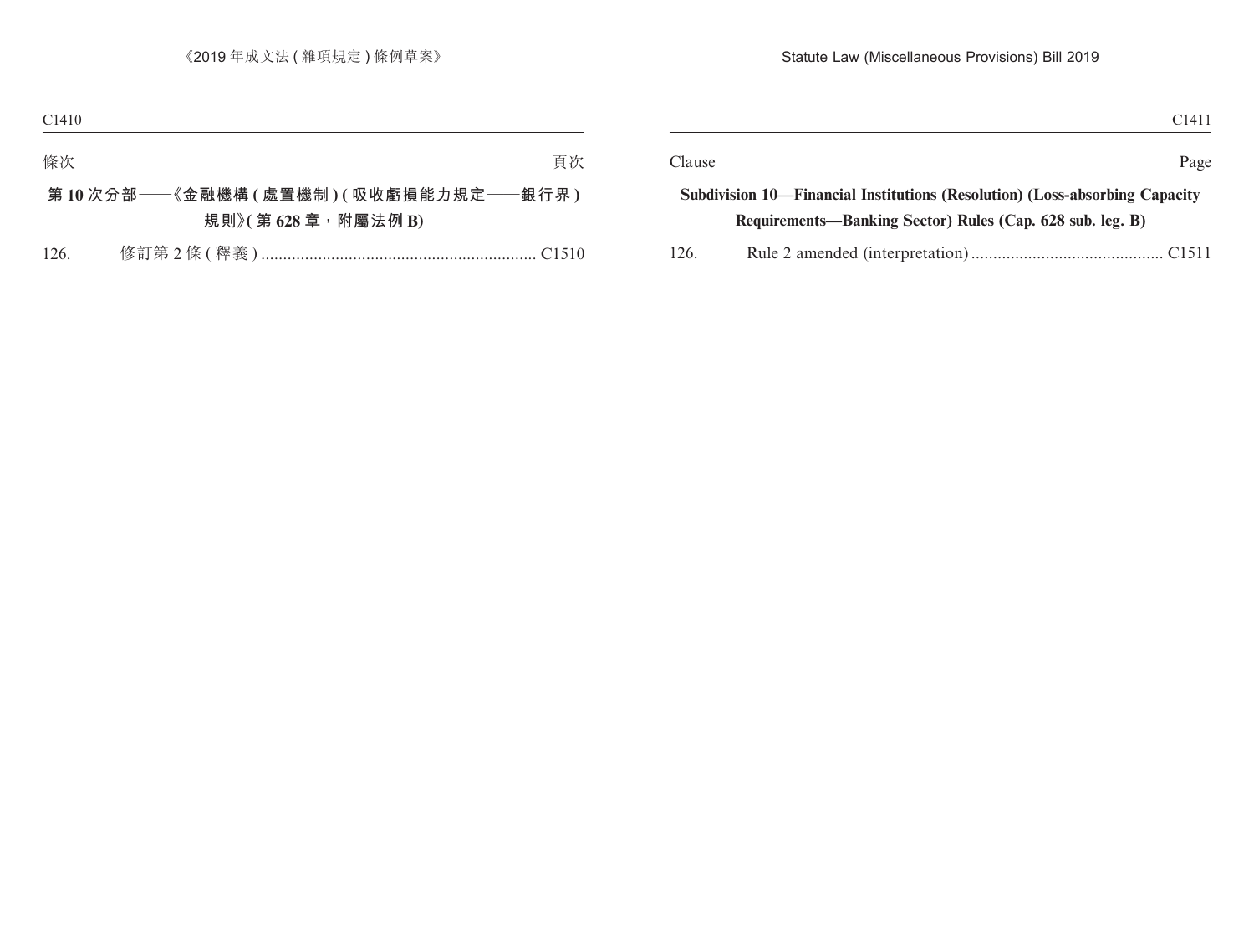# A BILL

## To

Make miscellaneous amendments to various Ordinances.

Enacted by the Legislative Council.

## **Part 1**

## **Preliminary**

#### **1. Short title and commencement**

- (1) This Ordinance may be cited as the Statute Law (Miscellaneous Provisions) Ordinance 2019.
- (2) Subject to subsections (3) and (4), this Ordinance comes into operation on the expiry of 30 days beginning on the day on which it is published in the Gazette.
- (3) Part 2 comes into operation on a day to be appointed by the Chief Justice by notice published in the Gazette.
- (4) Division 11 of Part 4 comes into operation on the later of the following dates—
	- (a) the date on which this Ordinance is published in the Gazette; or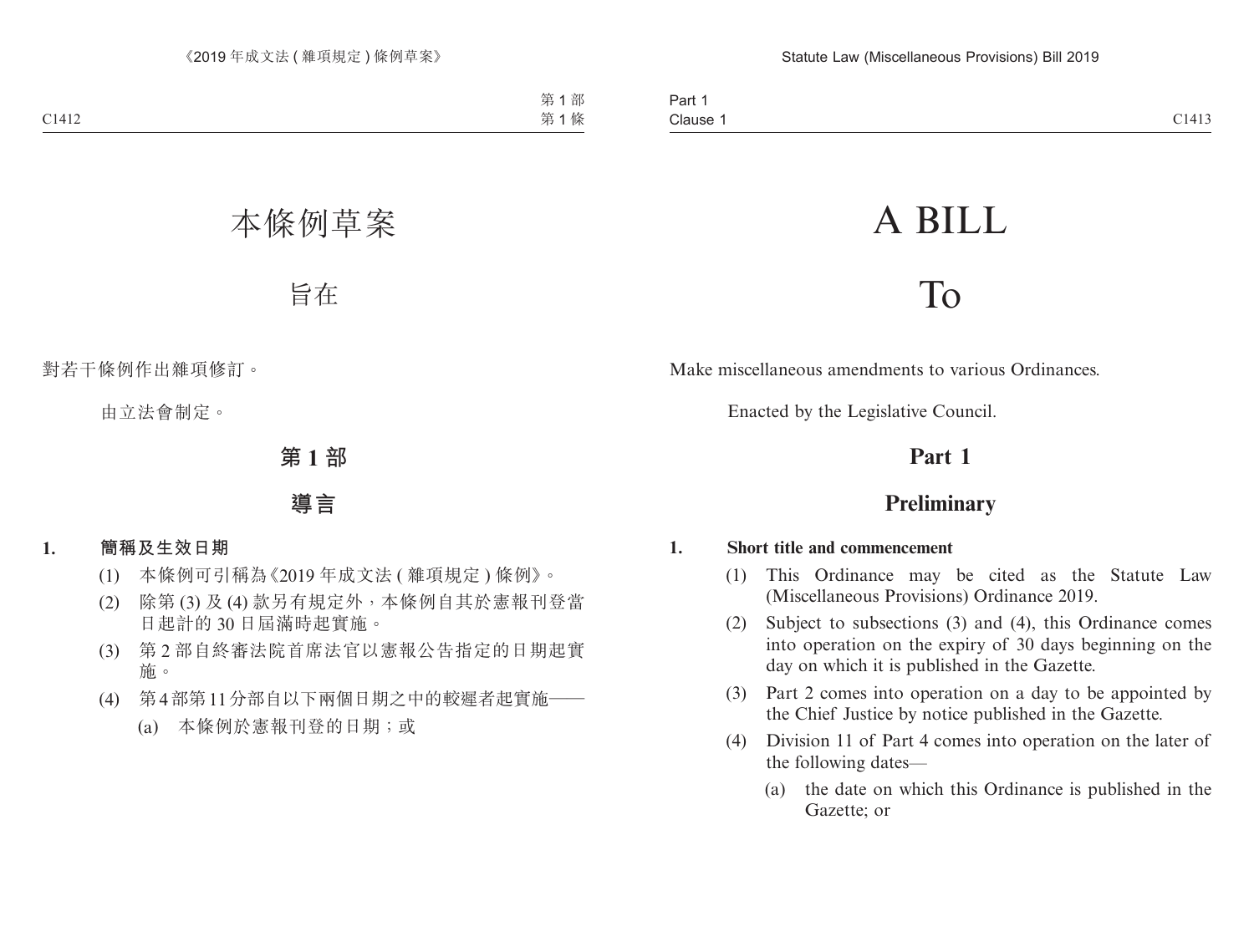Part 1 Clause 2 Clause 2  $C1415$ 

(b) the commencement date of Part 2 of the Ordinance enacted by the Legislative Council through the passage, with or without amendment, of the Hotel and Guesthouse Accommodation (Amendment) Bill 2018 published in the Gazette on 6 July 2018.

#### **2. Enactments amended**

The enactments specified in Parts 2 to 5 are amended as set out in those Parts.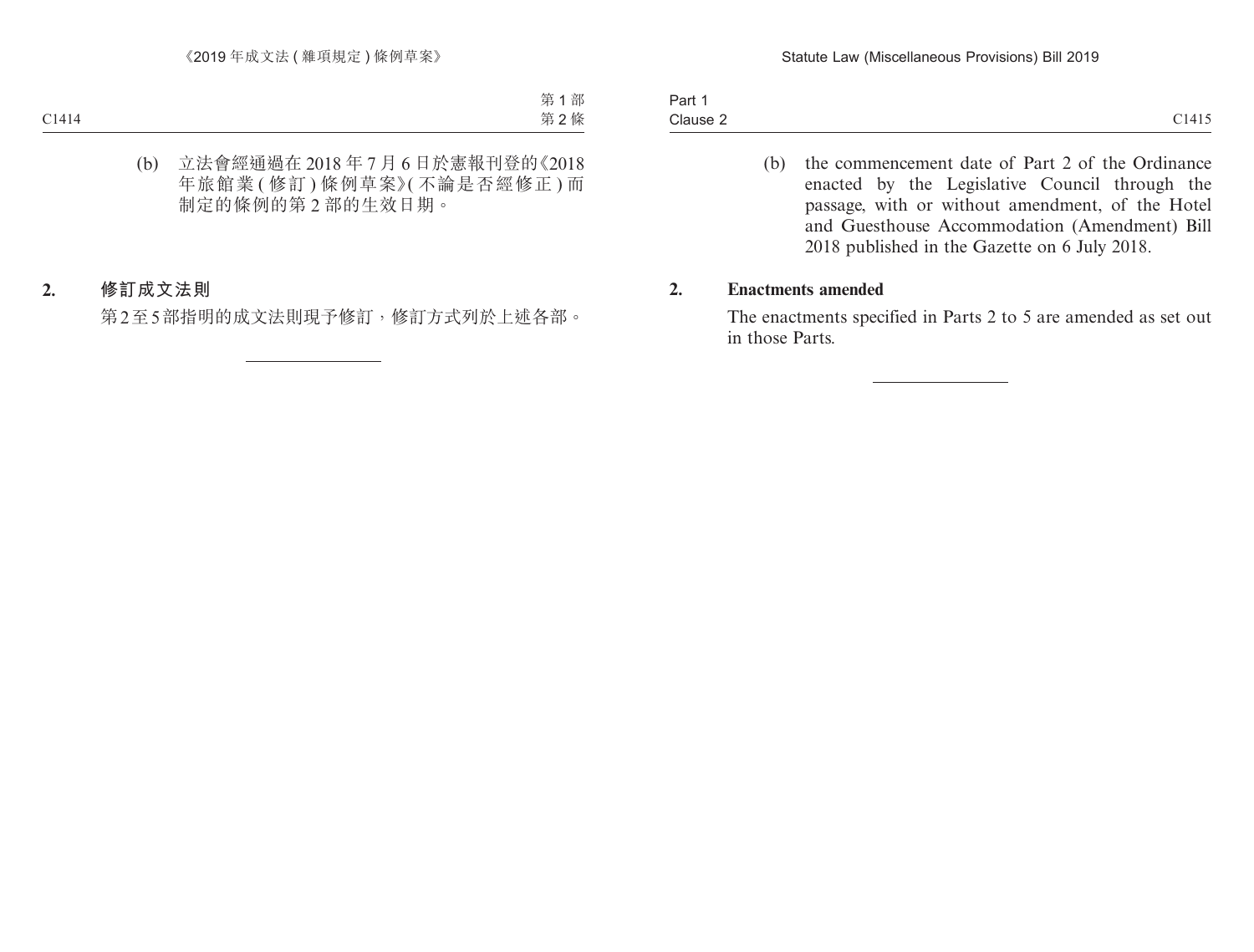## **Part 2**

## **Amendments to High Court Ordinance (Cap. 4)**

## **3. Section 2 amended (interpretation)**

Section 2, definition of *Justice of Appeal*—

**Repeal** "sitting" **Substitute** "acting".

## **4. Section 4 amended (constitution of Court of First Instance)**

Section 4(2)—

#### **Repeal**

"sit in the Court of First Instance and act as a judge thereof"

#### **Substitute**

"act as a judge of the Court of First Instance".

#### **5. Section 5 amended (constitution of Court of Appeal)**

Section 5(2)—

**Repeal**

"sit"

#### **Substitute**

"act".

#### **6. Section 34B amended (composition of Court of Appeal in its civil jurisdiction)**

(1) Section 34B(4)(aa), after "Appeal"—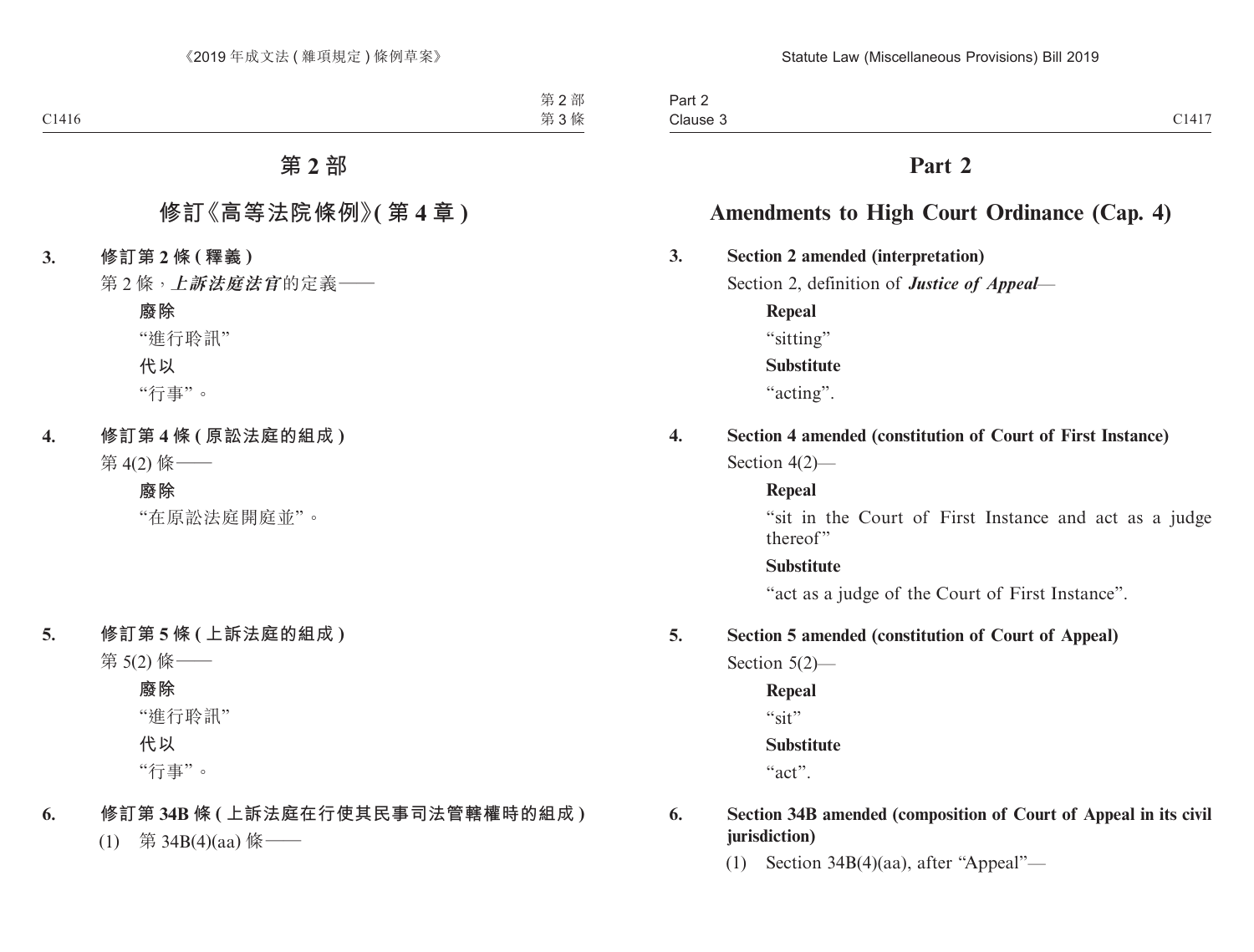Part 2 Clause 6 Clause 6 C1419

#### **Add**

"against a decision made by the Court consisting of 3 or more Justices of Appeal".

(2) After section  $34B(4)(ab)$ —

#### **Add**

- "(ac) hearing or determining any appeal made under Order 53, rule 3(4) of the Rules of the High Court (Cap. 4 sub. leg. A) (*O.53 r.3(4) appeal*);".
- (3) After section 34B(4)—

#### **Add**

- "(4A) Despite subsection (4)(aa), if an application for leave to appeal to the Court of Final Appeal against a decision made by the Court consisting of less than 3 Justices of Appeal was duly filed before the commencement date, the Court consisting of 2 Justices of Appeal is not duly constituted for the purpose of hearing or determining the application.
	- (4B) Despite subsection (4)(ac), if an O.53 r.3(4) appeal (except one falling within subsection  $(4)(c)$ ) was duly filed before the commencement date, the Court consisting of 2 Justices of Appeal is not duly constituted for the purpose of hearing or determining the appeal.
	- (4C) In subsections (4A) and (4B)
		- *commencement date* (生效日期) means the date on which Part 2 of the Statute Law (Miscellaneous Provisions) Ordinance 2019 ( of 2019) comes into operation.".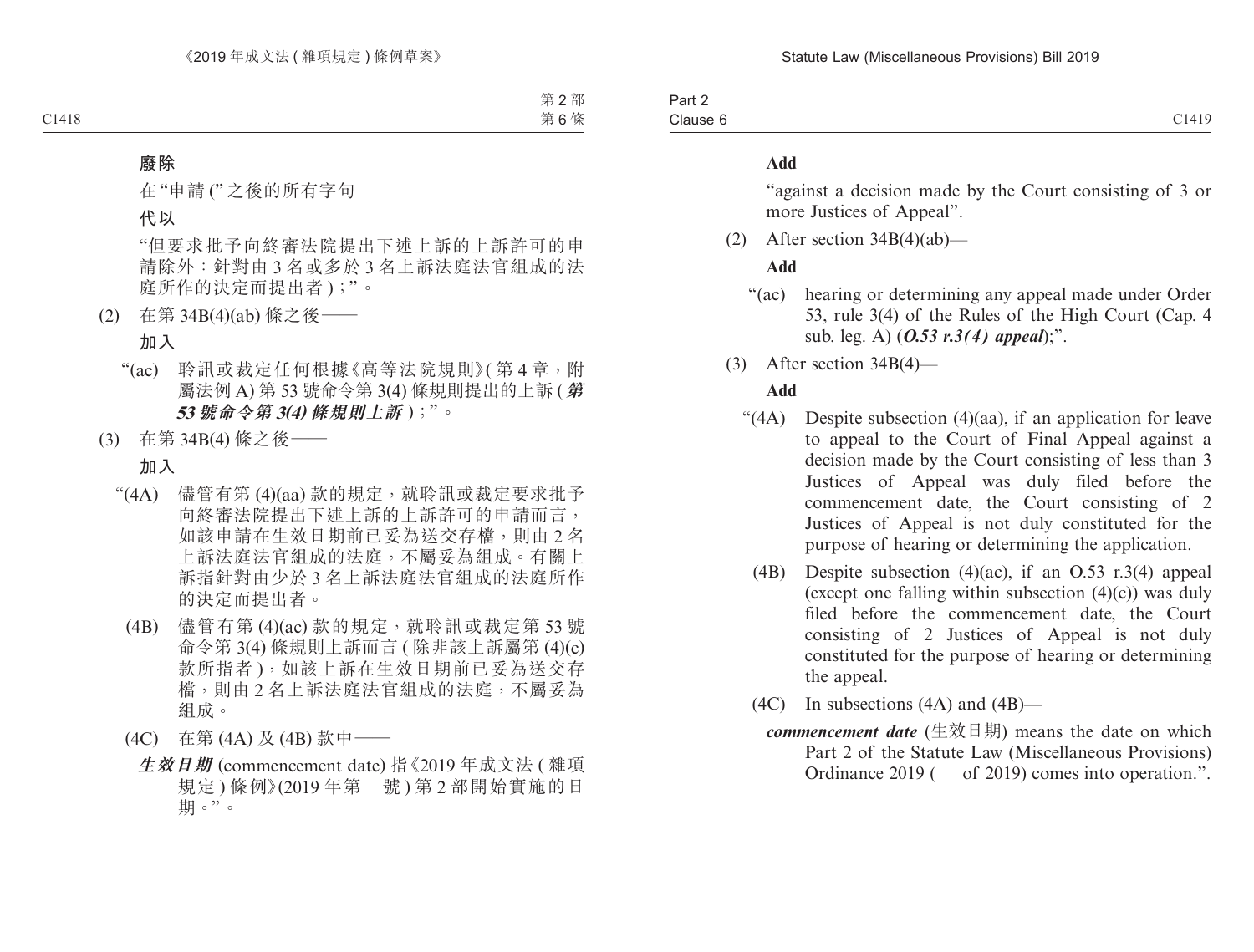| Part 2   |                           |
|----------|---------------------------|
|          | $\bigcap$ 1 1 $\bigcap$ 1 |
|          | 1.1421                    |
| Clause 6 |                           |

- (4) Section 34B(5)— **Repeal paragraph (a) Substitute**
	- "(a) the Court as duly constituted under subsection (4) hears an appeal or application; and".
- (5) Section 34B(5)—

#### **Repeal**

everything after "any party"

#### **Substitute**

"or by order of the Court made of its motion, be re-argued before and determined by an uneven number of Justices of Appeal not less than 3, before any appeal to the Court of Final Appeal under this Ordinance or any other enactment.".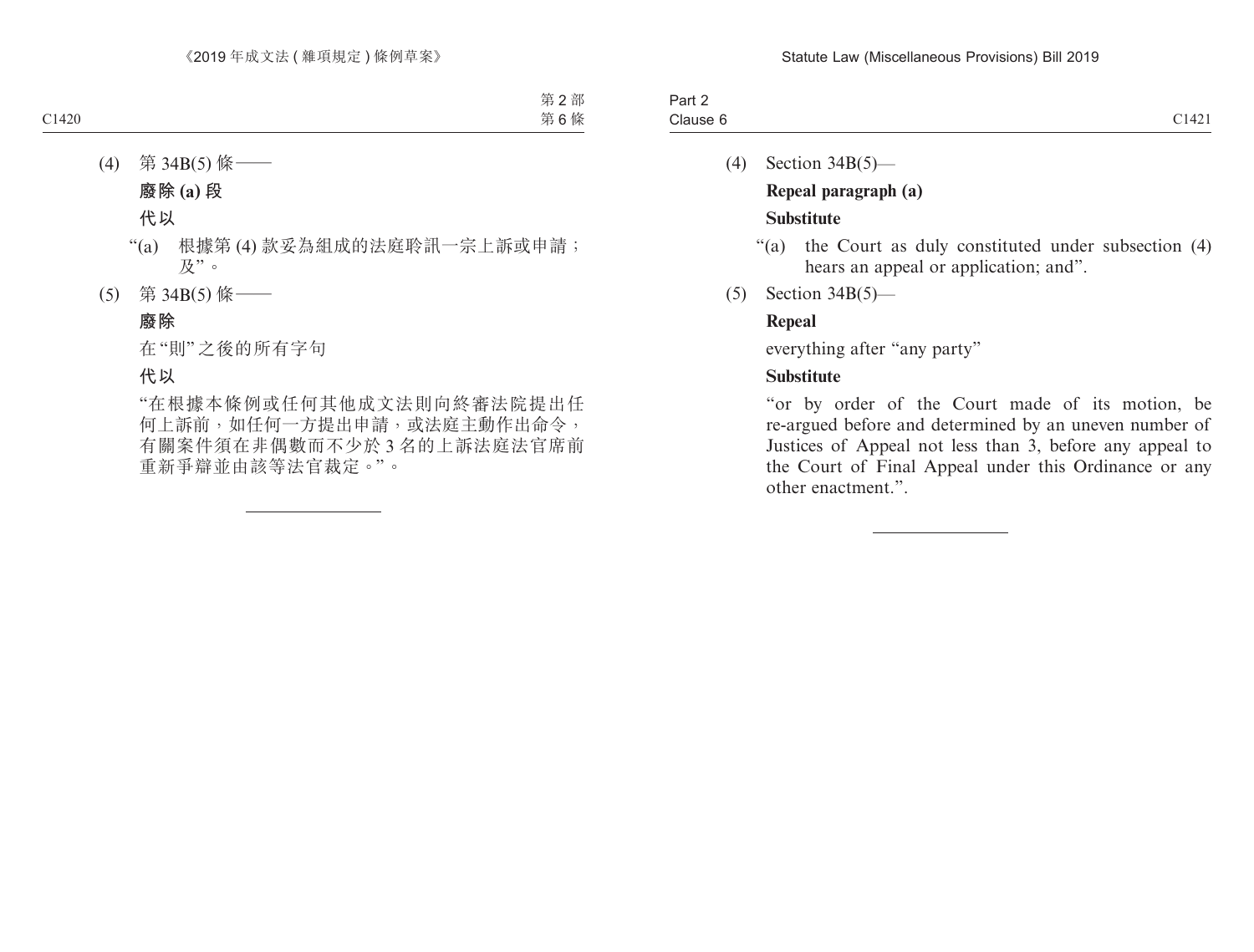## **Part 3**

## **Amendments to Interpretation and General Clauses Ordinance (Cap. 1)**

**7. Section 13 amended (citation of Ordinance)**

(1) Section 13(2)—

#### **Repeal**

everything after "used in"

#### **Substitute**

 $\sqrt{6}$ 

- (a) copies of Ordinances printed by the Government Printer; or
- (b) verified copies of Ordinances.".
- (2) After section 13(2)—

#### **Add**

- "(3) In this section
	- *verified copies* (經核證文本) means verified copies within the meaning of section 5(1) of the Legislation Publication Ordinance (Cap. 614).".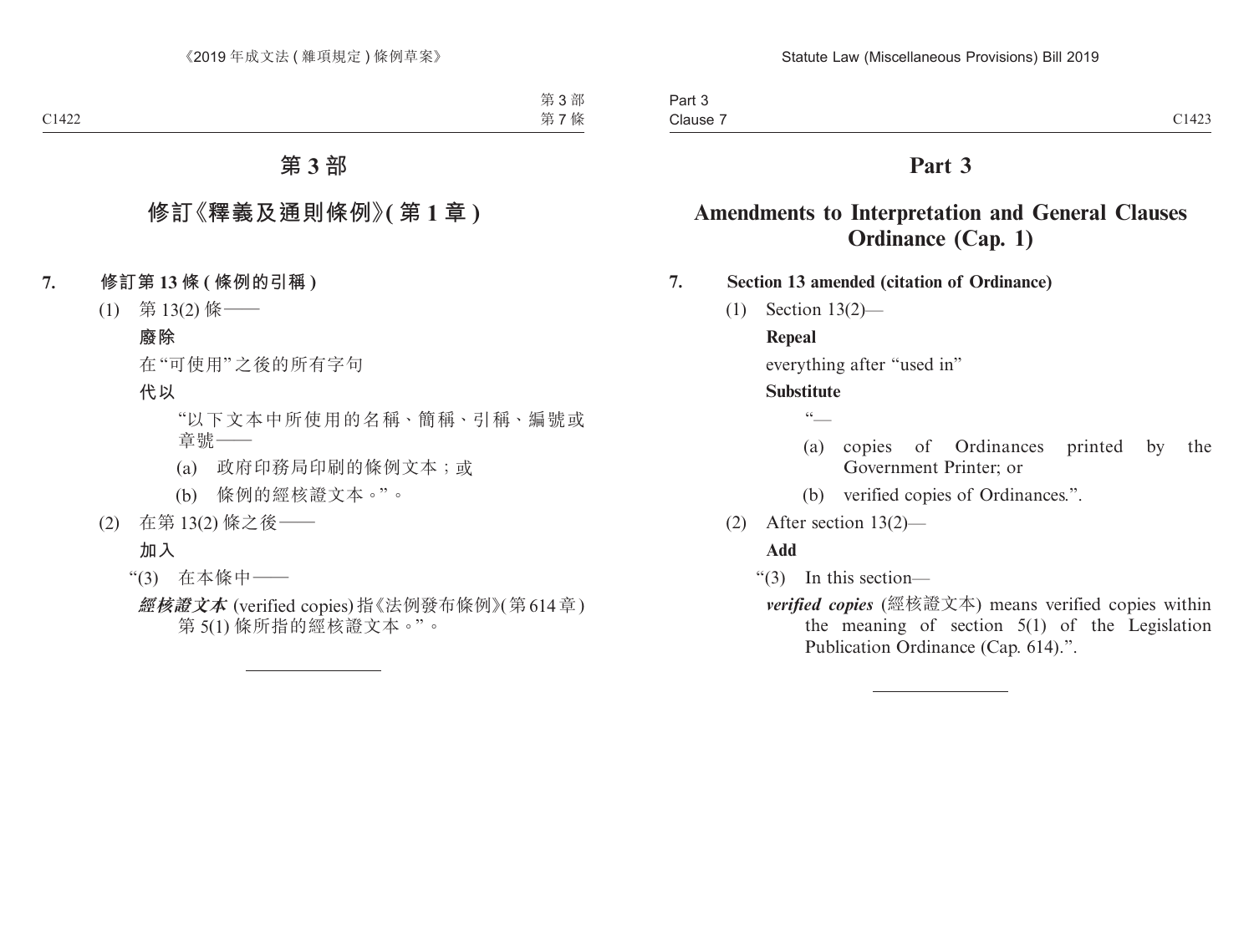Part 4—Division 1 Clause 8 Clause 8  $C1425$ 

## **Part 4**

## **Amendments to Chinese Text of Certain Provisions Containing "Could Not with Reasonable Diligence" etc. Defence**

**Division 1—Port Control (Cargo Working Areas) Ordinance (Cap. 81)**

#### **8. Section 5A amended (obligation to give certain information in respect of offences)**

Section 5A(6), Chinese text—

**Repeal** "雖經"

**Substitute**

"即使作出".

## **Division 2—Waterworks Ordinance (Cap. 102)**

**9. Section 15B amended (power of entry into non-domestic premises and power to question etc.)**

Section 15B(6), Chinese text—

**Repeal**  $"E"$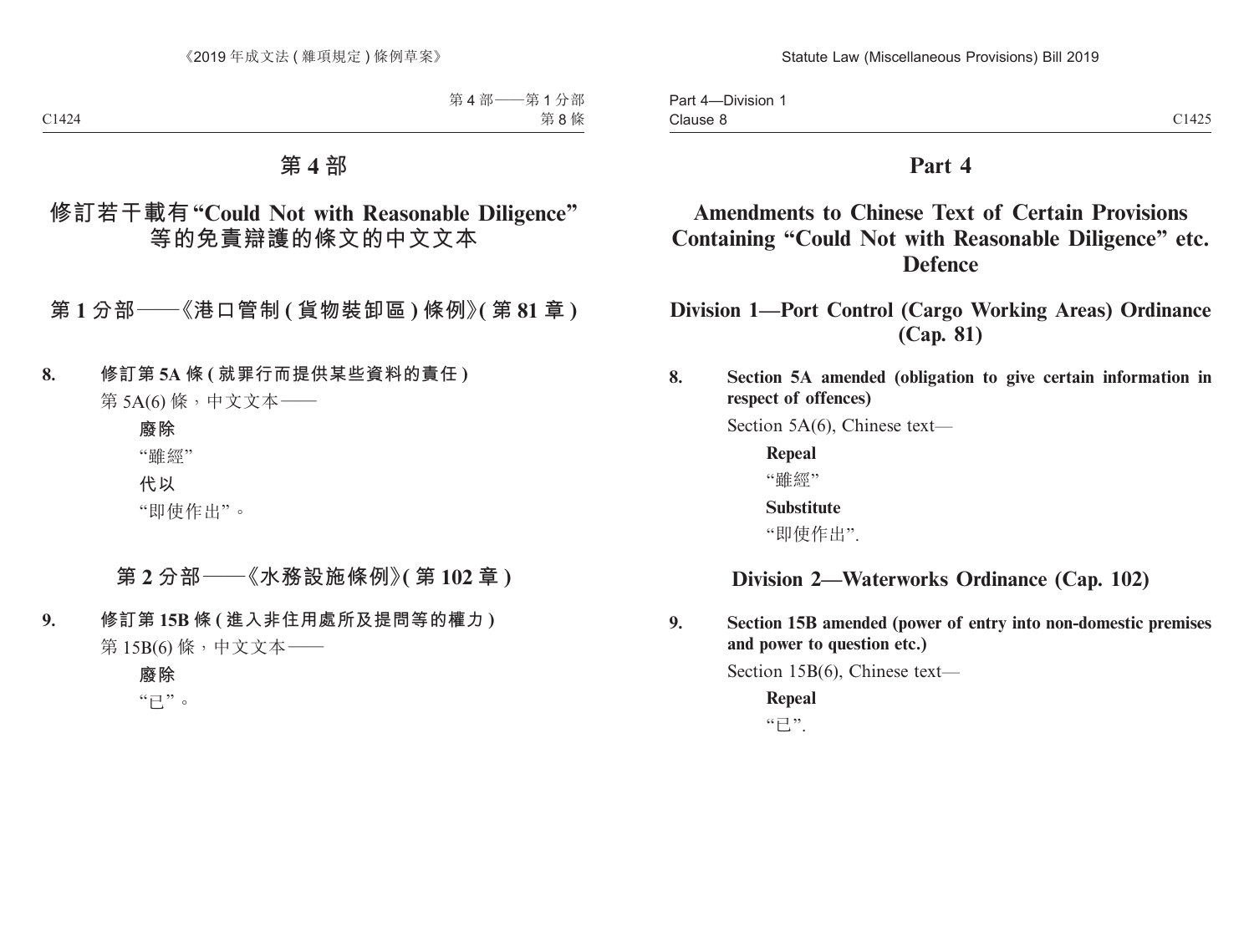| -Division 3<br>Part<br>. – Д |                |
|------------------------------|----------------|
| Clause                       | C1127<br>U 142 |

## **Division 3—Dutiable Commodities (Marking and Colouring of Hydrocarbon Oil) Regulations (Cap. 109 sub. leg. C)**

- **10. Regulation 5C amended (defence to charges under regulation 5A or 5B)**
	- (1) Regulation 5C(1), Chinese text—

**Repeal**

"盡了"

#### **Substitute**

"作出".

(2) Regulation 5C(2)(b), Chinese text—

**Repeal** "盡了"

**Substitute**

"作出".

## **Division 4—Immigration Ordinance (Cap. 115)**

**11. Section 37C amended (offence by crew etc., of ship carrying unauthorized entrants)**

Section 37C(2)(a), Chinese text—

**Repeal** "在合理努力下" **Substitute**

"即使作出合理努力也".

#### **12. Section 37D amended (arranging passage to Hong Kong of unauthorized entrants)**

Section 37D(2), Chinese text—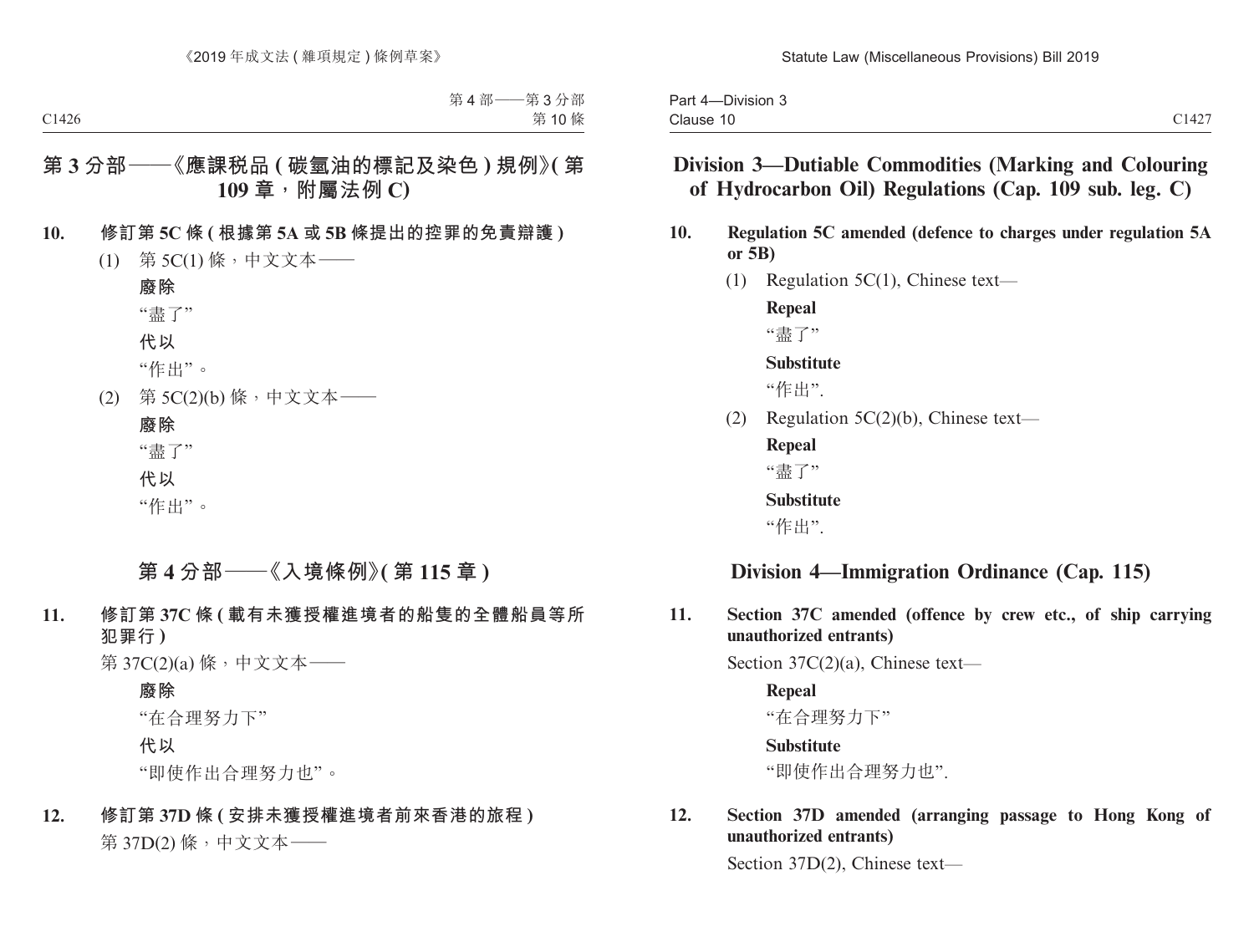Part 4—Division 5 Clause 14 Clause 14 C1429

#### **Repeal**

"在合理努力下"

#### **Substitute**

"即使作出合理努力也".

**13. Section 37DA amended (assisting unauthorized entrant to remain)**

Section 37DA(2), Chinese text—

#### **Repeal**

"在合理努力下"

#### **Substitute**

"即使作出合理努力也".

## **Division 5—Public Health and Municipal Services Ordinance (Cap. 132)**

**14. Section 54 amended (offences in connection with the sale, etc. of unfit food or drugs)**

Section 54(3)(b), Chinese text—

**Repeal**

"已盡"

#### **Substitute**

"作出".

- **15. Section 61 amended (false labelling and advertisement of food or drugs)**
	- (1) Section 61(1), Chinese text—

## **Repeal**

"已盡"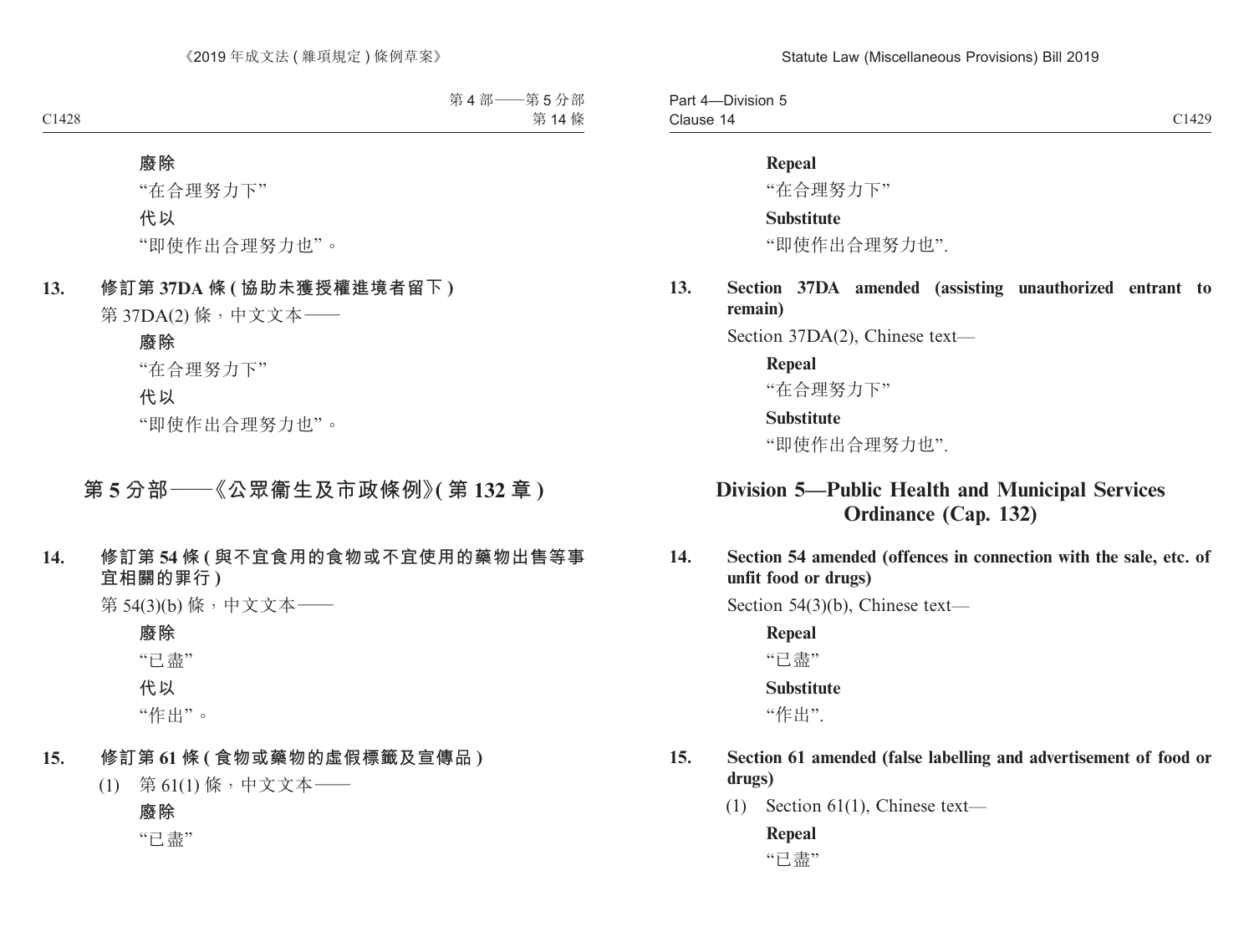Part 4—Division 6 Clause 16 Clause 16 and 2014 and 2014 and 2014 and 2014 and 2014 and 2014 and 2014 and 2014 and 2014 and 2014 and 2014 and 2014 and 2014 and 2014 and 2014 and 2014 and 2014 and 2014 and 2014 and 2014 and 2014 and 2014 and 2014 and 2

#### **Substitute**

"作出".

(2) Section 61(3)(a), Chinese text—

**Repeal** "已盡"

**Substitute**

"作出".

## **Division 6—Pharmacy and Poisons Regulations (Cap. 138 sub. leg. A)**

**16. Regulation 36 amended (registration of pharmaceutical products and substances)**

Regulation 36(1C), Chinese text—

**Repeal** "已盡" **Substitute** "作出".

## **Division 7—Massage Establishments Ordinance (Cap. 266)**

**17. Section 13 amended (offences in relation to licences)**

Section 13(2)(b), Chinese text—

**Repeal** "盡".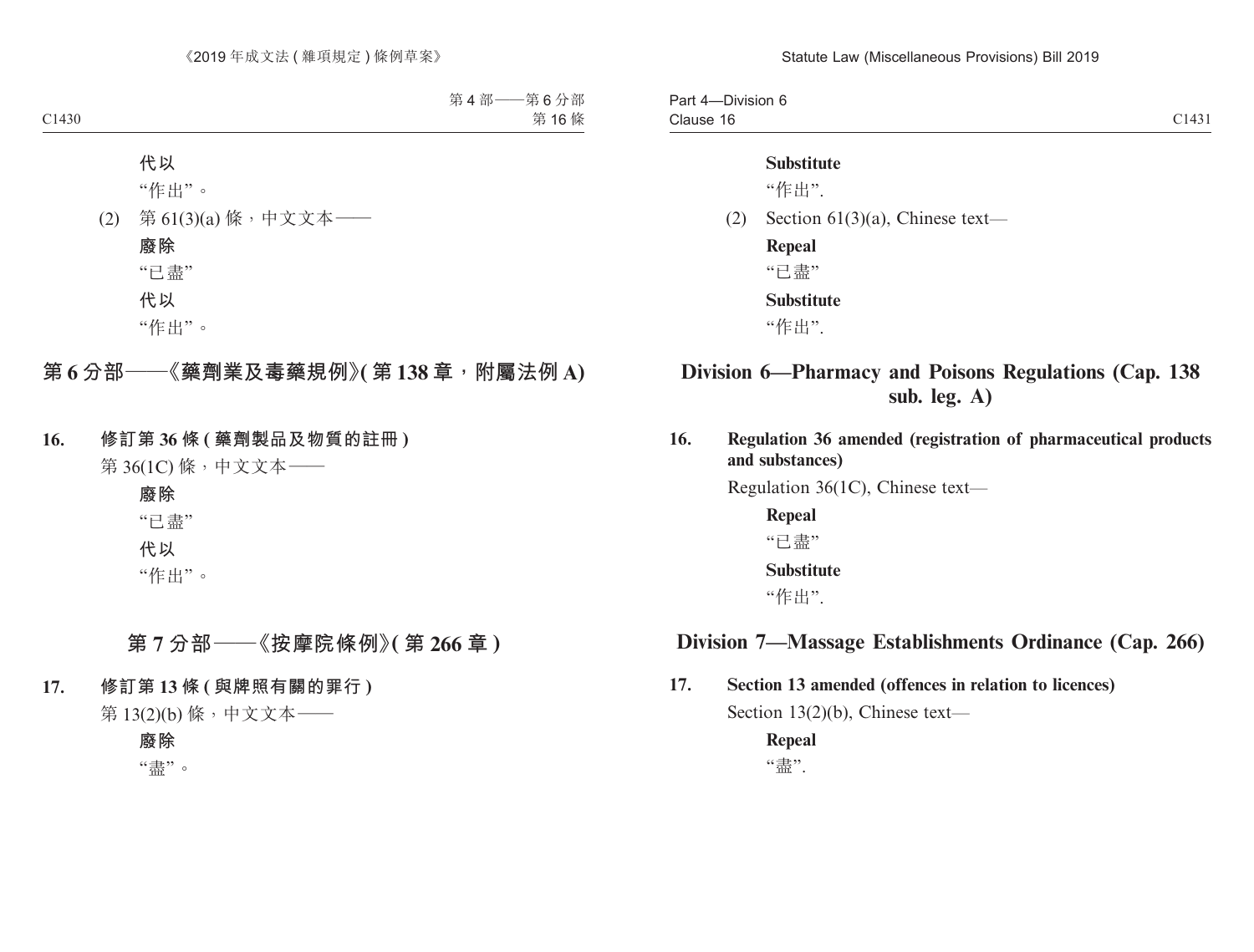## **Division 8—Registration of Local Newspapers Ordinance (Cap. 268)**

**18. Section 11 amended (unlawful to furnish incorrect particulars)** Section 11(b), Chinese text—

> **Repeal**  "盡了" **Substitute** "作出".

## **Division 9—Civil Aviation (Aircraft Noise) (Certification) Regulations (Cap. 312 sub. leg. A)**

**19. Regulation 10 amended (noise certificate to be carried on the aircraft)**

Regulation 10(5), Chinese text—

#### **Repeal**

"經合理"

#### **Substitute**

"即使作出合理".

## **Division 10—Shipping and Port Control Ordinance (Cap. 313)**

**20. Section 60B amended (obligation to give certain information)** Section 60B(3), Chinese text—

> **Repeal** "在合理努力下" **Substitute**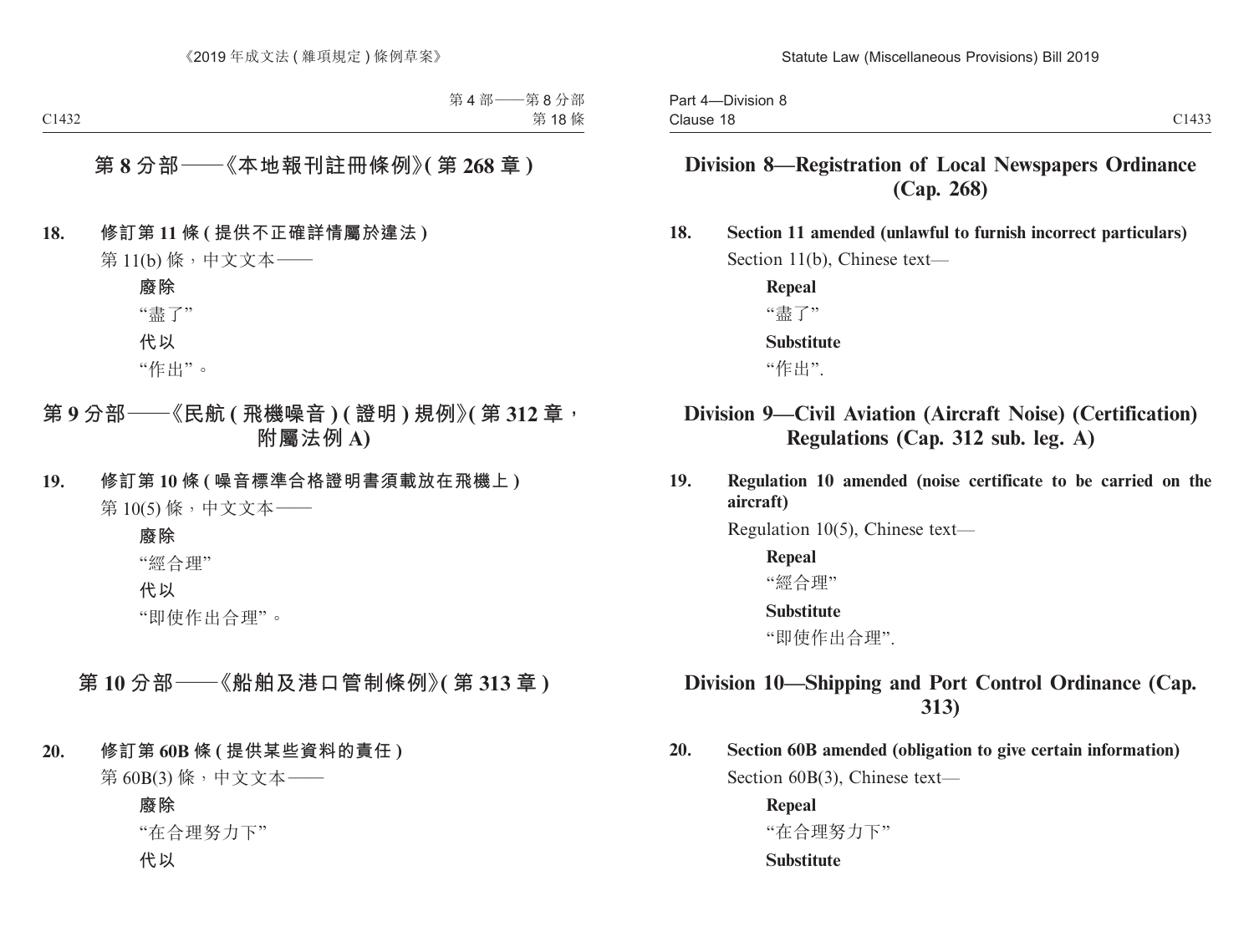Part 4—Division 11 Clause 21 Clause 21 Class Control of the Class Control of the Class Control of the Class Class Control of the Class Class

"即使作出合理努力".

## **Division 11—Hotel and Guesthouse Accommodation Ordinance (Cap. 349)**

**21. Section 5A amended (offence by owner and tenant of unlicensed hotel or guesthouse)**

Section 5A(4)(a), Chinese text—

**Repeal** "程度".

## **Division 12—Trade Descriptions Ordinance (Cap. 362)**

**22. Section 12 amended (prohibited import and export of certain goods)**

Section 12(2A)(a)(i)(C), Chinese text—

**Repeal**  $"E"$ 

**23. Section 26AA amended (additional defence (supply of goods or service to which false trade description is applied etc.))**

Section 26AA(a)(iii), Chinese text—

**Repeal**  $"E"$ 

**24. Section 26AAB amended (additional defence (sale of goods to which forged trade mark is applied etc.))**

Section 26AAB(a)(iii), Chinese text—

**Repeal** "已".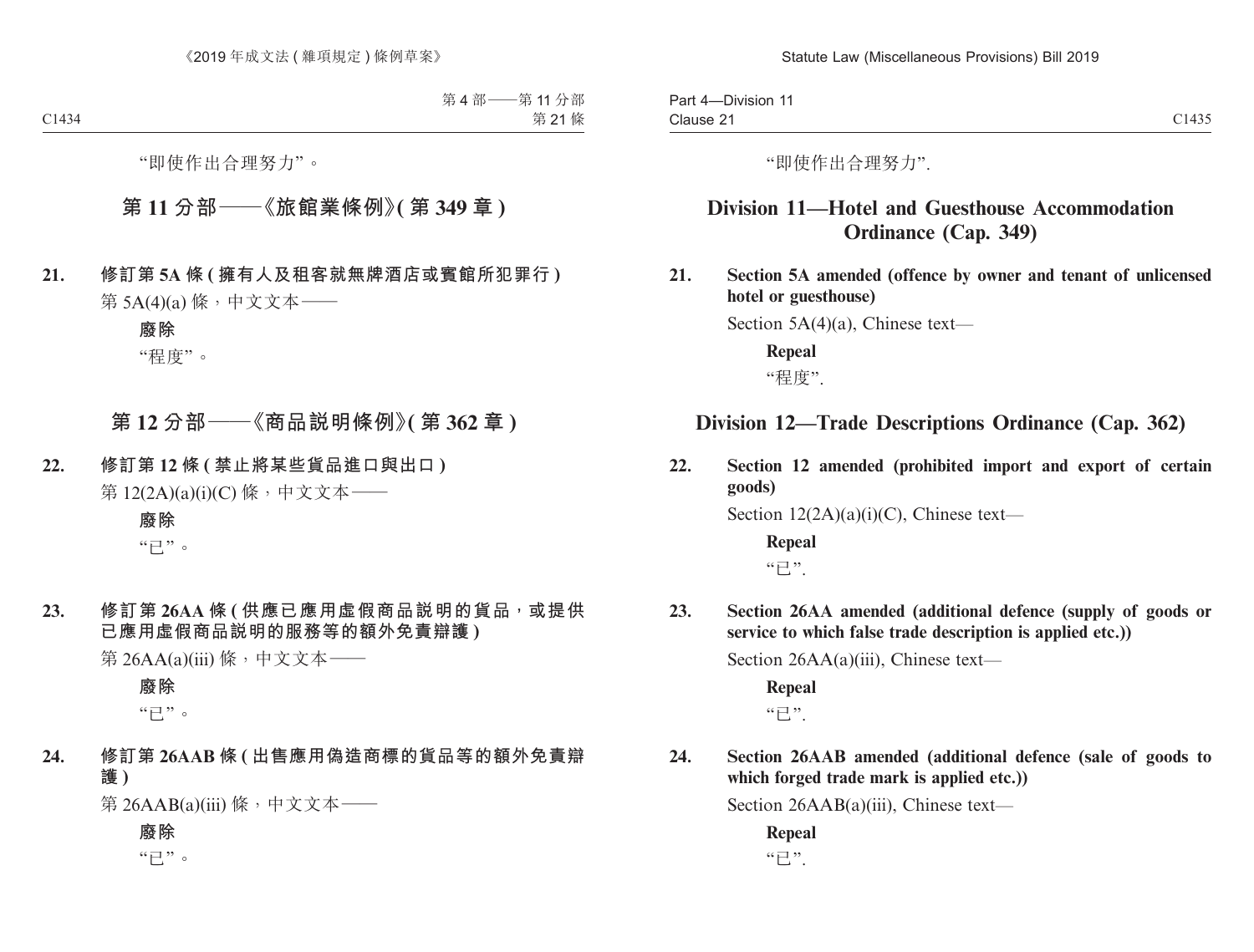## **Division 13—Road Tunnels (Government) Ordinance (Cap. 368)**

**25. Section 12 amended (obligation to give information relating to the driving of vehicles)**

Section 12(6), Chinese text—

**Repeal** "經合理努力後"

#### **Substitute**

"即使作出合理努力".

## **Division 14—Road Traffic Ordinance (Cap. 374)**

#### **26. Section 63 amended (obligation to give certain information)**

Section 63(5), Chinese text—

#### **Repeal** "經合理的努力後"

#### **Substitute**

"即使作出合理的努力".

## **Division 15—Clubs (Safety of Premises) Ordinance (Cap. 376)**

**27. Section 21 amended (offences in relation to certificates of exemption and certificates of compliance)**

Section 21(2)(b), Chinese text—

**Repeal** "努力"

**Substitute**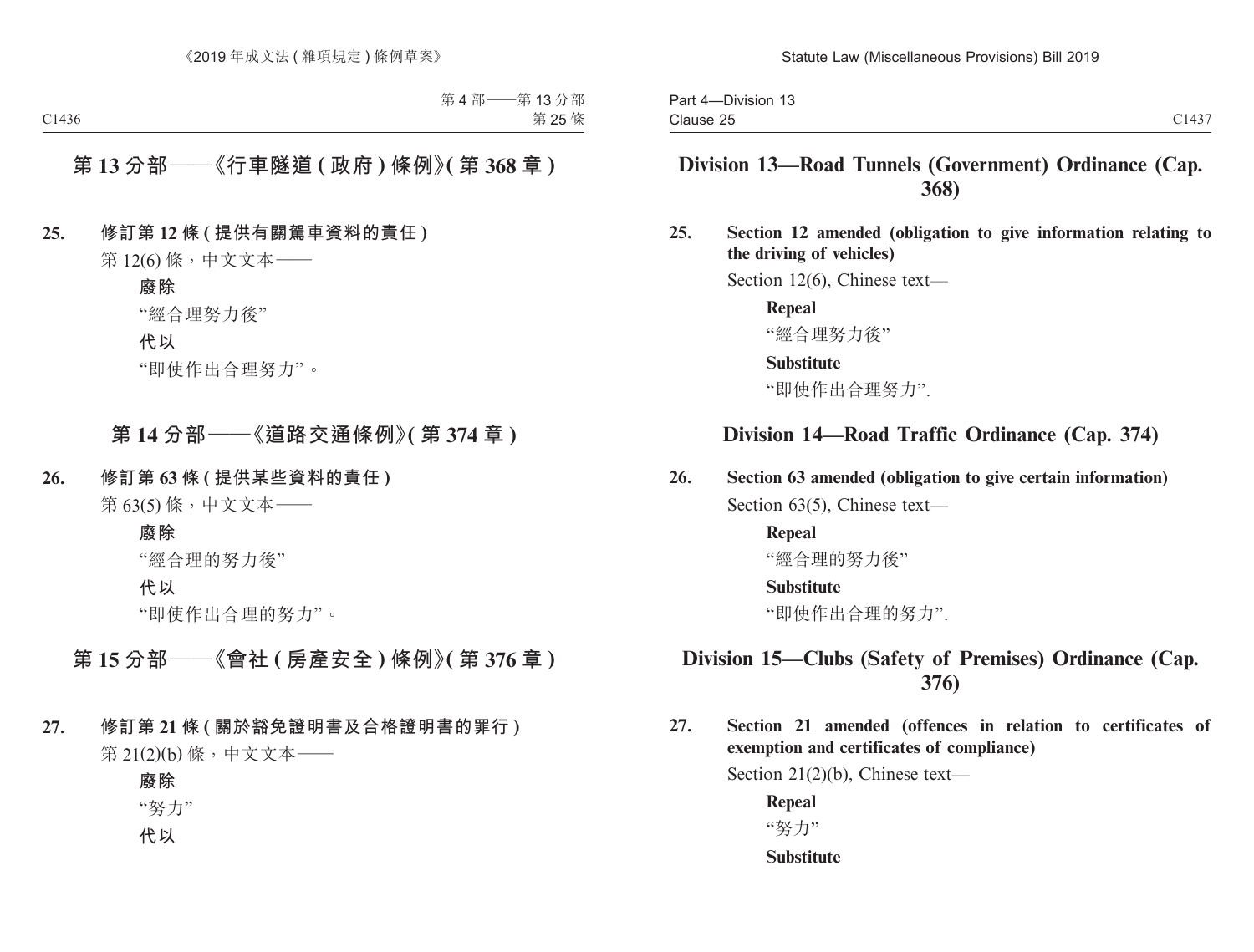Part 4—Division 16 Clause 28 Clause 28 Class Control of the Class Control of the Class Control of the Class Class Control of the Class Class

"合理的努力".

## **Division 16—Amusement Game Centres Ordinance (Cap. 435)**

**28. Section 19 amended (offences in relation to a licence)**

Section 19(3)(b), Chinese text—

**Repeal**  "在合理範圍內盡了力"

#### **Substitute**

"合理的努力".

**29. Section 20 amended (offence in relation to gaining admission to a licensed amusement game centre)**

Section 20(3)(b), Chinese text—

**Repeal**  "在合理範圍內盡了力"

#### **Substitute**

"作出合理的努力".

## **Division 17—Western Harbour Crossing Ordinance (Cap. 436)**

**30. Section 53 amended (obligation to give information relating to the driving of vehicles)**

Section 53(6), Chinese text—

**Repeal**

"在合理範圍內盡了力"

#### **Substitute**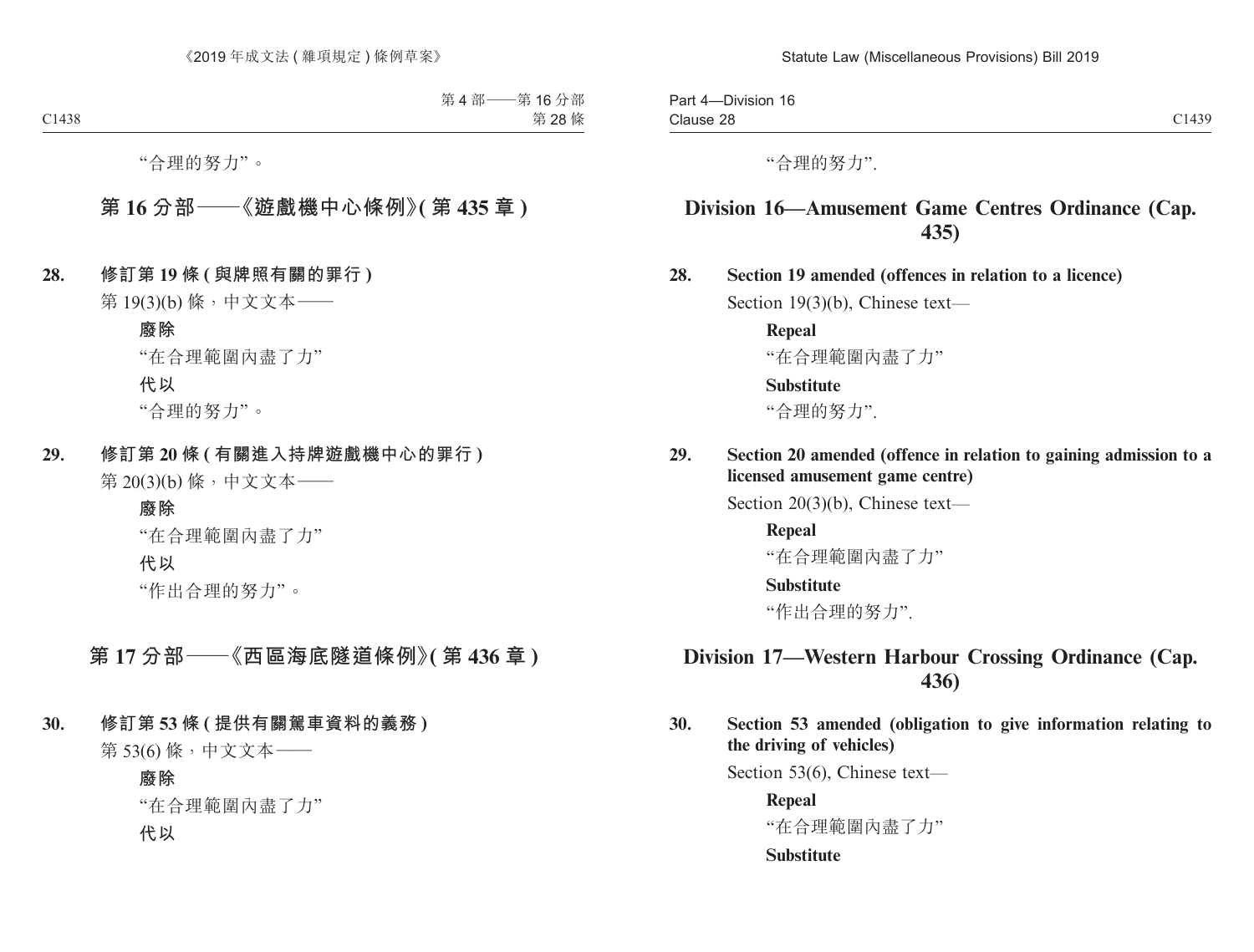Part 4—Division 18 Clause 31 Clause 31 Clause 31

"作出合理努力".

## **Division 18—Bedspace Apartments Ordinance (Cap. 447)**

#### **31. Section 33 amended (offences in relation to certificates of exemption and licences)**

(1) Section 33(1)(b), Chinese text—

**Repeal** "作了合理的監管及努力"

#### **Substitute**

"作出合理的監管及合理的努力".

(2) Section 33(2)(b), Chinese text—

#### **Repeal**

"作了合理的監管及努力"

#### **Substitute**

"作出合理的監管及合理的努力".

## **Division 19—Residential Care Homes (Elderly Persons) Ordinance (Cap. 459)**

#### **32. Section 21 amended (offences in relation to certificates of exemption and licences)**

(1) Section 21(2)(b), Chinese text—

#### **Repeal**

"在合理範圍內盡力"

#### **Substitute**

"合理的努力".

(2) Section 21(4)(b), Chinese text—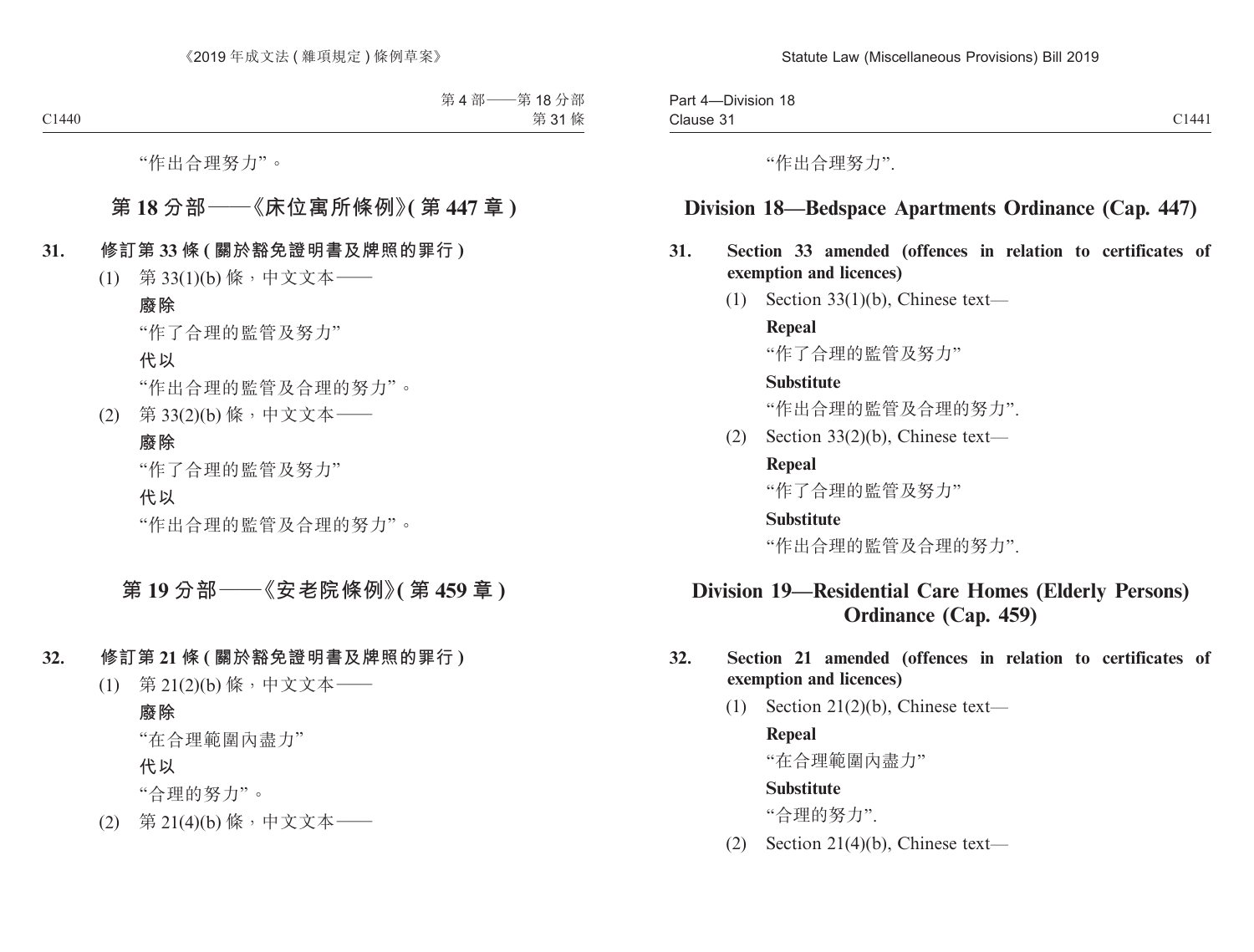Part 4—Division 20 Clause 33 Clause 33 Clause 33

#### **Repeal**

"在合理範圍內盡力"

#### **Substitute**

"合理的努力".

## **Division 20—Tai Lam Tunnel and Yuen Long Approach Road Ordinance (Cap. 474)**

**33. Section 46 amended (obligation to give information relating to the driving of vehicles)**

Section 46(5), Chinese text—

**Repeal** "盡了" **Substitute** "作出".

## **Division 21—Tsing Ma Control Area Ordinance (Cap. 498)**

**34. Section 17 amended (obligation to give information relating to the driving of vehicles)**

Section 17(6), Chinese text—

**Repeal** "丝磁" **Substitute**

"即使作出".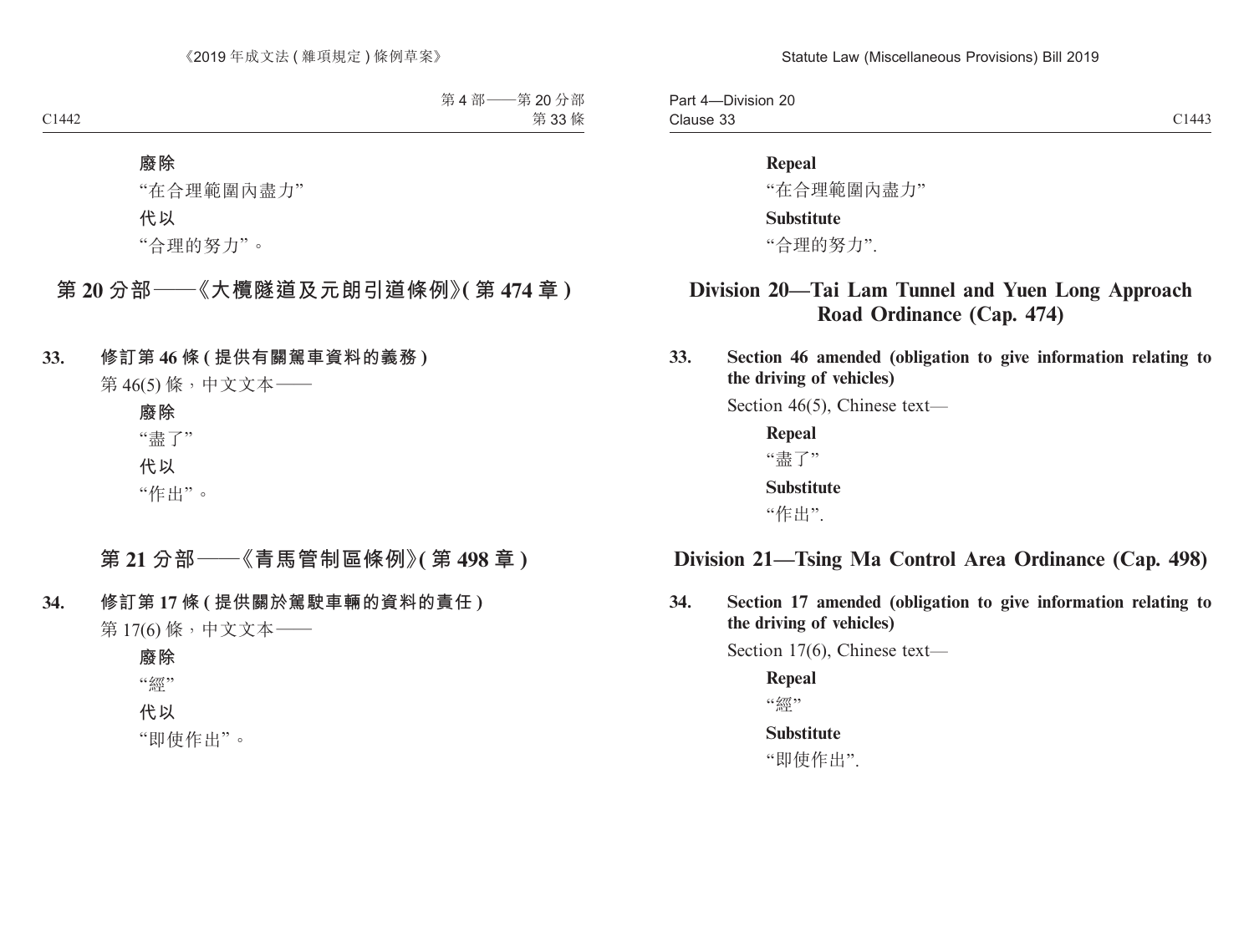Part 4—Division 22 Clause 35 Clause 35 Clause 35

## **Division 22—Merchant Shipping (Local Vessels) Ordinance (Cap. 548)**

**35. Section 63 amended (Director may require certain information)** Section 63(3), Chinese text—

> **Repeal** "在合理努力下"

#### **Substitute**

"即使作出合理努力".

## **Division 23—Merchant Shipping (Local Vessels) (Certification and Licensing) Regulation (Cap. 548 sub. leg. D)**

**36. Section 38 amended (certificate of ownership number to be marked)**

Section 38(6), Chinese text—

**Repeal** "有盡" **Substitute** "作出".

## **Division 24—Chinese Medicine Ordinance (Cap. 549)**

#### **37. Section 156 amended (defence)**

(1) Section 156(1)(c), Chinese text—

**Repeal**

"盡了合理努力後"

#### **Substitute**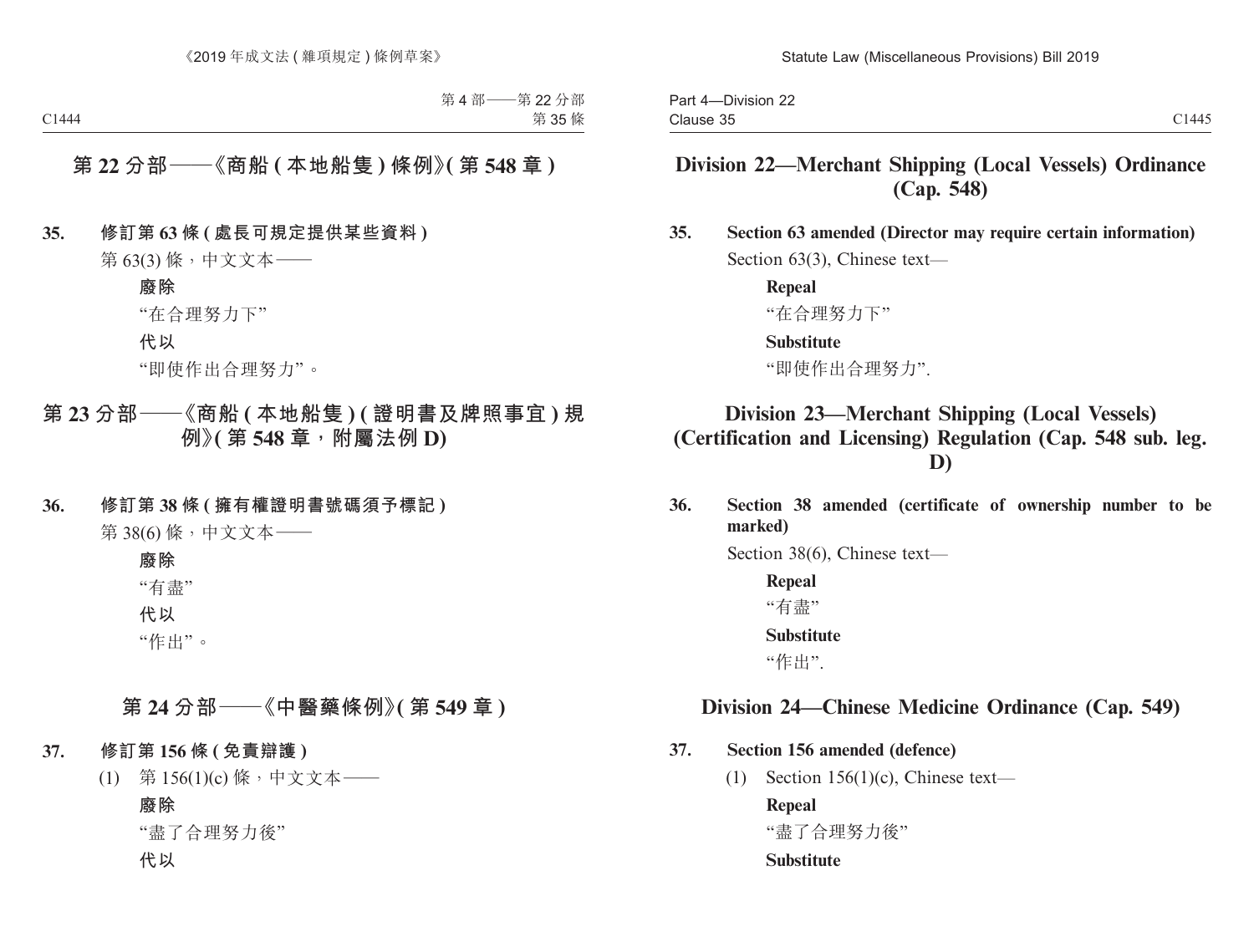Part 4—Division 25 Clause 38 Clause 38 and 2014 Clause 38 and 2014 Clause 38 and 2014 Clause 38 and 2014 Clause 38 and 2014 Clause 38 and 2014 Clause 38 and 2014 Clause 38 and 2014 Clause 38 and 2014 Clause 38 and 2014 Clause 38 and 2014 Clause 38 and

"即使作出合理努力".

(2) Section 156(2)(c), Chinese text—

#### **Repeal**

"盡了合理努力後"

#### **Substitute**

"即使作出合理努力".

## **Division 25—Entertainment Special Effects Ordinance (Cap. 560)**

**38. Section 14 amended (pyrotechnic special effects materials to be registered)**

Section 14(3), Chinese text—

**Repeal** "盡了合理努力後"

#### **Substitute**

"即使作出合理努力".

**39. Section 20 amended (pyrotechnic special effects materials to be labelled, etc.)**

Section 20(4), Chinese text—

#### **Repeal**

"盡了合理努力後"

#### **Substitute**

"即使作出合理努力".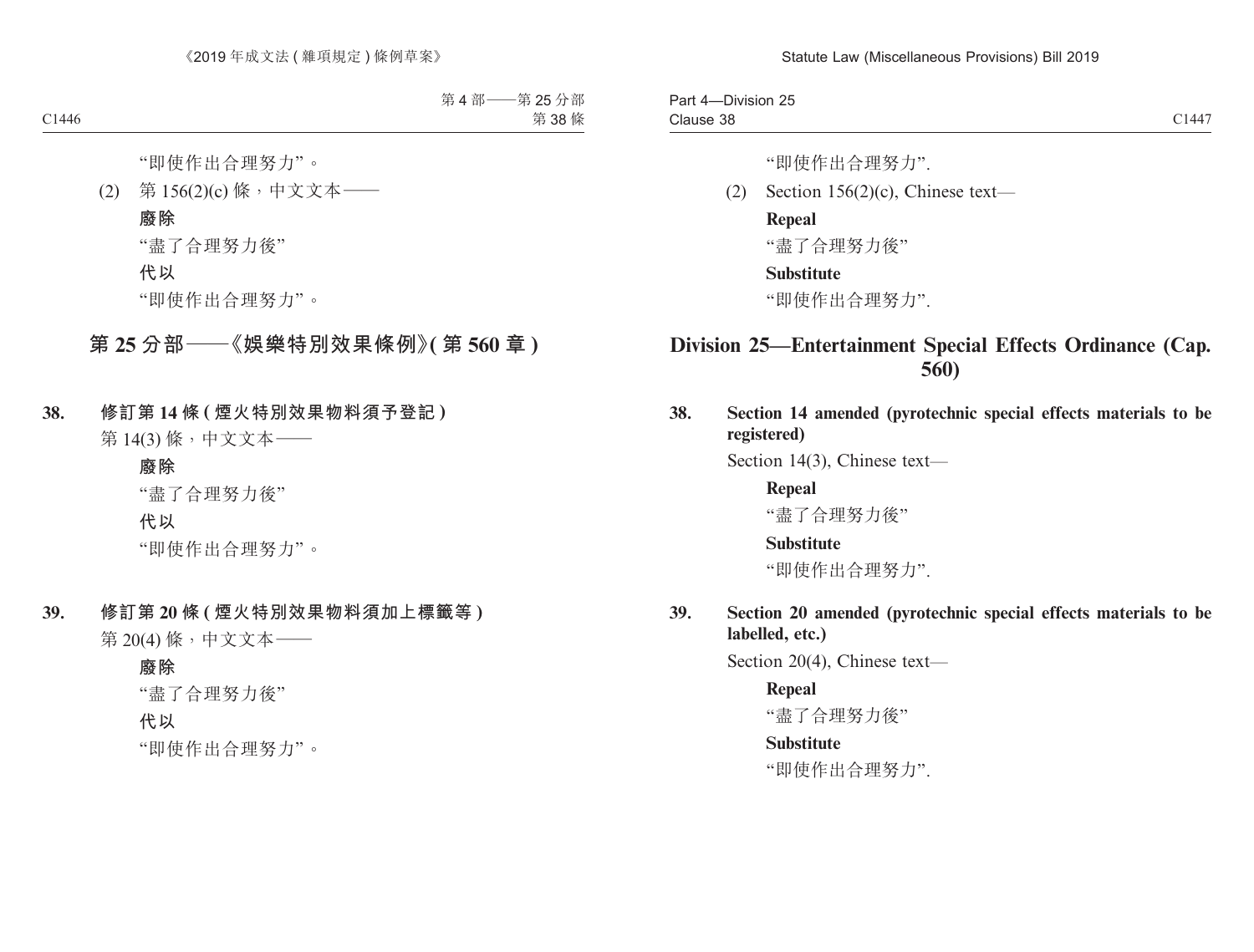Part 4—Division 26 Clause 40 Clause 40 and 2014 Clause 40 and 2014 Clause 40 and 2014 Clause 30 and 2014 Clause 30 and 2014 Clause 30 and 20

## **Division 26—Entertainment Special Effects (General) Regulation (Cap. 560 sub. leg. A)**

**40. Section 28 amended (offences under this Part)**

Section 28(5), Chinese text—

**Repeal** "盡了合理努力後"

**Substitute**

"作出合理努力".

## **Division 27—Drug Dependent Persons Treatment and Rehabilitation Centres (Licensing) Ordinance (Cap. 566)**

**41. Section 5 amended (contravention of conditions of licence or certificate of exemption)**

Section 5(2)(b), Chinese text—

**Repeal**

"有作出合理的監管及努力"

**Substitute**

"作出合理的監管及合理的努力".

## **Division 28—Karaoke Establishments Ordinance (Cap. 573)**

**42. Section 17 amended (offences in relation to permits and licences)** Section 17(2)(ii), Chinese text—

> **Repeal** "有作出合理監管及付出合理努力" **Substitute**

"作出合理的監管及合理的努力".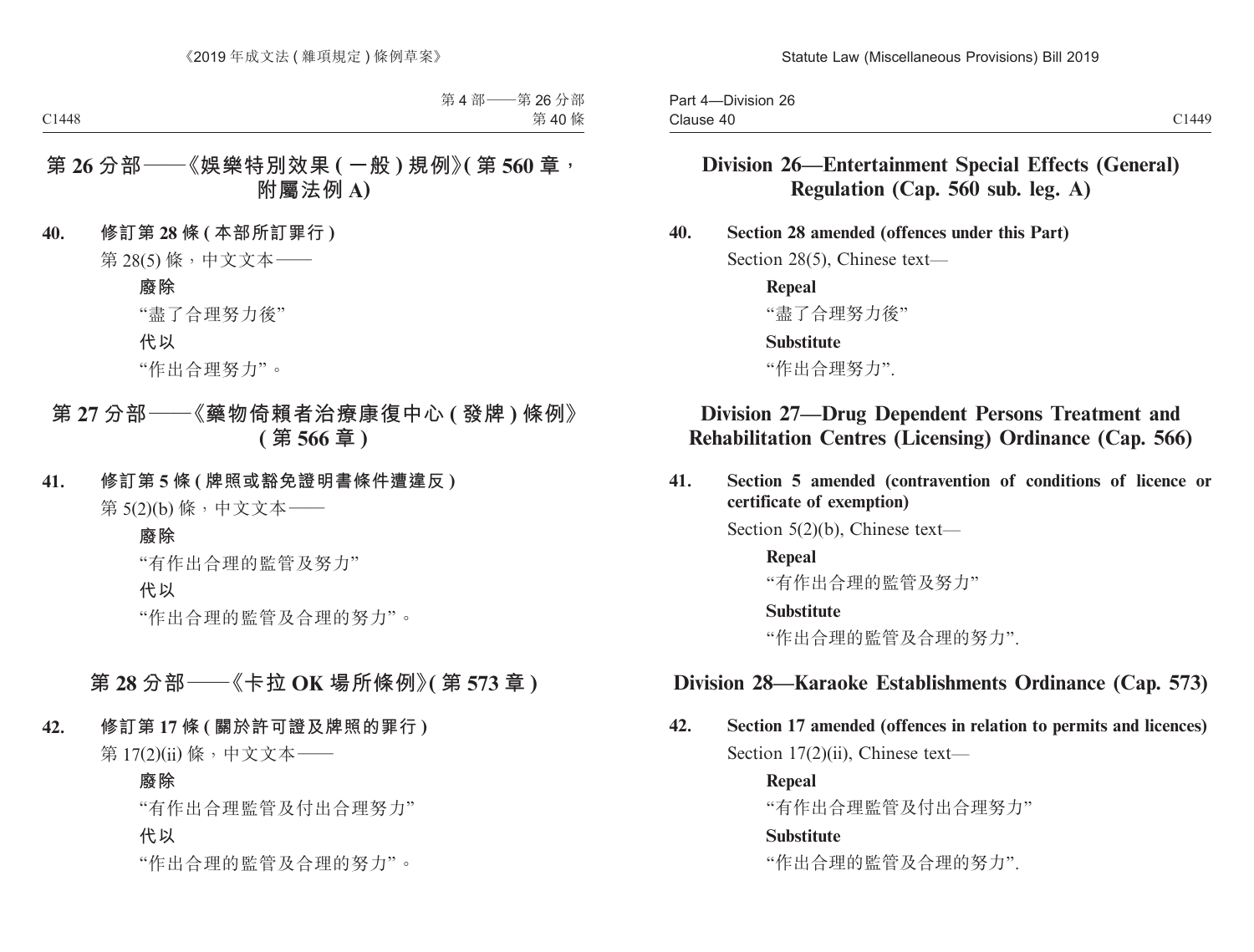Part 4—Division 29 Clause 43 Clause 43 Clause 43

## **Division 29—Karaoke Establishments (Licensing) Regulation (Cap. 573 sub. leg. A)**

#### **43. Section 9 amended (offences and penalties)**

Section 9(2)(d), Chinese text—

**Repeal**

"有作出合理監管及付出合理努力"

#### **Substitute**

"作出合理的監管及合理的努力".

## **Division 30—Residential Care Homes (Persons with Disabilities) Ordinance (Cap. 613)**

- **44. Section 22 amended (offences in relation to licences and certificates of exemption)**
	- (1) Section 22(2)(b), Chinese text—

#### **Repeal**

"程度".

(2) Section 22(4)(b), Chinese text—

**Repeal** "程度".

## **Division 31—Cross-boundary Movement of Physical Currency and Bearer Negotiable Instruments Ordinance (Cap. 629)**

- **45. Section 4 amended (declaration for CBNIs in possession of persons arriving at specified control points)**
	- (1) Section 4(9), Chinese text—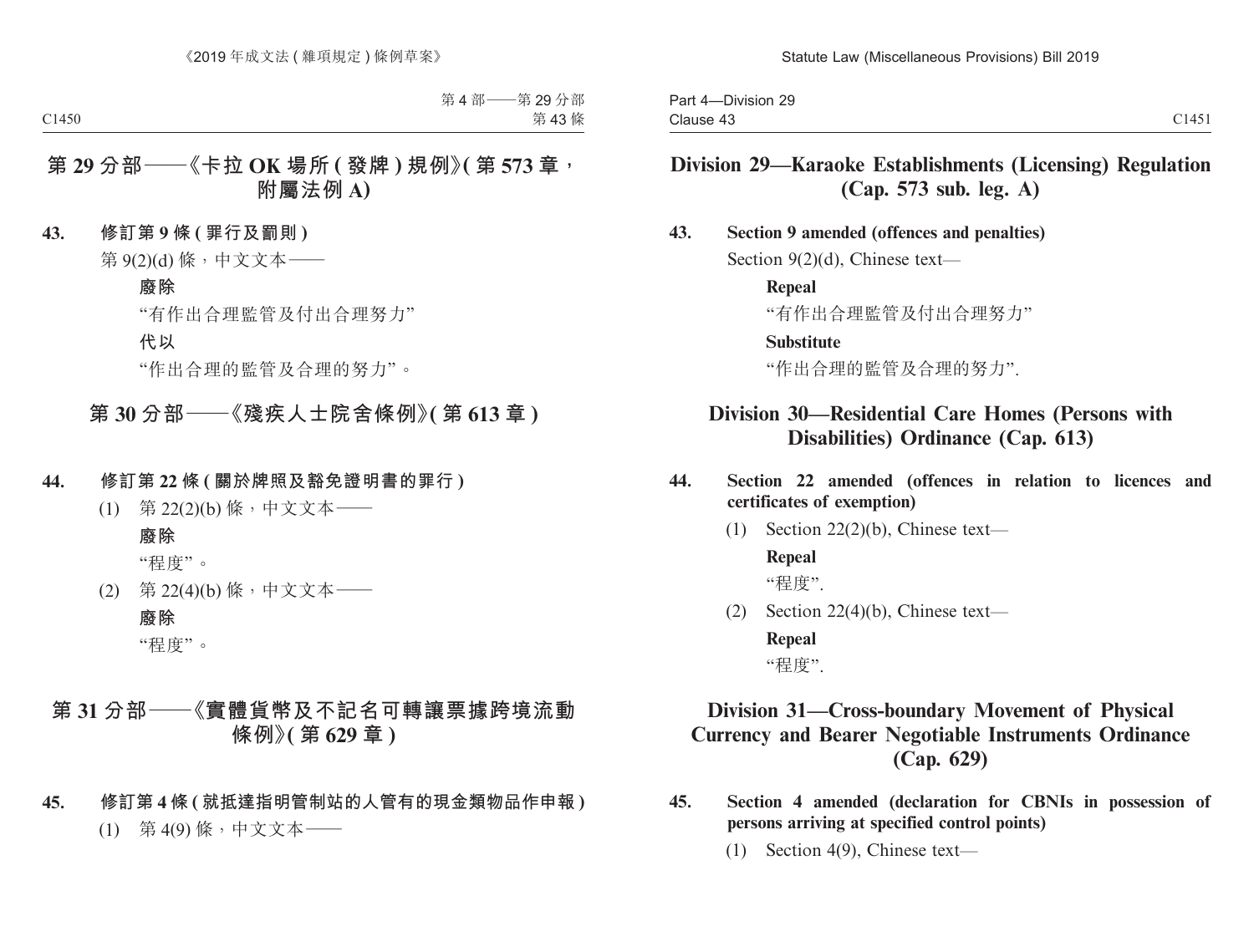Part 4—Division 31 Clause 46 Clause 46 contract to the contract of the contract of the contract of the contract of the contract of the contract of the contract of the contract of the contract of the contract of the contract of the contract of the cont

#### **Repeal**

"有作出"

#### **Substitute**

"作出".

(2) Section 4(10), Chinese text—

**Repeal**

"有作出"

**Substitute**

"作出".

**46. Section 5 amended (disclosure by persons arriving in Hong Kong other than at specified control points and persons about to leave Hong Kong)**

Section 5(7), Chinese text—

**Repeal** "有作出" **Substitute** "作出".

**47. Section 6 amended (declaration by persons making disclosure under section 5)**

Section 6(7), Chinese text—

**Repeal** "有作出" **Substitute**

"作出".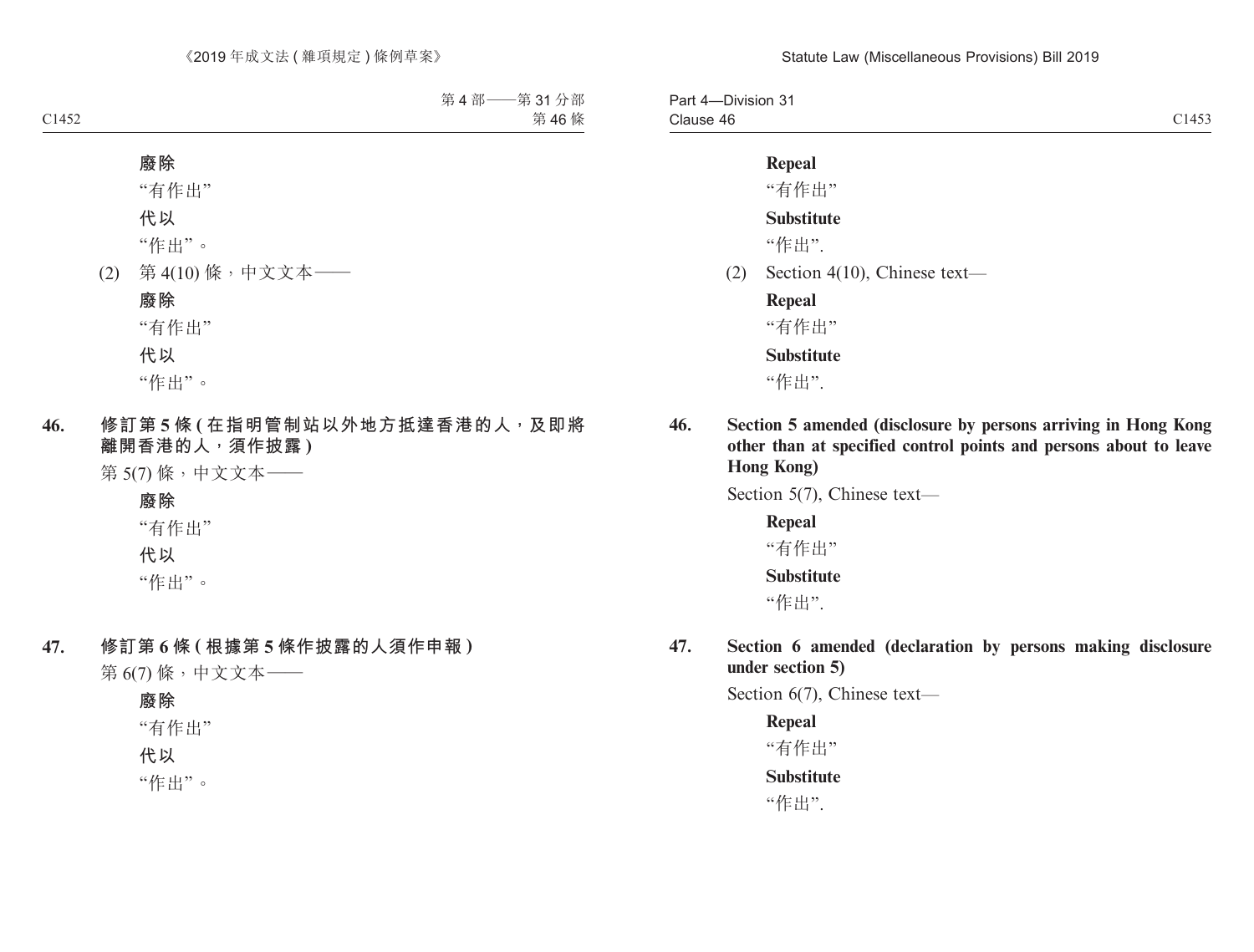| $\mathbf{a}$<br>-Division 31<br>Part 4- |                                   |
|-----------------------------------------|-----------------------------------|
| Clause 48                               | 3.1 A F F<br>$\lambda$ .<br>ر د ۱ |

# **48. Section 9 amended (declaration by importers or exporters of CBNIs)**

(1) Section 9(5), Chinese text—

**Repeal** "有作出"

**Substitute**

"作出".

(2) Section 9(6), Chinese text—

### **Repeal**

"有作出"

# **Substitute**

"作出".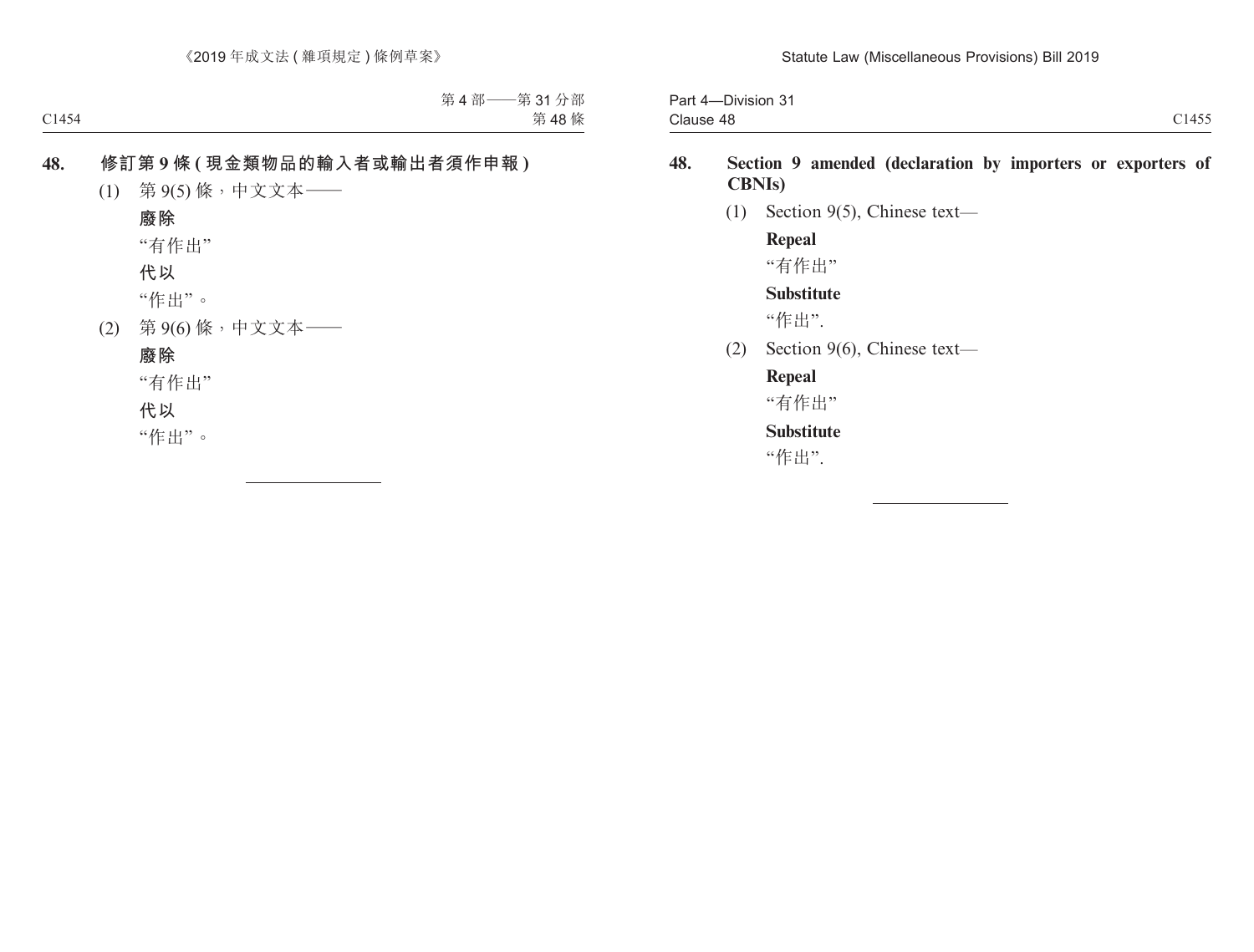Part 5—Division 1 Clause 49 Clause 49  $C1457$ 

# **Part 5**

# **Miscellaneous Amendments**

# **Division 1—Amendments to References to "Widows' and Children's Pensions Ordinance" and Related Amendments**

**Subdivision 1—Pensions (Special Provisions) (Customs Officers) Ordinance (Cap. 35)**

### **49. Long title amended**

The long title—

### **Repeal**

"Widows' and Children's Pensions Ordinance"

### **Substitute**

"Surviving Spouses' and Children's Pensions Ordinance".

### **50. Section 2 amended (interpretation)**

Section 2, definition of *eligible officer*, paragraph (b)—

### **Repeal**

"Widows' and Children's Pensions Ordinance"

### **Substitute**

"Surviving Spouses' and Children's Pensions Ordinance".

# **51. Section 3 amended (grant of right to refund of contributions and effect thereof)**

 $(1)$  Section 3(a)—

### **Repeal**

"Widows' and Children's Pensions Ordinance"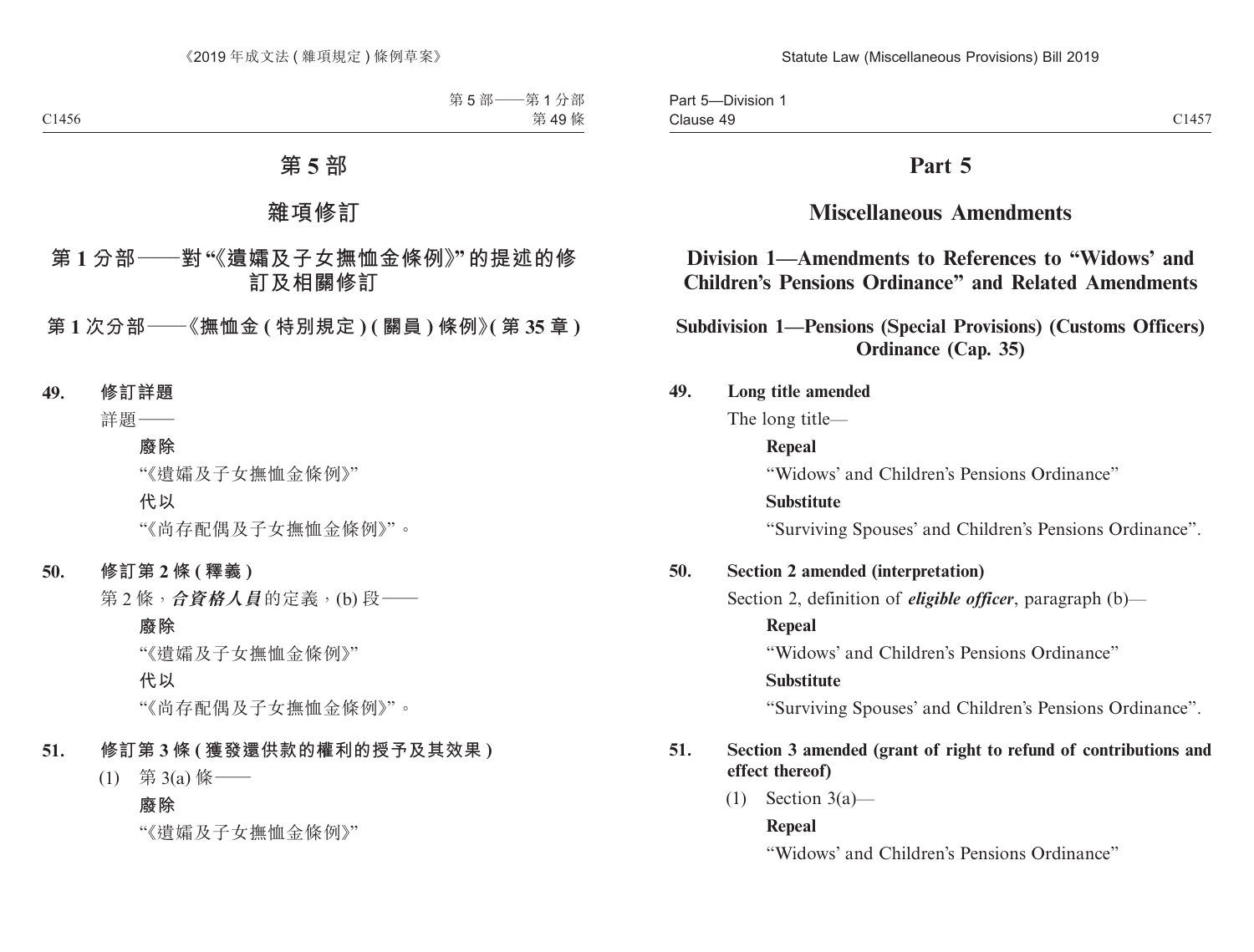Part 5—Division 1 Clause 52 Clause 52 Class Control of the Class Control of the Class Control of the Class Class Class Control of the Class

#### **Substitute**

"Surviving Spouses' and Children's Pensions Ordinance".

 $(2)$  Section 3(c) —

**Repeal**

"Widows' and Children's Pensions Ordinance"

### **Substitute**

"Surviving Spouses' and Children's Pensions Ordinance".

### **52. Section 4 amended (non-contributing officers)**

Section 4(2)—

### **Repeal**

"Widows' and Children's Pensions Ordinance"

#### **Substitute**

"Surviving Spouses' and Children's Pensions Ordinance".

# **Subdivision 2—Widows and Orphans Pension Ordinance (Cap. 94)**

- **53. Section 35 amended (certain contributors under Widows' and Children's Pensions Scheme to withdraw from this Scheme)**
	- (1) Section 35, heading—

**Repeal**

"**Widows' and Children's Pensions Scheme**"

**Substitute**

"**Surviving Spouses' and Children's Pensions Scheme**".

(2) Section 35(a)—

#### **Repeal**

"Widows' and Children's Pensions Ordinance"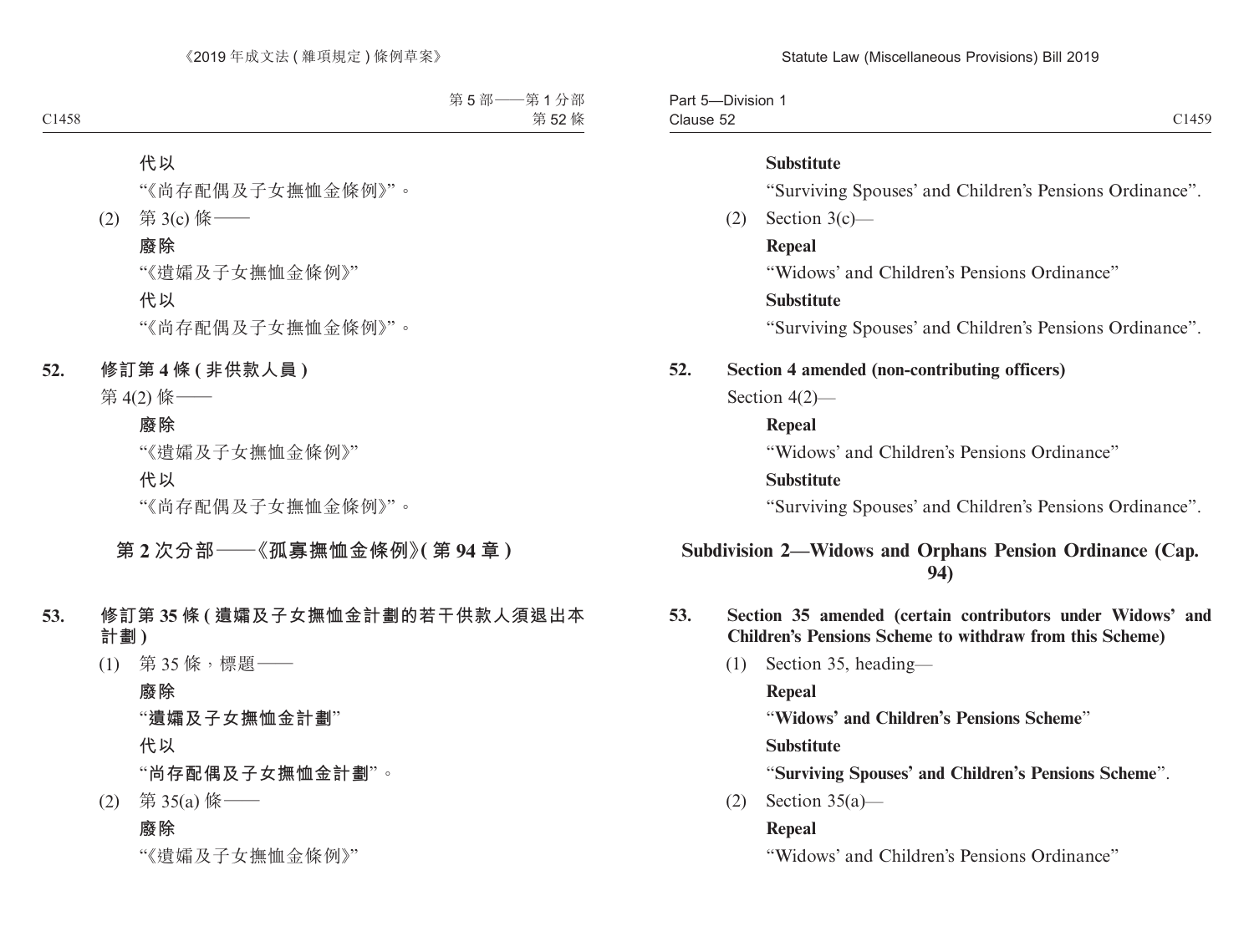| $\sim$<br>-Division 2<br>−aı ı         |       |
|----------------------------------------|-------|
| --<br>$\bigcap_{n\geq 1}$<br>Clause 55 | C1461 |

#### **Substitute**

"Surviving Spouses' and Children's Pensions Ordinance".

### **54. Section 36 amended (no new contributors after commencement of Widows' and Children's Pensions Scheme)**

(1) Section 36, heading—

**Repeal**

"**Widows' and Children's Pensions Scheme**"

**Substitute**

"**Surviving Spouses' and Children's Pensions Scheme**".

(2) Section 36—

**Repeal**

"Widows' and Children's Pensions Ordinance"

#### **Substitute**

"Surviving Spouses' and Children's Pensions Ordinance".

# **Division 2—Amendments to References to "Protection of Women and Juveniles Ordinance" and Related Amendments**

# **Subdivision 1—Offences against the Person Ordinance (Cap. 212)**

**55. Section 43 amended (stealing child under 14 years)** Section 43(2), English text, proviso, paragraph (a)—

**Repeal** "Protection of Women and Juveniles Ordinance" **Substitute**

"Protection of Children and Juveniles Ordinance".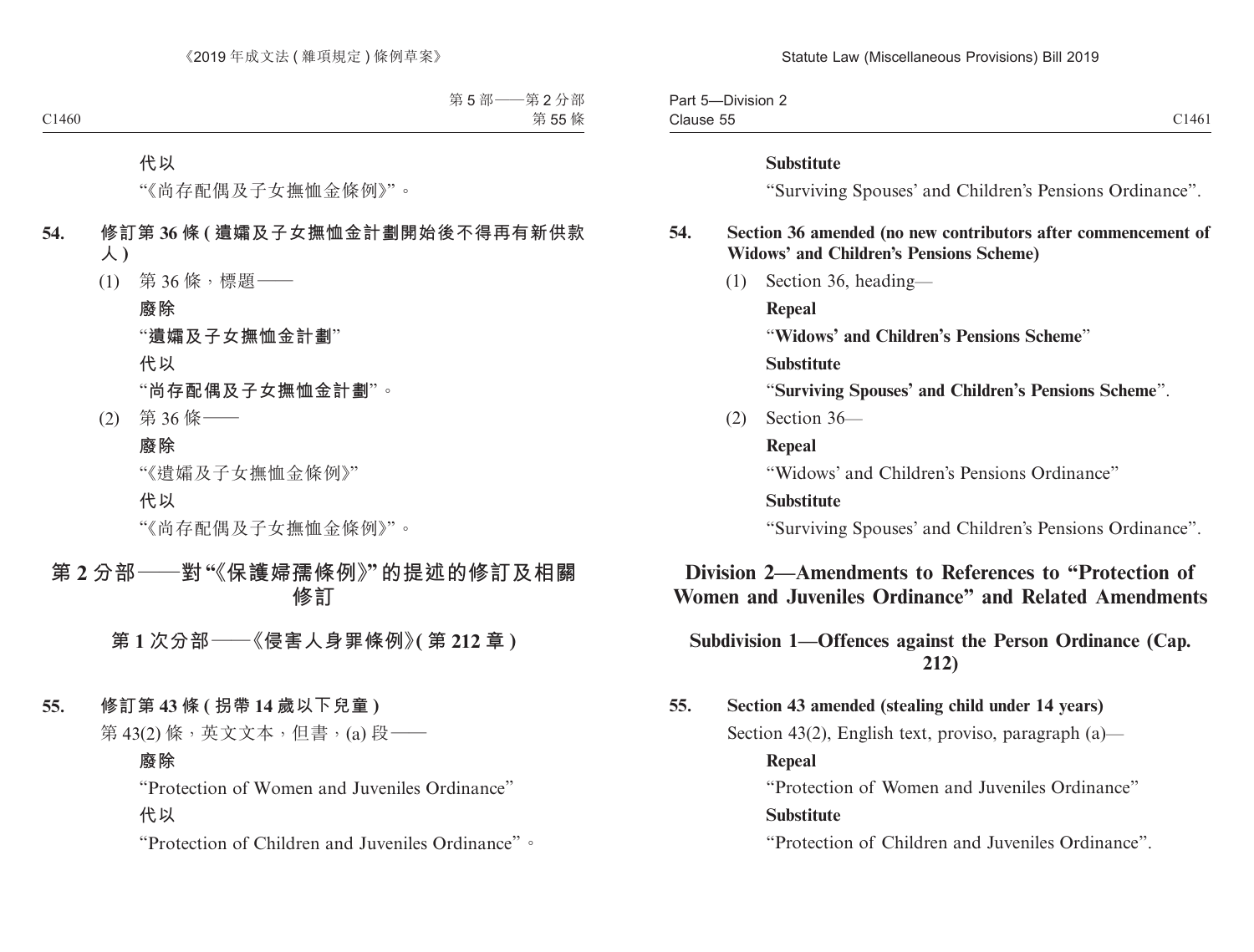# **Subdivision 2—Juvenile Offenders Ordinance (Cap. 226)**

# **56. Section 15 amended (methods of dealing with children or young persons charged with offences)**

Section  $15(1)(e)$ , English text—

**Repeal** "Protection of Women and Juveniles Ordinance" **Substitute** "Protection of Children and Juveniles Ordinance".

# **Subdivision 3—Firearms and Ammunition Ordinance (Cap. 238)**

- **57. Schedule amended (provisions to which sections 17(2) and 20(2) apply)**
	- (1) The Schedule, English text, item 4, column 2—

**Repeal**

"Protection of Women and Juveniles Ordinance"

### **Substitute**

"Protection of Children and Juveniles Ordinance".

(2) The Schedule, item 4, column 4—

### **Repeal**

"female infant or any young person or child"

# **Substitute**

"child or juvenile".

# **Subdivision 4—Adoption Ordinance (Cap. 290)**

**58. Section 14 amended (cessation of certain orders, etc.)** Section 14(3), English text—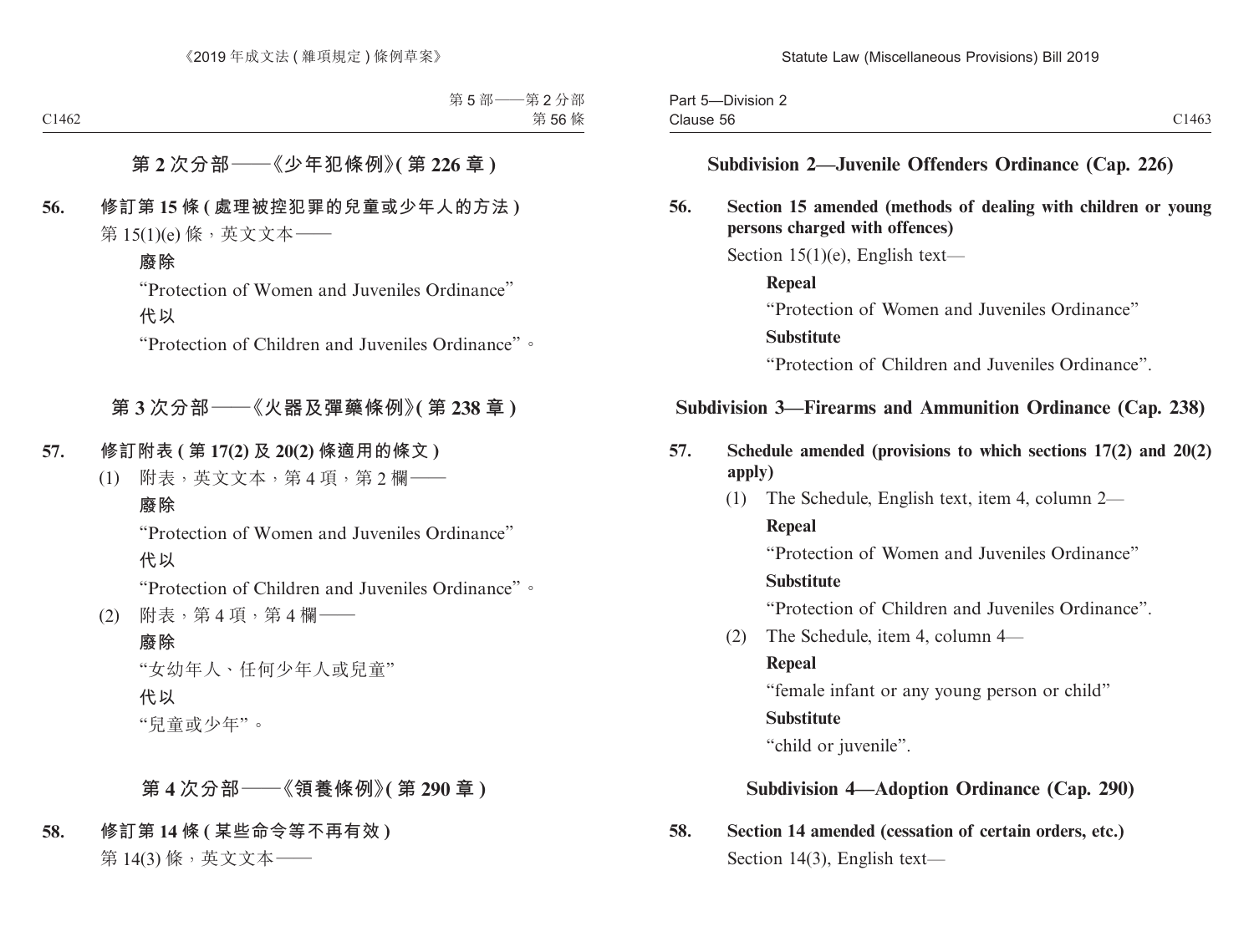Part 5—Division 3 Clause 60 Clause 60  $C1465$ 

#### **Repeal**

"Protection of Women and Juveniles Ordinance"

#### **Substitute**

"Protection of Children and Juveniles Ordinance".

# **Subdivision 5—Official Solicitor Ordinance (Cap. 416)**

#### **59. Schedule 1 amended (duties of the Official Solicitor)**

Schedule 1, Part 3—

#### **Repeal**

"Protection of Women and Juveniles Ordinance"

#### **Substitute**

"Protection of Children and Juveniles Ordinance".

# **Division 3—Amendments to References to "《司法訴訟 ( 烈 風警告期間聆訊延期 ) 條例》"**

### **Subdivision 1—Government Lotteries Ordinance (Cap. 334)**

### **60. Section 2 amended (interpretation)**

Section 2, Chinese text, definition of **烈風警告**—

#### **Repeal**

"《司法訴訟 ( 烈風警告期間聆訊延期 ) 條例》"

#### **Substitute**

"《司法程序 ( 烈風警告期間聆訊延期 ) 條例》".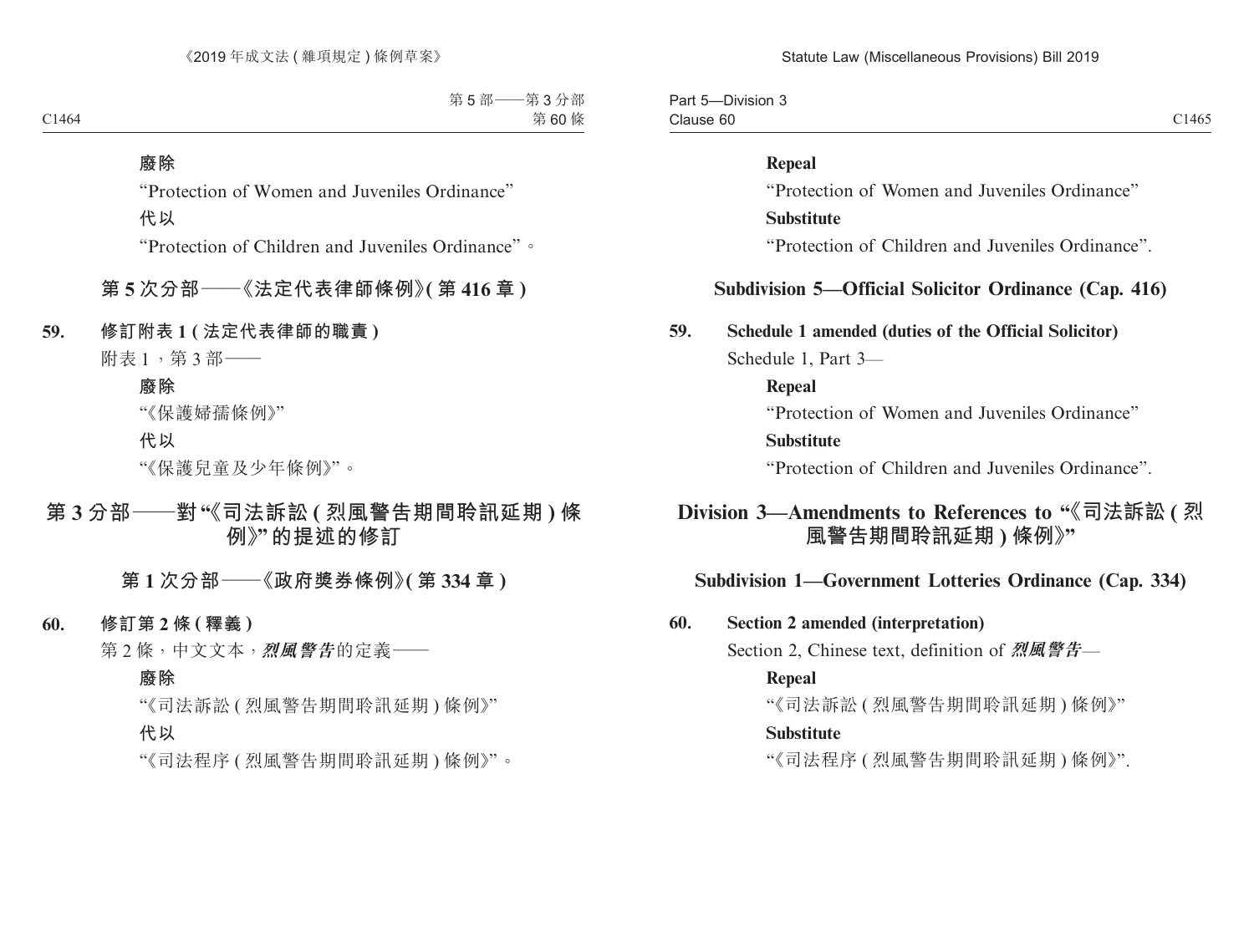Part 5—Division 4 Clause 63 Clause 63  $C1467$ 

### **Subdivision 2—Film Censorship Ordinance (Cap. 392)**

### **61. Section 2 amended (interpretation)**

Section 2(1), Chinese text, definition of **工作天**—

#### **Repeal**

"《司法訴訟 ( 烈風警告期間聆訊延期 ) 條例》"

#### **Substitute**

"《司法程序 ( 烈風警告期間聆訊延期 ) 條例》".

# **Subdivision 3—Merchant Shipping (Seafarers) Ordinance (Cap. 478)**

### **62. Section 2 amended (interpretation)**

Section 2(1), Chinese text, definition of **工作日**—

#### **Repeal**

"《司法訴訟 ( 烈風警告期間聆訊延期 ) 條例》"

#### **Substitute**

"《司法程序 ( 烈風警告期間聆訊延期 ) 條例》".

# **Division 4—Amendments to References to "Defective"**

### **Subdivision 1—Child Care Services Ordinance (Cap. 243)**

# **63. Schedule amended (offences relevant to meaning of** *prohibited person***)**

The Schedule, paragraph 5—

**Repeal** "defective" (wherever appearing) **Substitute**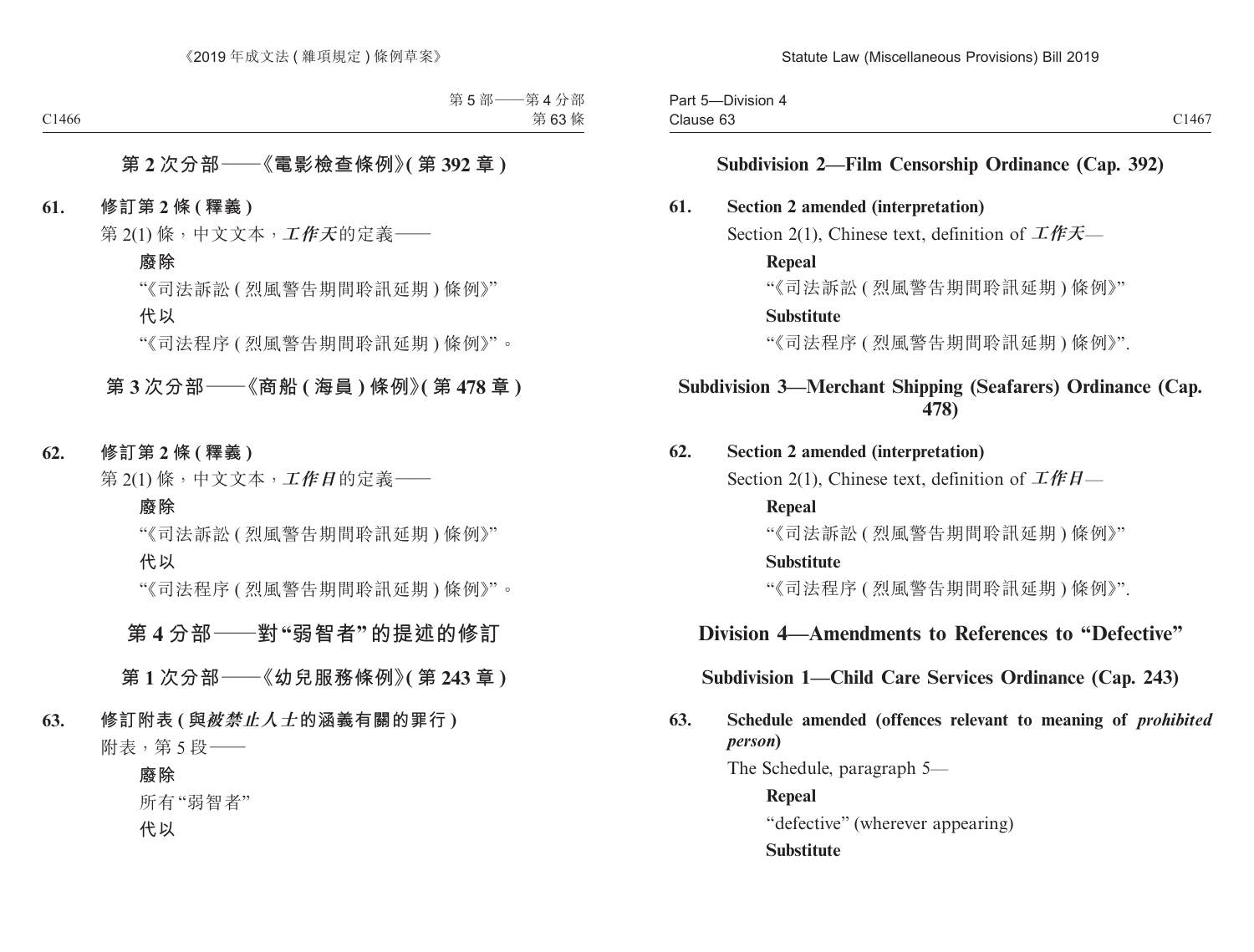| $- \cdot \cdot \cdot$<br>-Division 5<br>Part 5 |       |
|------------------------------------------------|-------|
| Clause 66                                      | C1469 |

"mentally incapacitated person".

# **Subdivision 2—Post-release Supervision of Prisoners Regulation (Cap. 475 sub. leg. A)**

**64. Schedule 1 amended (specified offences)** Schedule 1, item 4, column 3— **Repeal** "defective" (wherever appearing) **Substitute** "mentally incapacitated person".

# **Subdivision 3—Social Workers Registration Ordinance (Cap. 505)**

**65. Schedule 2 amended (description of offences which disentitle persons from being or continuing to be registered social workers)**

Schedule 2, item 2—

**Repeal** "defective" (wherever appearing)

**Substitute**

"mentally incapacitated person".

# **Division 5—Amendments to Cross-references**

**Subdivision 1—Money Changers Ordinance (Cap. 34)**

**66. Schedule 1 amended (transaction note)**

Schedule 1—

**Repeal**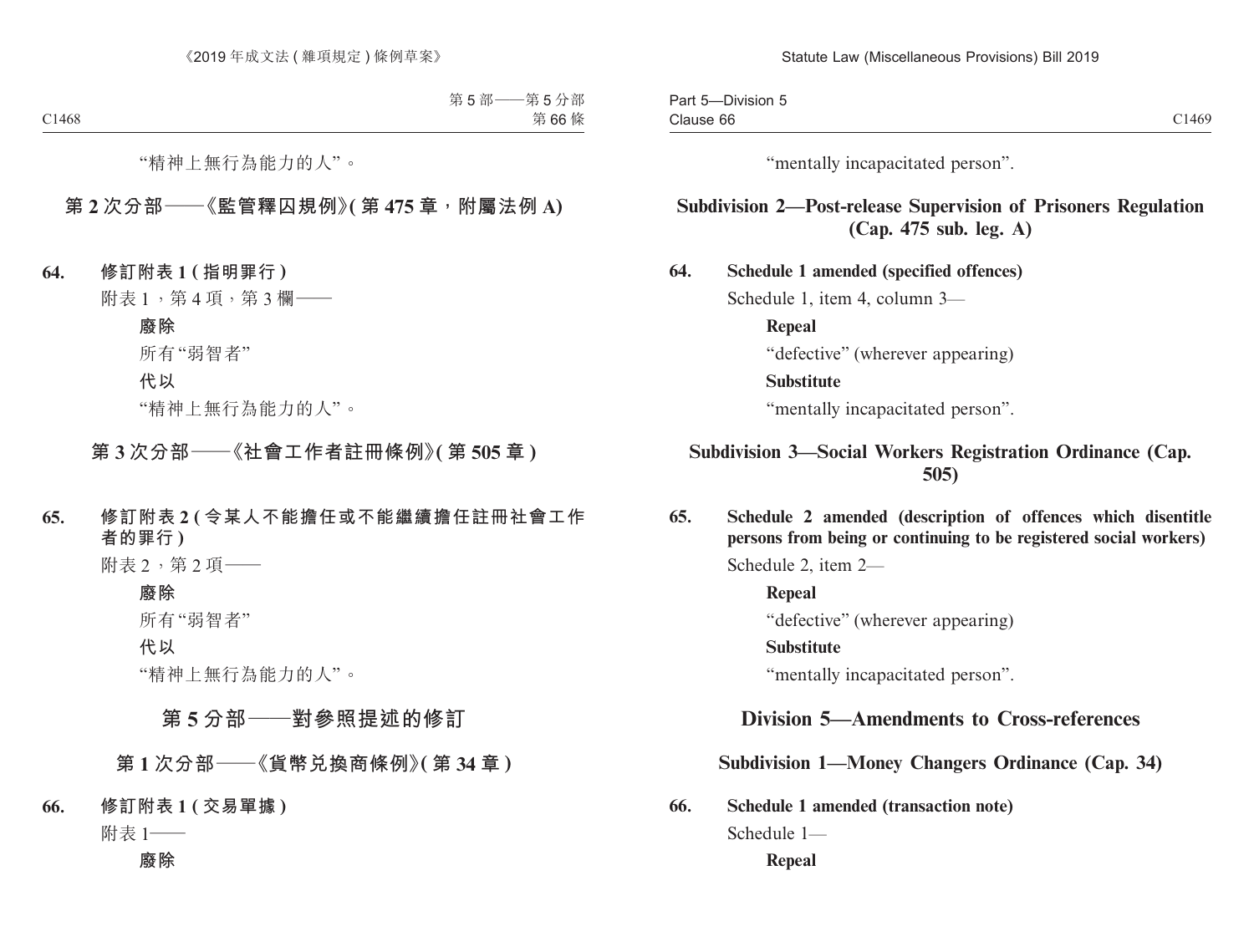#### Statute Law (Miscellaneous Provisions) Bill 2019

Part 5—Division 5 Clause 67 Clause 67 and 2014 Clause 67 and 2014 Clause 67 and 2014 Clause 67 and 2014 Clause 67 and 2014 Clause 2014 Cla

"[s.  $4(1)(a)$ ]" **Substitute** "[ss. 4 & 9]".

#### **67. Schedule 2 amended (permitted statements)**

Schedule 2—

**Repeal** "[s.  $4(3)$ ]" **Substitute** "[ss. 4 & 9]".

#### **68. Schedule 3 amended (prescribed currencies)**

Schedule 3—

**Repeal**

"[ss. 6(1) & 7(1)]"

#### **Substitute**

"[ss. 6, 7 & 9]".

### **Subdivision 2—Apprenticeship (Designation of Trades) (Consolidation) Order (Cap. 47 sub. leg. B)**

**69. Schedule amended**

The Schedule—

**Repeal**

# "**Schedule**"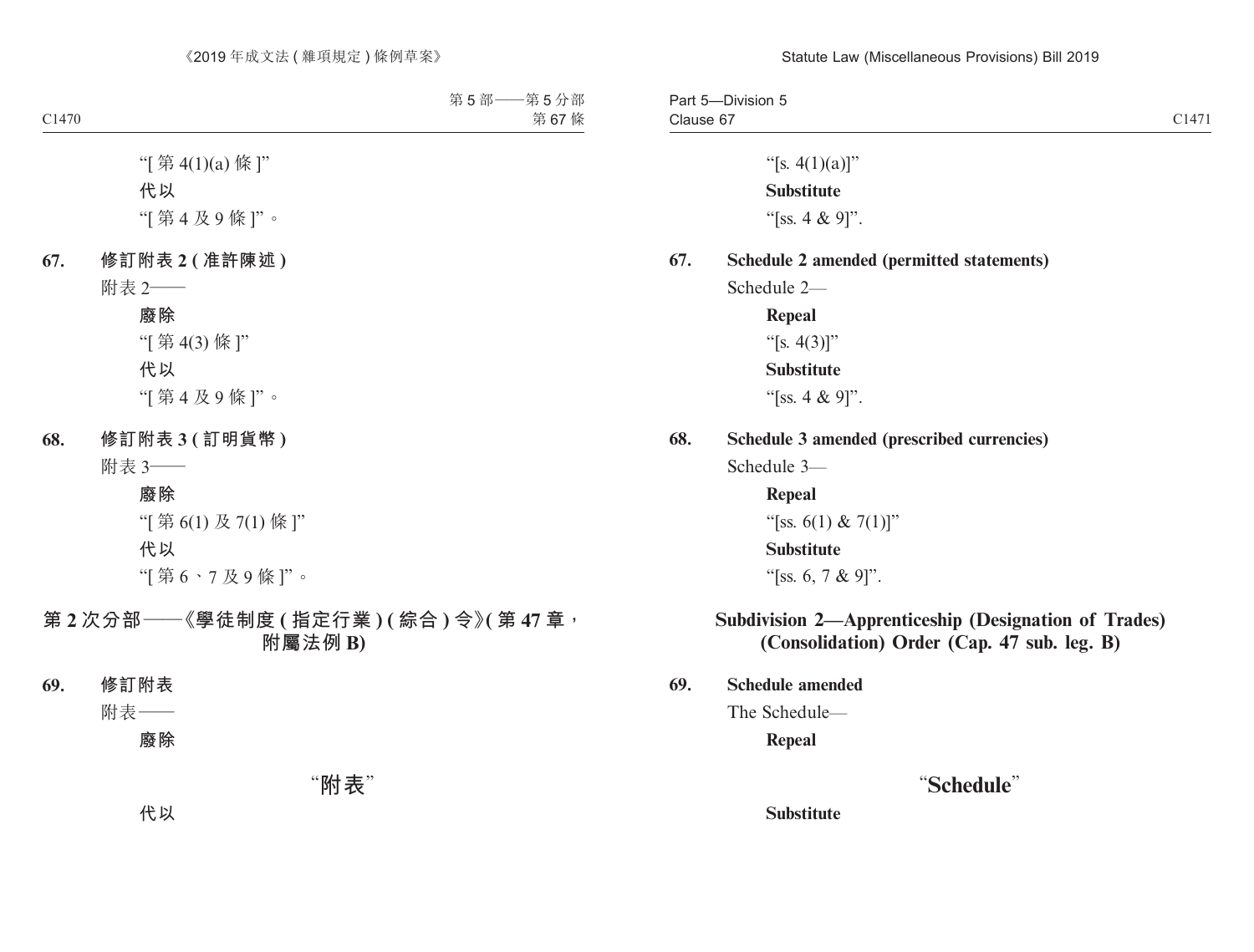Part 5—Division 5 Clause 70 Clause 70 and 2014 and 2014 and 2014 and 2014 and 2014 and 2014 and 2014 and 2014 and 2014 and 2014 and 2014 and 2014 and 2014 and 2014 and 2014 and 2014 and 2014 and 2014 and 2014 and 2014 and 2014 and 2014 and 2014 and 2

# "**Schedule**

 $[s. 2]$ ".

# **Subdivision 3—Public Swimming Pools Regulation (Cap. 132 sub. leg. BR)**

**70. Section 13 amended (general penalties and power to remove offenders from swimming pool)**

> Section 13(1)— **Repeal**  $"10(6)"$ **Substitute** " $10(2)$ ".

# **Subdivision 4—Designation of Public Officers Notice (Cap. 178 sub. leg. D)**

**71. Schedule amended**

The Schedule—

**Repeal**

# "**Schedule**"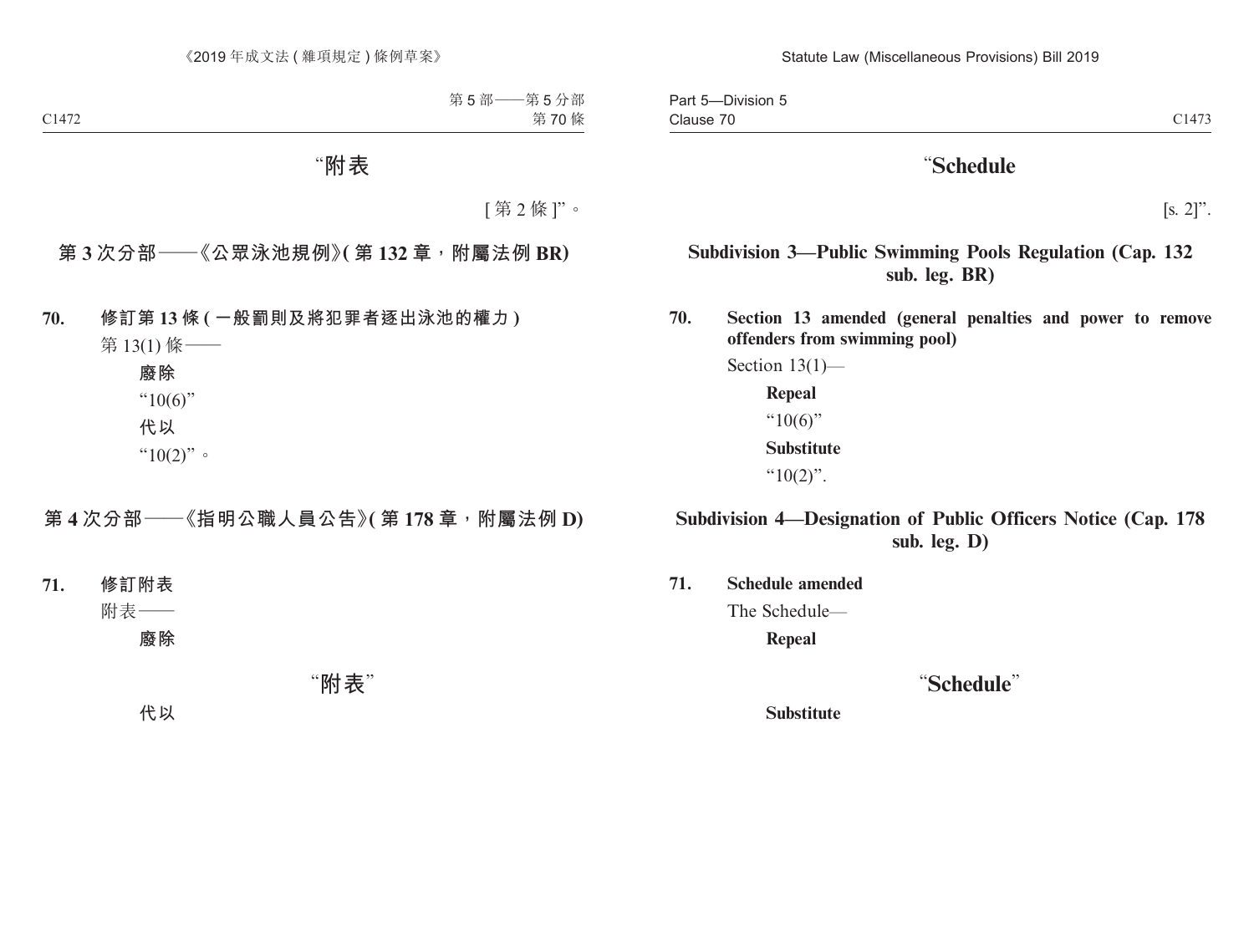# "**Schedule**

 $[s, 2]$ ".

# **Subdivision 5—Official Solicitor Ordinance (Cap. 416)**

**72. Schedule 1 amended (duties of the Official Solicitor)**

Schedule 1— **Repeal**

> "[s. 4]" **Substitute**

"[ss. 4 & 8]".

# **Subdivision 6—Justices of the Peace Ordinance (Cap. 510)**

### **73. Schedule 1 amended**

Schedule 1, Chinese text, Part III, section 1—

**Repeal**

"《退休金及有關利益條例》"

#### **Substitute**

"《退休金利益條例》".

# **Subdivision 7—Estate Agents Ordinance (Cap. 511)**

### **74. Section 2 amended (interpretation)**

Section 2(1), Chinese text, definition of **臨時牌照**—

**Repeal**

"第 23(5) 條"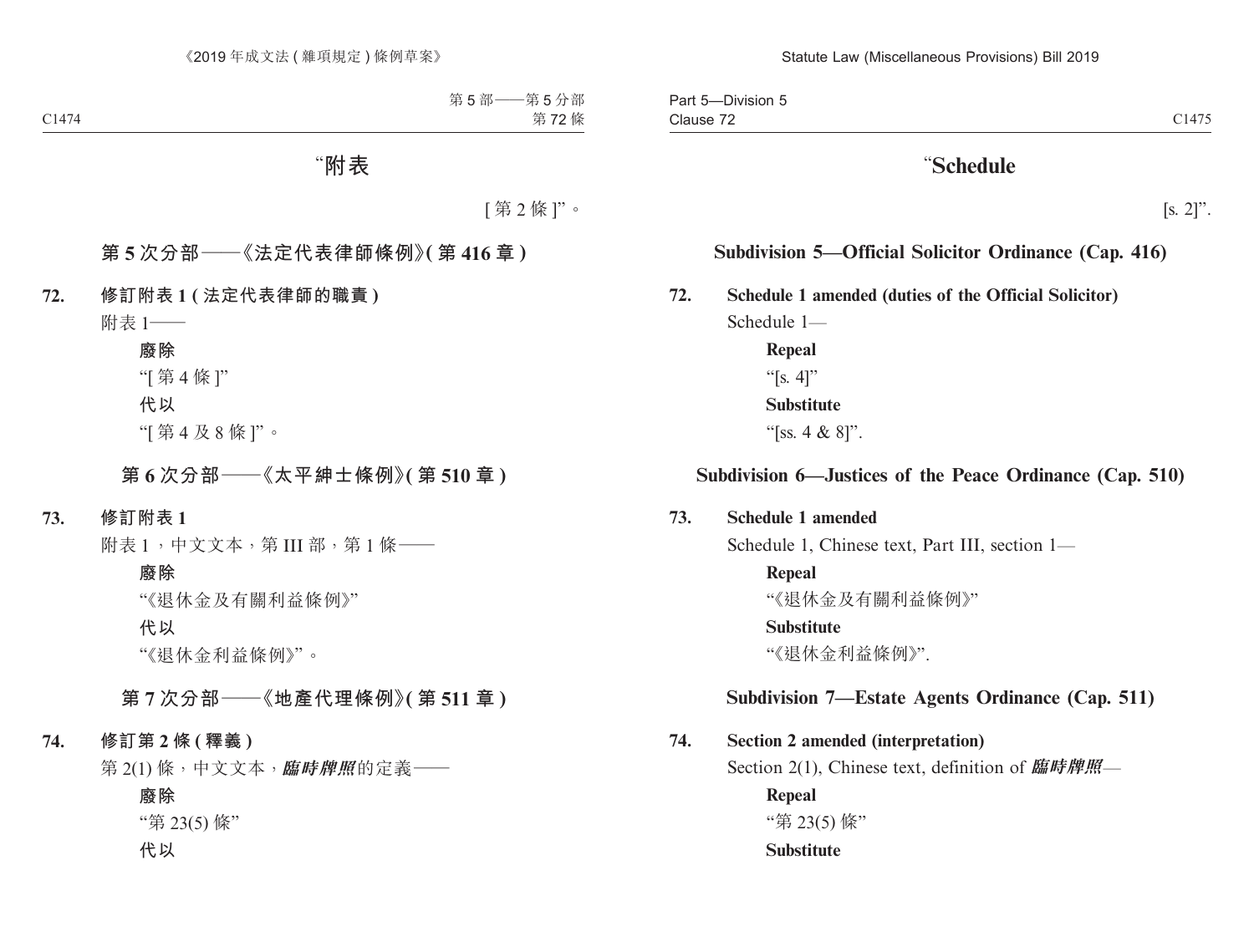Part 5—Division 5 Clause 75 Clause  $75$  Clause  $75$ 

"第 23(3) 條".

# **75. Schedule amended (constitution, etc. of the Authority)**

The Schedule—

**Repeal** "[ss. 2 &  $4(3)$ ]" **Substitute** " $[s, 4]$ ".

# **Subdivision 8—Copyright Ordinance (Cap. 528)**

- **76. Schedule 2 amended (copyright: transitional provisions and savings)**
	- (1) Schedule 2, paragraph  $15(3)(a)$ —

**Repeal**

"paragraph 11(3)(b)"

### **Substitute**

"paragraph  $13(3)(b)$ ".

(2) Schedule 2, paragraph  $15(3)(b)$ —

**Repeal**

"paragraph 11(6)"

### **Substitute**

"paragraph 13(6)".

# **Subdivision 9—Mass Transit Railway (Transport Interchange) Bylaw (Cap. 556 sub. leg. D)**

**77. Schedule 3 amended** Schedule 3—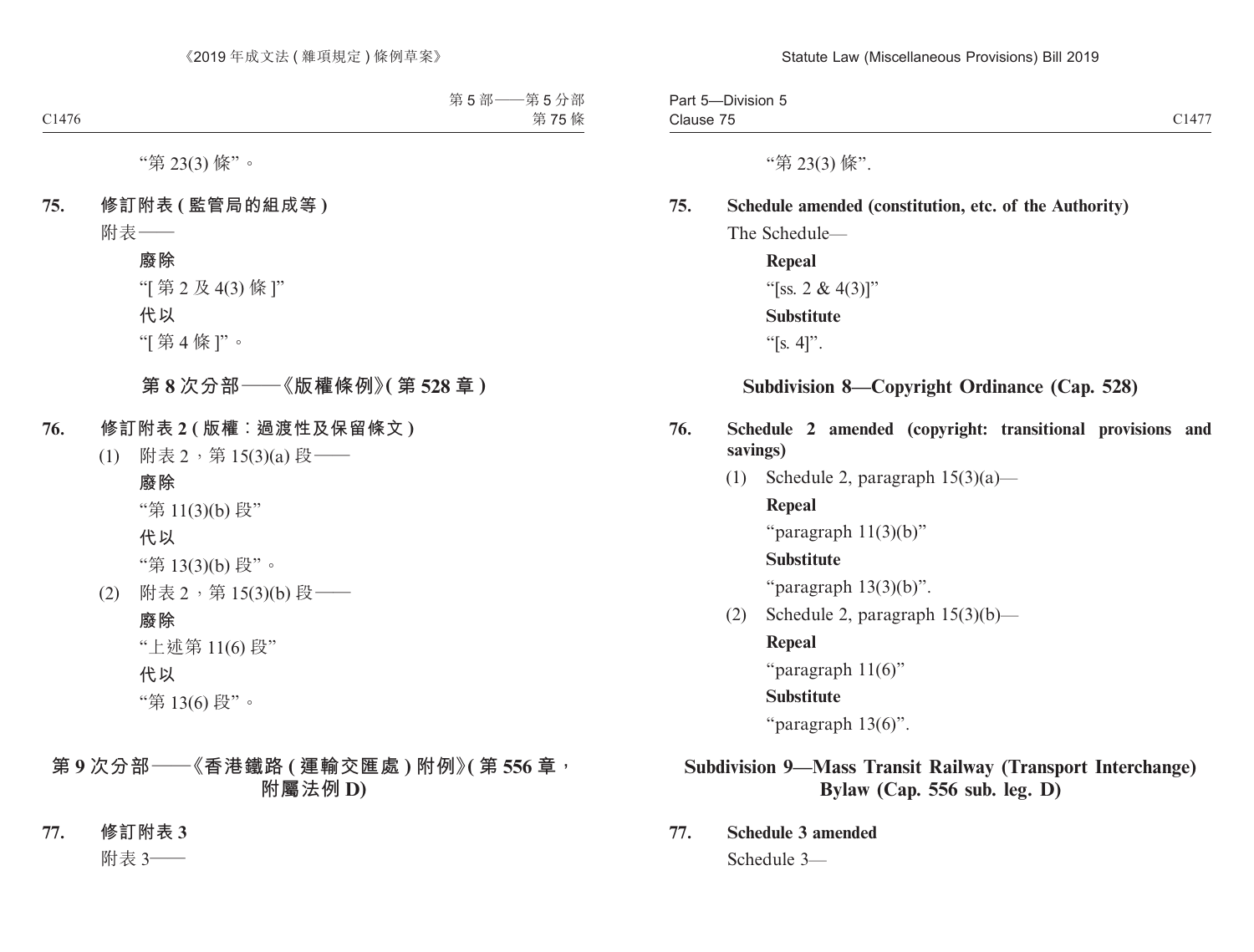Part 5—Division 6 Clause 79 Clause 79 and 2014 Clause 79 and 2014 Clause 79 and 2014 Clause 79 and 2014 Clause 79 and 2014 Clause 79 and 20

#### **Repeal**

"[ss. 1, 39, 40, 44 & 50]" **Substitute** "[ss. 39, 40, 44 & 50]".

#### **Subdivision 10—Travel Industry Ordinance (Cap. 634)**

**78. Section 28 amended (requirement to cease to be authorized representative)**

Section 28(6), Chinese text—

**Repeal** "第 (4) 款" **Substitute** "第 (4)(b) 款".

# **Division 6—Amendments to Achieve Consistency**

# **Subdivision 1—Jury Ordinance (Cap. 3)**

#### **79. Schedule amended**

The Schedule, Form 1—

#### **Repeal**

"\$3,000"

#### **Substitute**

"level 2".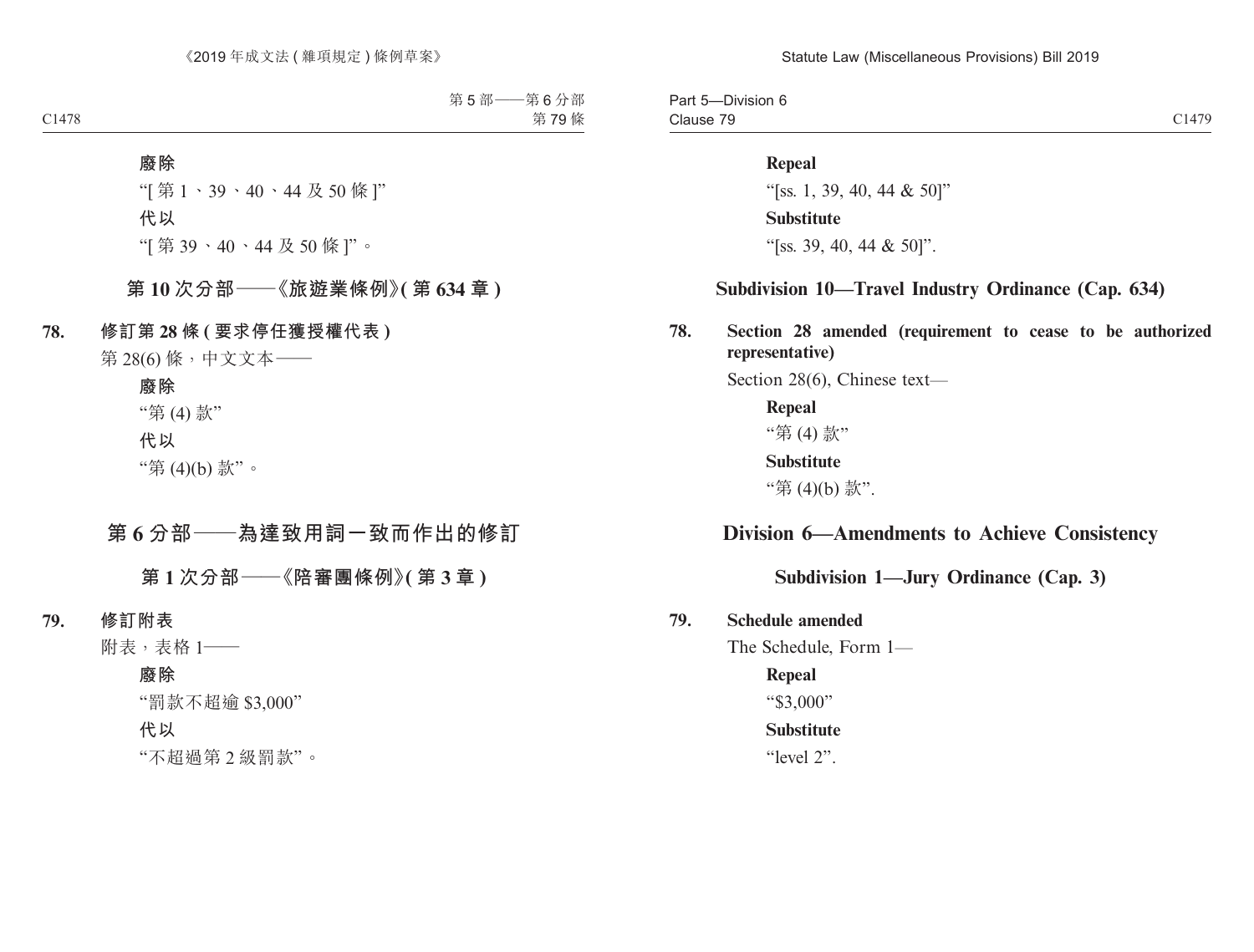Part 5—Division 6 Clause 80 Clause 80 C1481

### **Subdivision 2—Betting Duty Ordinance (Cap. 108)**

#### **80. Section 6K amended (calculation of net stake receipts)**

Section 6K(1), Chinese text—

**Repeal** "數學程式" **Substitute** "公式".

# **81. Section 6L amended (adjustments to net stake receipts)**

Section 6L(1), Chinese text—

**Repeal** "數學程式" **Substitute**

"公式".

**82. Section 6N amended (provisional payments)**

Section 6N(2), Chinese text—

**Repeal** "數學程式" **Substitute**

"公式".

# **Subdivision 3—Births and Deaths Registration Ordinance (Cap. 174)**

#### **83. Second Schedule amended**

(1) Second Schedule, Form 18, Part I— **Repeal**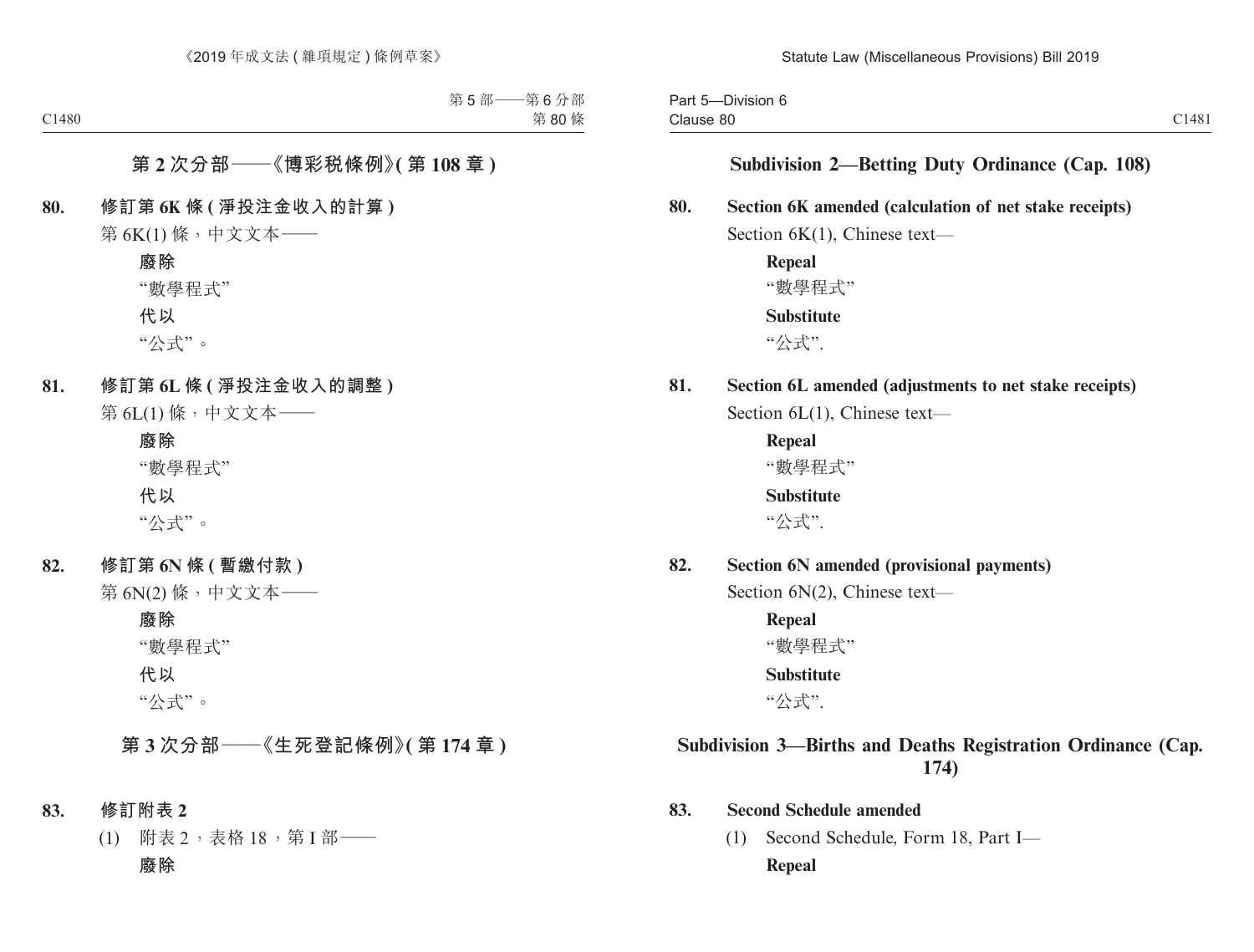| Part 5-Division 6 |                                    |       |
|-------------------|------------------------------------|-------|
| Clause 84         |                                    | C1483 |
|                   | " of \$1,000"                      |       |
|                   | <b>Substitute</b>                  |       |
|                   | "at level 1".                      |       |
| (2)               | Second Schedule, Form 18, Part II- |       |
|                   | Repeal                             |       |
|                   | "\$1,000 fine"                     |       |
|                   | <b>Substitute</b>                  |       |
|                   | "fine at level 1".                 |       |
|                   |                                    |       |

# **Subdivision 4—Marriage Reform (Forms) Regulations (Cap. 178 sub. leg. C)**

#### **84. Schedule amended**

The Schedule, Form 7—

**Repeal** "of \$1,000" **Substitute** "at level 1".

**Subdivision 5—Crimes Ordinance (Cap. 200)**

# **85. Section 68 amended (interpretation)** Section 68(1), definition of *customs officer*—

**Repeal** "關員職系人員" **Substitute** "關員級人員".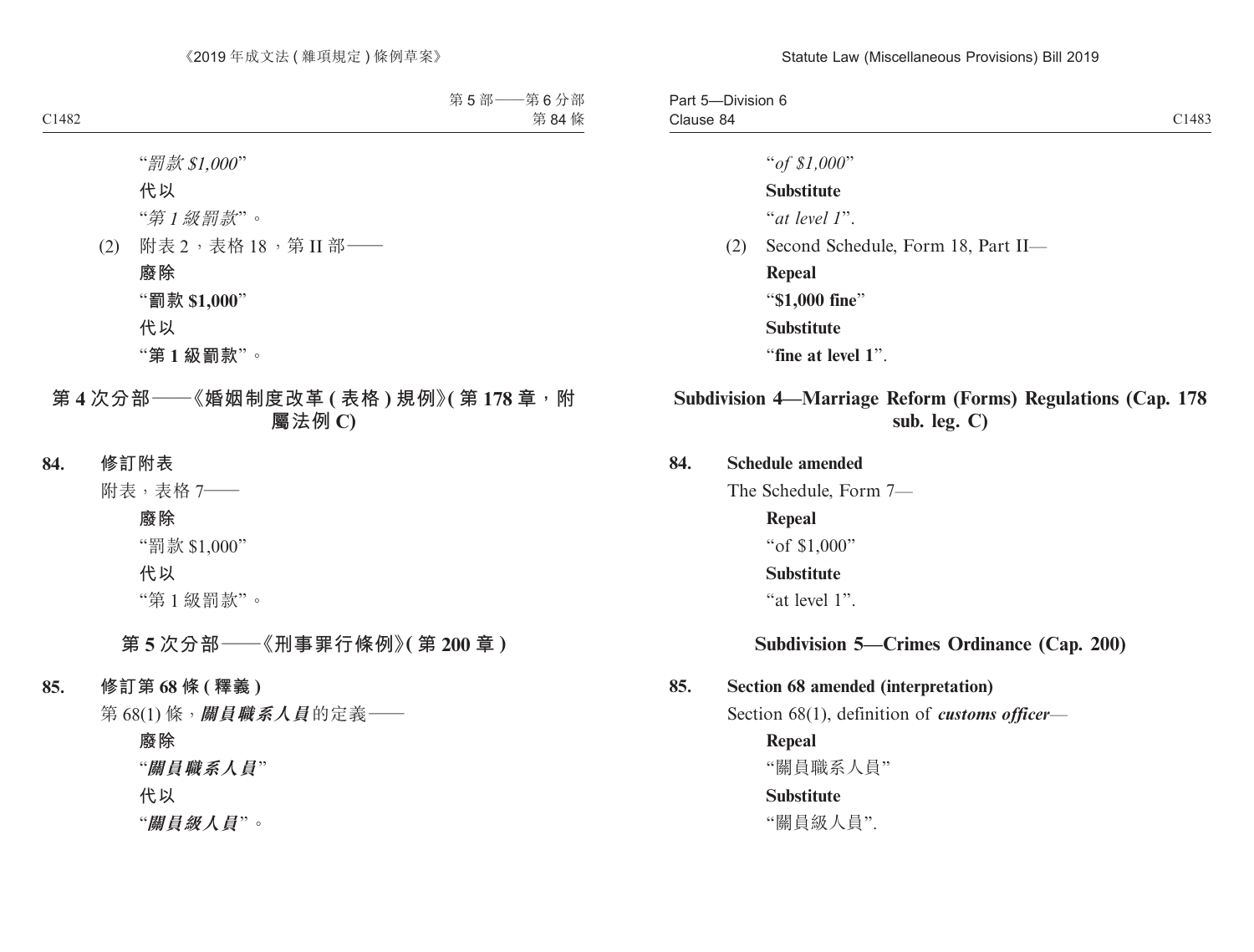Part 5—Division 6 Clause 86 Clause 86 Contract of the Contract of the Contract of the Contract of Contract of Contract of Contract of Contract of Contract of Contract of Contract of Contract of Contract of Contract of Contract of Contract of Contract

# **86. Section 78 amended (powers of search, forfeiture, etc.)**

(1) Section 78(1), Chinese text—

### **Repeal**

"關員職系人員"

### **Substitute**

"關員級人員".

(2) Section 78(2), Chinese text—

### **Repeal**

"關員職系人員"

## **Substitute**

"關員級人員".

### **87. Section 95 amended (interpretation)**

Section 95, definition of *customs officer*—

# **Repeal**

"關員職系人員"

### **Substitute**

"關員級人員".

# **88. Section 106 amended (powers of search, forfeiture, etc.)**

(1) Section 106(1), Chinese text—

# **Repeal**

"關員職系人員"

# **Substitute**

"關員級人員".

(2) Section 106(2), Chinese text— **Repeal**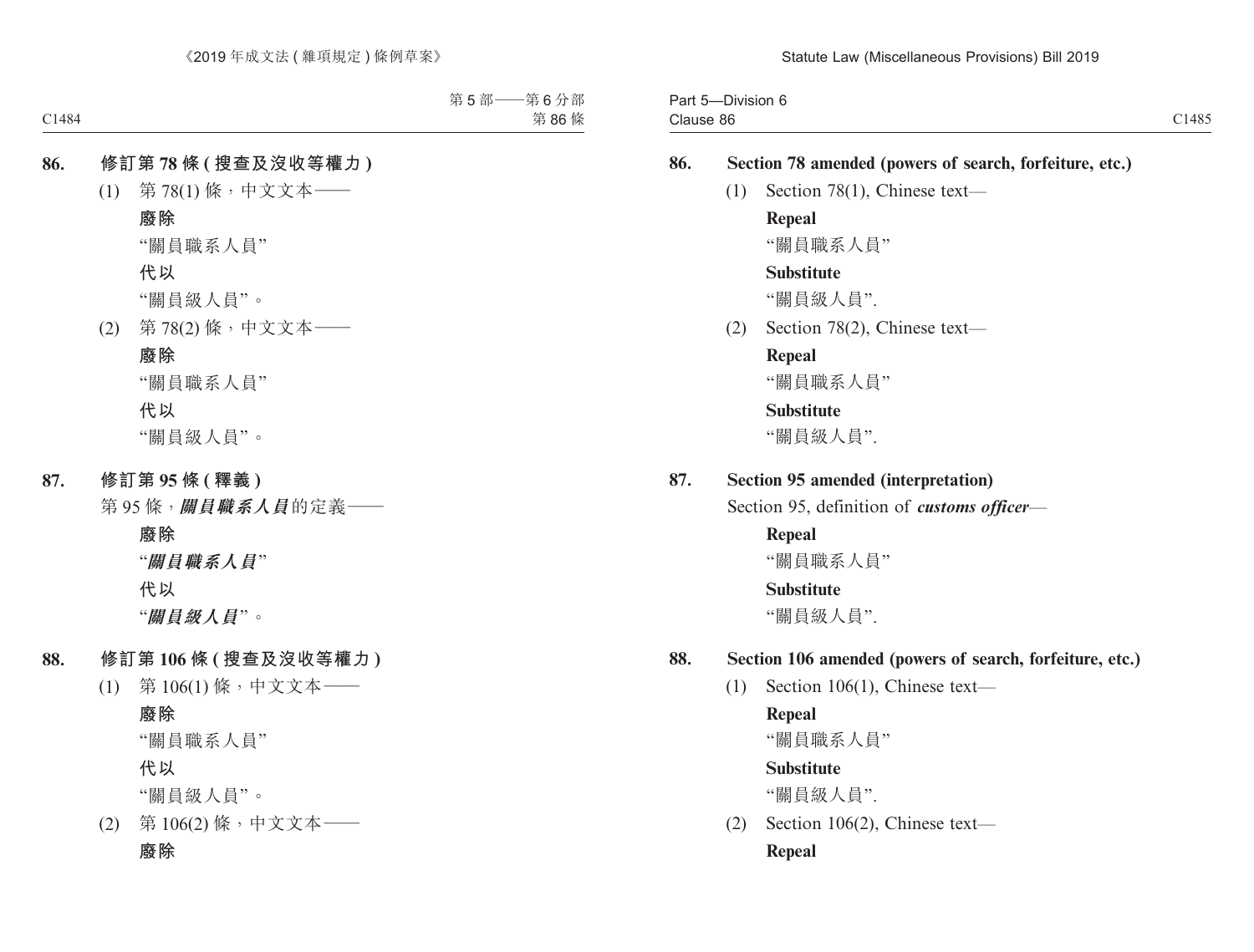Part 5—Division 6 Clause 89 Clause 89 and 2014 Clause 89 and 2014 Clause 89 and 2014 Clause 89 and 2014 Clause 89 and 2014 Clause 2014 Cla

"關員職系人員"

#### **Substitute**

"關員級人員".

# **Subdivision 6—Pension Benefits (Judicial Officers) Ordinance (Cap. 401)**

**89. Section 11B amended (notice for opting for retirement age (extension) arrangement)**

Section 11B(2)(c), English text—

**Repeal**

"service"

#### **Substitute**

"office".

# **Subdivision 7—Pension Benefits (Judicial Officers) Regulations (Cap. 401 sub. leg. A)**

**90. Regulation 4 amended (pension factor)**

(1) Regulation 4, after "section 22"— **Add** "of the Ordinance".

(2) Regulation 4, after "sections 7, 12 and 14"— **Add**

"of the Ordinance".

# **91. Regulation 5 amended (rate of short service gratuity)** Regulation 5, after "section 36"—

**Add**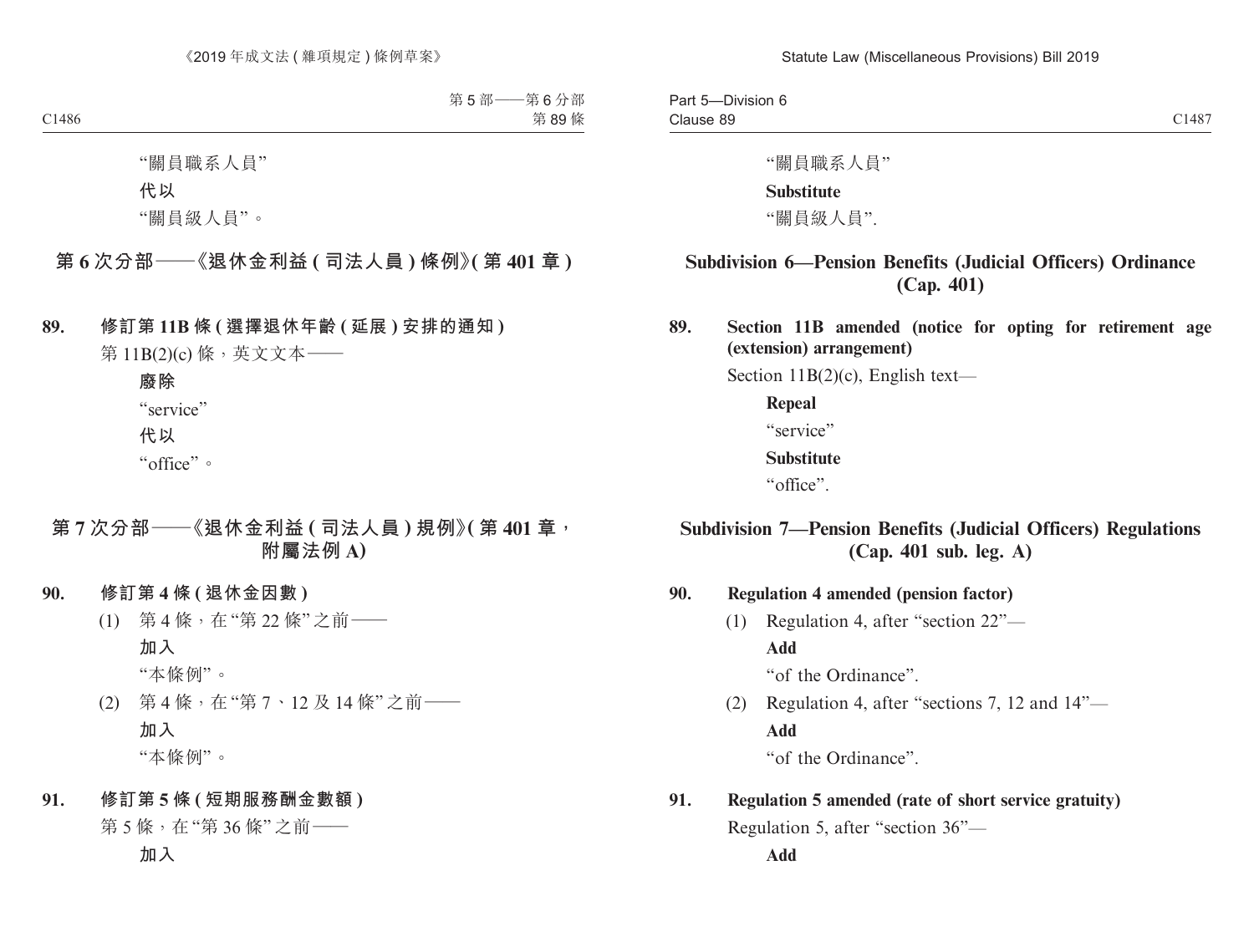| $- \cdot$<br>-<br>Part<br>Division 6<br>$\cdot$ |       |
|-------------------------------------------------|-------|
| Clause 92<br>$-$                                | C1489 |

"of the Ordinance".

### **92. Regulation 8 amended (pension for service wholly within the Group)**

(1) Regulation 8(2)(b), English text, after "section 15 or 17"— **Add**

"of the Ordinance".

(2) Regulation 8(2)(c), English text, after "section  $22(1)$ "— **Add**

"of the Ordinance".

# **93. Regulation 11 amended (rate of short service gratuity)**

Regulation 11, English text, after "section 36"—

**Add**

"of the Ordinance".

### **94. Regulation 16 amended (emoluments to be taken for computing pension benefits)**

(1) Regulation 16(4)(b), English text, after "section 7(1)(d), (g) or  $(h)$ "—

**Add**

"of the Ordinance".

(2) Regulation 16(5), English text, after "section  $9(7)$ "—

# **Add**

"of the Ordinance".

(3) Regulation 16(5)(a), English text, after "section  $23(1)(b)(i)$ "—

**Add**

"of the Ordinance".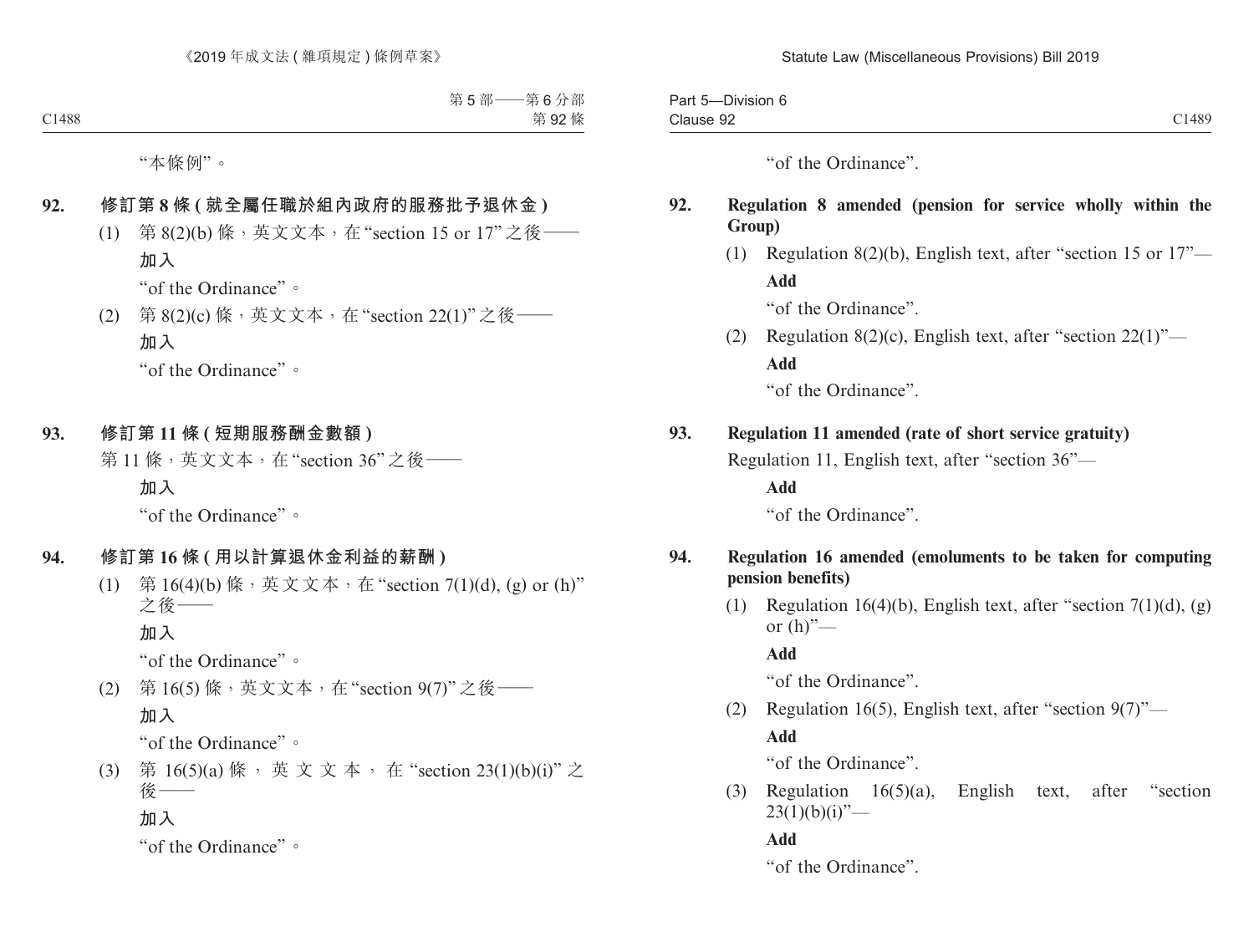| Division 6<br>سہ ر<br>-ail |       |
|----------------------------|-------|
| Clause 95<br>--------      | C1491 |
|                            |       |

(4) Regulation 16(5)(b), English text, after "section  $23(1)(b)(ii)$ "— **Add** "of the Ordinance".

### **95. Regulation 17 amended (service which may be taken as pensionable service)**

Regulation 17(1), English text—

**Repeal**

"or an option under section 10(1)"

### **Substitute**

", or an option under section 10(1), of the Ordinance".

### **96. Regulation 18 amended (deemed increase in service where retirement is on medical grounds)**

(1) Regulation 18(1), English text, after "section  $7(1)(h)$ "— **Add**

"of the Ordinance".

(2) Regulation 18(2), English text, after "section 21(8) and  $(9)$ "—

**Add**

"of the Ordinance".

# **97. Regulation 21 amended (rates of additional pension on retirement on abolition of office or compulsory retirement)**

Regulation 21(1), English text, after "section 17"—

**Add**

"of the Ordinance".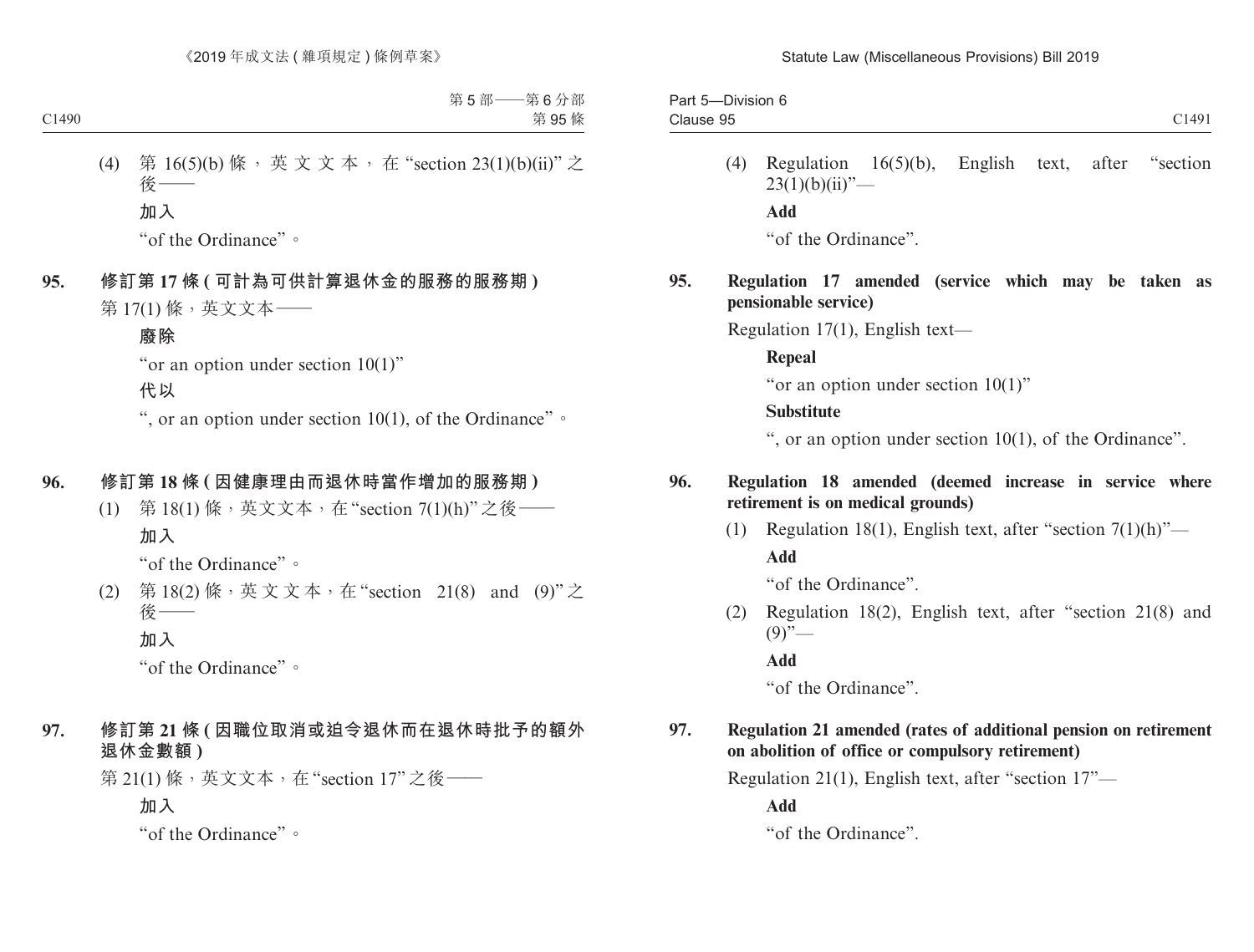| -Division 6<br>$\overline{\phantom{a}}$<br>Part 5 |       |
|---------------------------------------------------|-------|
| Clause 98                                         | C1493 |

### **98. Regulation 22 amended (rates of additional pension on account of injuries)**

(1) Regulation 22(1), English text, after "section  $15(1)$ "— **Add** "of the Ordinance".

(2) Regulation 22(1), English text, after "section 14"— **Add**

"of the Ordinance".

# **Subdivision 8—Amusement Game Centres Ordinance (Cap. 435)**

**99. Section 20 amended (offence in relation to gaining admission to a licensed amusement game centre)**

Section 20(3), Chinese text—

**Repeal** "授權的。"

#### **Substitute**

 "授權的, 即為免責辯護。".

# **Subdivision 9—Copyright Ordinance (Cap. 528)**

**100. Section 76 heading amended (performance, showing or playing of works for purposes of club, society, etc.)**

Section 76, Chinese text, heading, before "**表演**"—

**Add**

"**為會社、社團等目的而**".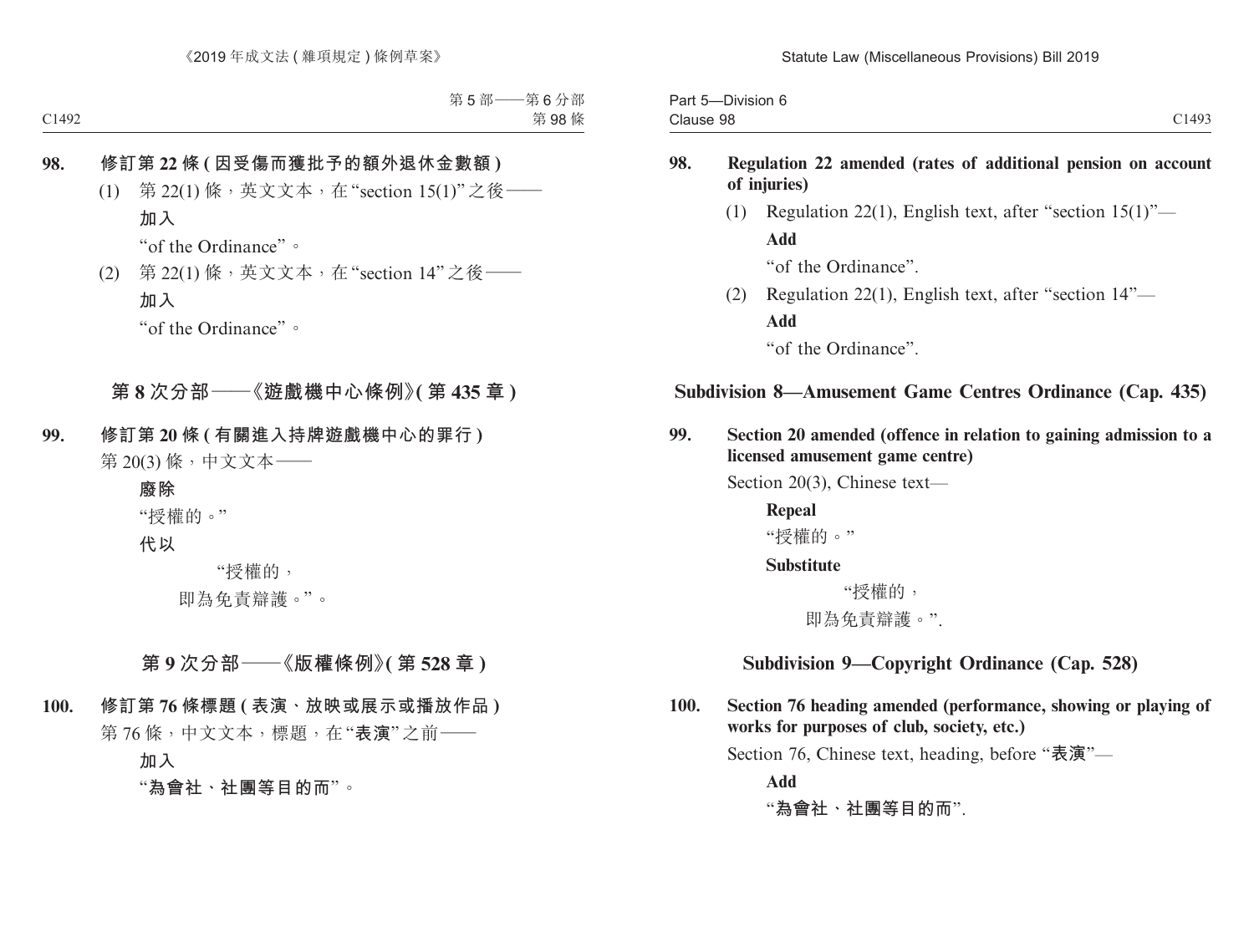| Part 5<br>Division 6            |                     |
|---------------------------------|---------------------|
| $\sim$<br>n.<br>Clause<br>- 1 U | 1495<br>- 1 I I J J |

#### **101. Section 81 amended (free public showing or playing of broadcast or cable programme)**

Section 81(3)(b), Chinese text, after "性質, "—

**Add**

"或是關於宣揚宗教,或推廣教育或社會福利的,".

#### **102. Section 233 amended (jurisdiction of Copyright Tribunal)**

Section 233(1)(b), Chinese text—

**Repeal**

"相反權利"

#### **Substitute**

"反對的權利".

**103. Section 255 amended (performance, showing or playing of works for purposes of club, society, etc.)**

Section 255(2)(a), Chinese text—

**Repeal**

"關於官揚宗敎,或推廣敎育或社會福利"

#### **Substitute**

"關於宣揚宗教,或推廣教育或社會福利的".

# **Subdivision 10—Private Healthcare Facilities Ordinance (Cap. 633)**

**104. Section 174 amended (regulation 176 amended (general provisions relating to storage, conveyance and packing of dangerous goods in category 10))**

Section 174(2), Chinese text, before "第 128 條"—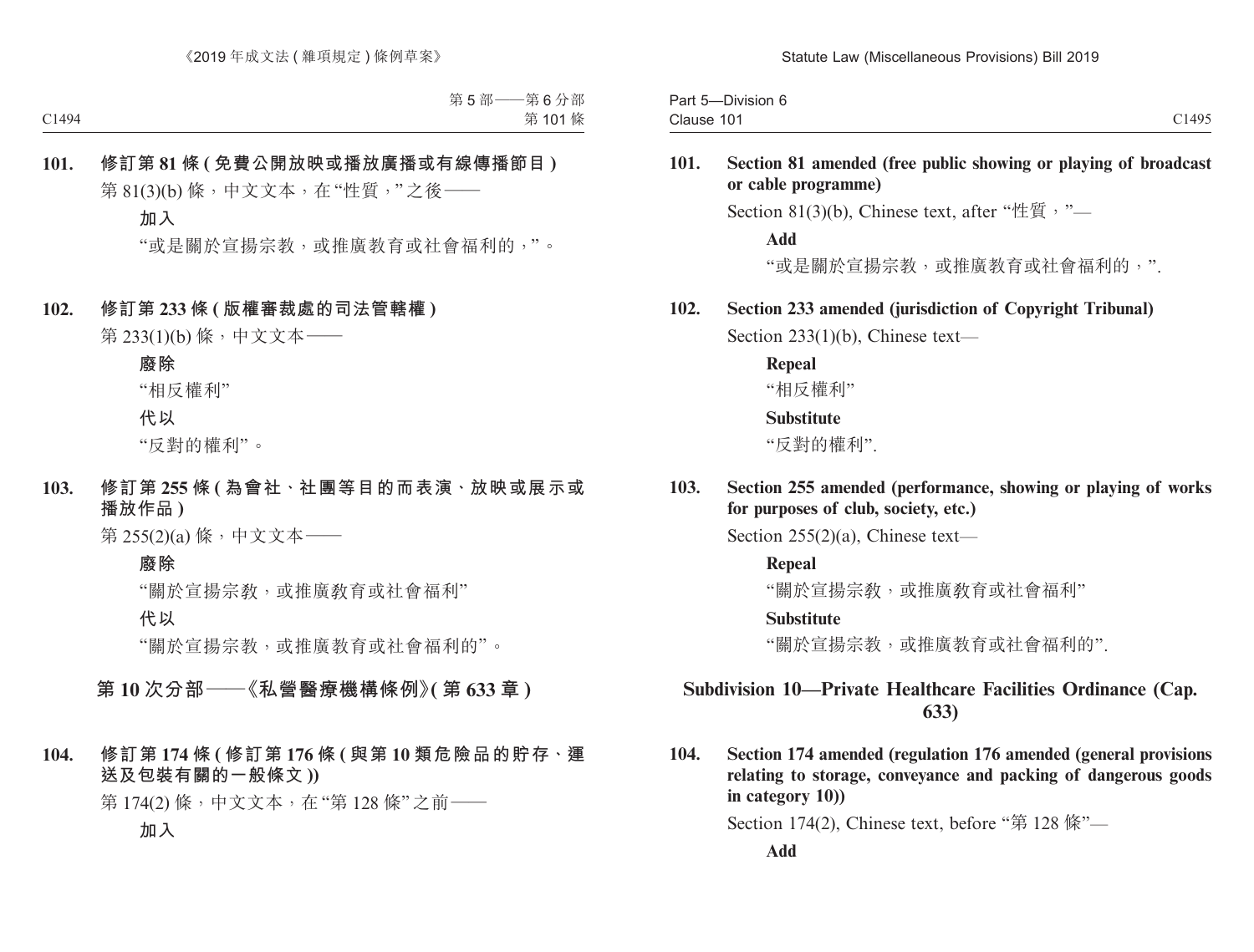Part 5—Division 7 Clause 105 Clause 105 and the control of the control of the control of the control of the control of the control of the c

"該條例".

# **Division 7—Repeal of Superseded Provisions**

# **Subdivision 1—Supplementary Medical Professions, Midwives Registration and Nurses Registration (Amendment) Ordinance 1985 (67 of 1985)**

#### **105. Schedule amended**

(1) The Schedule, Part I, column 2 opposite to the Miscellaneous Licences Regulations in column 1—

#### **Repeal item 1.**

(2) The Schedule, Part I, column 2 opposite to the Miscellaneous Licences Regulations in column 1—

**Repeal item 3 (to the extent of the deletion of "Massage establishment").**

(3) The Schedule, Part I, column 2 opposite to the Miscellaneous Licences Regulations in column 1—

**Repeal item 4 (to the extent of the deletion of Form 2).**

### **Subdivision 2—Banking (Amendment) Ordinance 1999 (42 of 1999)**

**106. Section 6 repealed (section added)**  Section 6—

**Repeal the section.**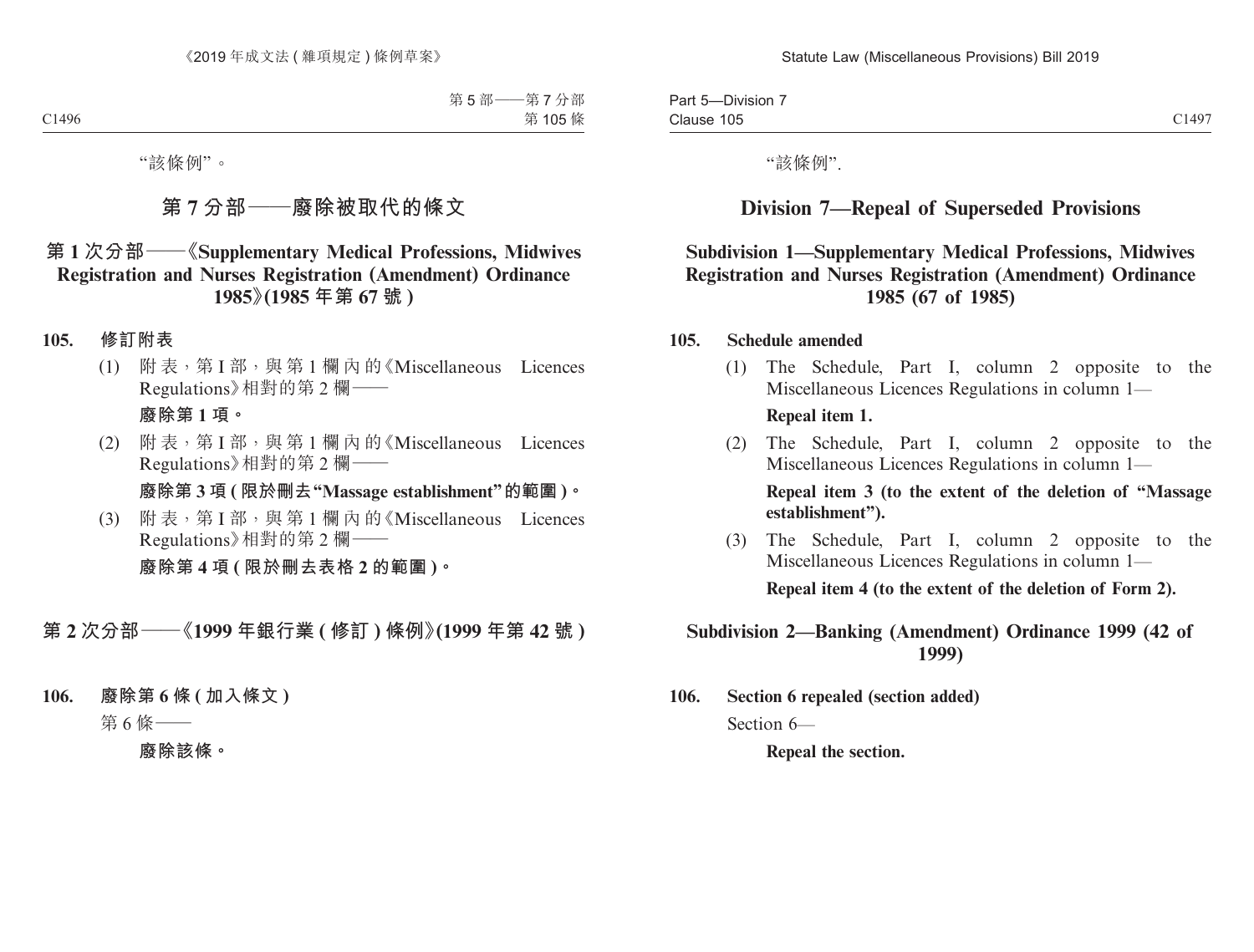| -Division<br>Part 5 |       |
|---------------------|-------|
| Clause 107          | C1499 |

# **Subdivision 3—Dangerous Goods (Amendment) Ordinance 2002 (4 of 2002)**

**107. Section 15 repealed (interpretation)** Section 15—

**Repeal the section.**

**Subdivision 4—Landlord and Tenant (Consolidation) (Amendment) Ordinance 2002 (32 of 2002)**

**108. Section 1 amended (short title and commencement)** Section 1(3)—

> **Repeal**  "14, 19,".

**109. Sections 14 and 19 repealed** Sections 14 and 19— **Repeal the sections.** 

### **Subdivision 5—Merchant Shipping (Safety) (Amendment) Ordinance 2009 (10 of 2009)**

- **110. Section 2 amended (commencement)** Section 2(2)— **Repeal** "43, 44(1), (2) and (4), 45,".
- **111. Section 43 repealed (interpretation)** Section 43—

**Repeal the section.**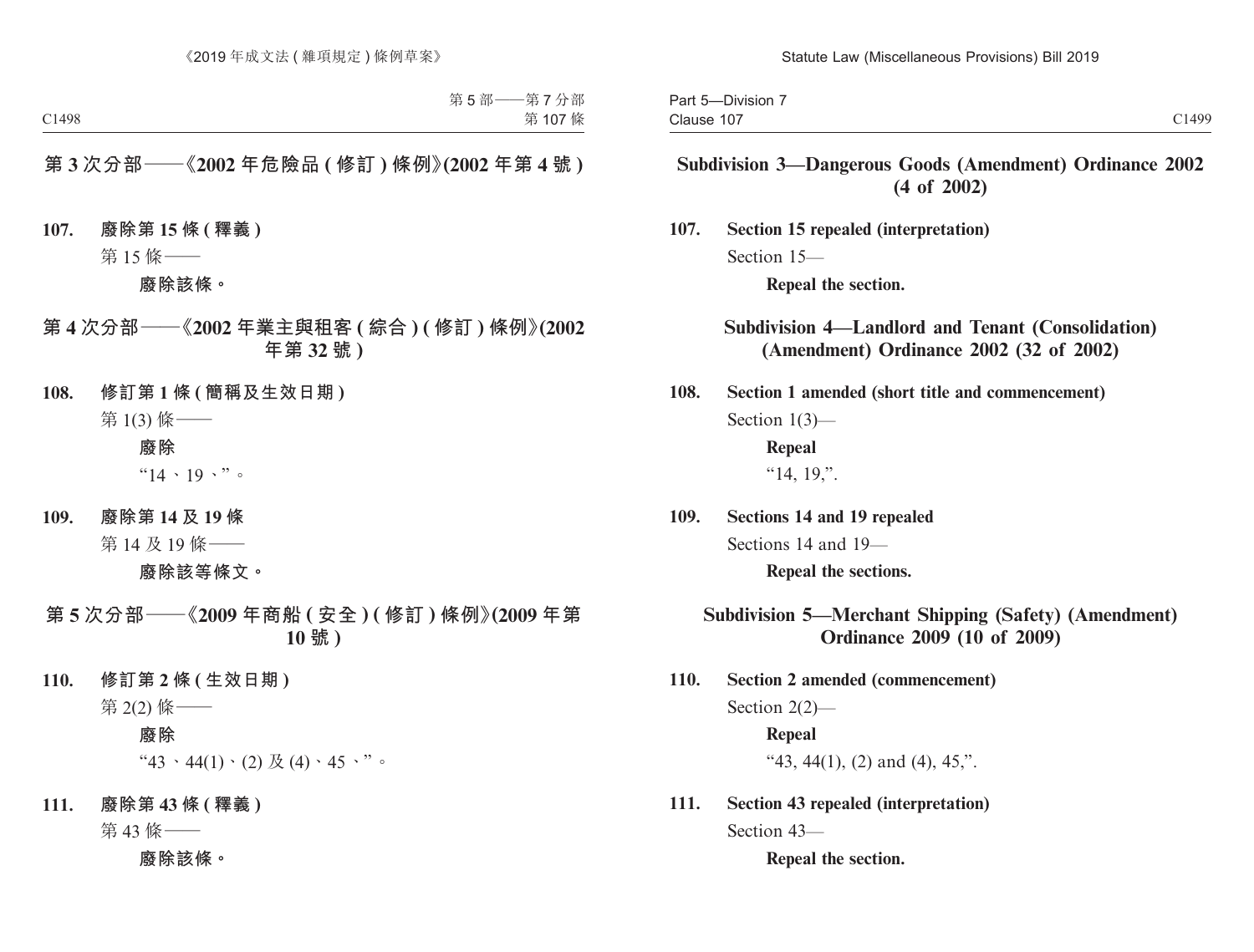| $- \cdot \cdot$<br>$\overline{\phantom{a}}$<br>--<br>Part<br>-Division |       |
|------------------------------------------------------------------------|-------|
| 11 <sup>c</sup><br>Clause<br>11 L                                      | C1501 |

# **112. Section 44 amended (practice of musters and drills)** Section 44—

**Repeal subsections (1), (2) and (4).**

**113. Section 45 repealed ("國際航行" substituted by "國際航程")** Section 45—

**Repeal the section.** 

### **114. Sections 48 and 49 and cross-headings repealed**

- (1) Cross-heading before section 48— **Repeal the cross-heading.**
- (2) Section 48— **Repeal the section.**
- (3) Cross-heading before section 49— **Repeal the cross-heading.**
- (4) Section 49— **Repeal the section.**

# **Subdivision 6—Inland Revenue (Amendment) (No. 2) Ordinance 2018 (12 of 2018)**

### **115. Section 1 amended (short title and commencement)**

(1) Section 1(2)—

**Repeal**

"Subject to subsection (3), this"

**Substitute**

"This".

(2) Section 1—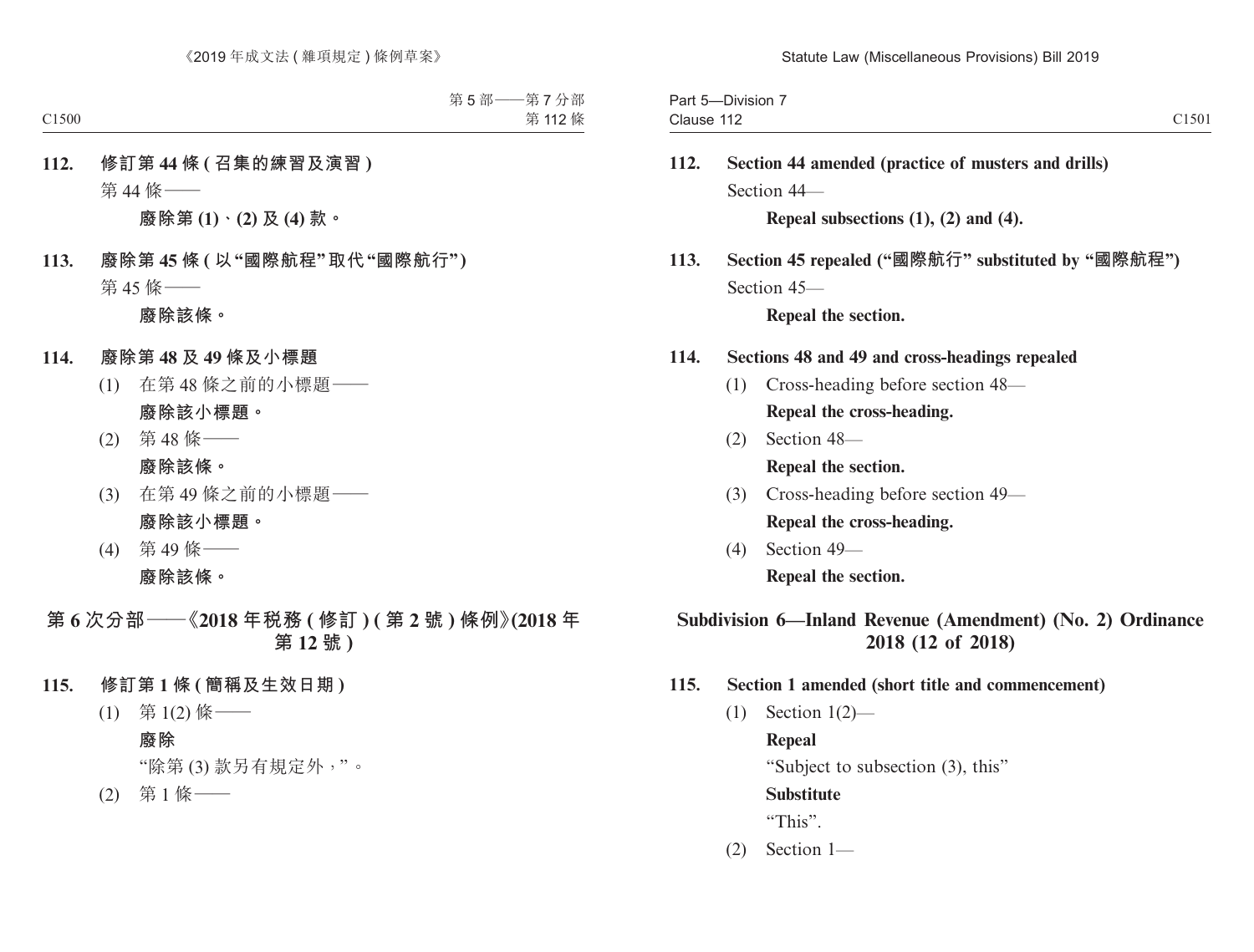Part 5—Division 8 Clause 117 Clause 117 Clause 117

**Repeal subsection (3).**

# **116. Section 6 repealed (Schedules 16A and 16B added)** Section 6—

**Repeal the section.**

# **Division 8—Technical and Other Amendments**

### **Subdivision 1—Matrimonial Causes Ordinance (Cap. 179)**

**117. Section 5 amended (jurisdiction in judicial separation)** Section 5(b), after the semicolon— **Add**  $\mathbf{u}_{\alpha r}$ 

# **Subdivision 2—Delegation of Powers and Functions (Cap. 283 sub. leg. B)**

**118. Delegation of Powers and Functions repealed** Delegation of Powers and Functions— **Repeal the subsidiary legislation.**

**Subdivision 3—Small Claims Tribunal Ordinance (Cap. 338)**

**119. Section 29 amended (powers of Court of First Instance on appeal)**

Section 29(2), Chinese text—

**Repeal everything after paragraph (a) Substitute**

"(b) 就訟費及開支方面而作出其認為適當的命令,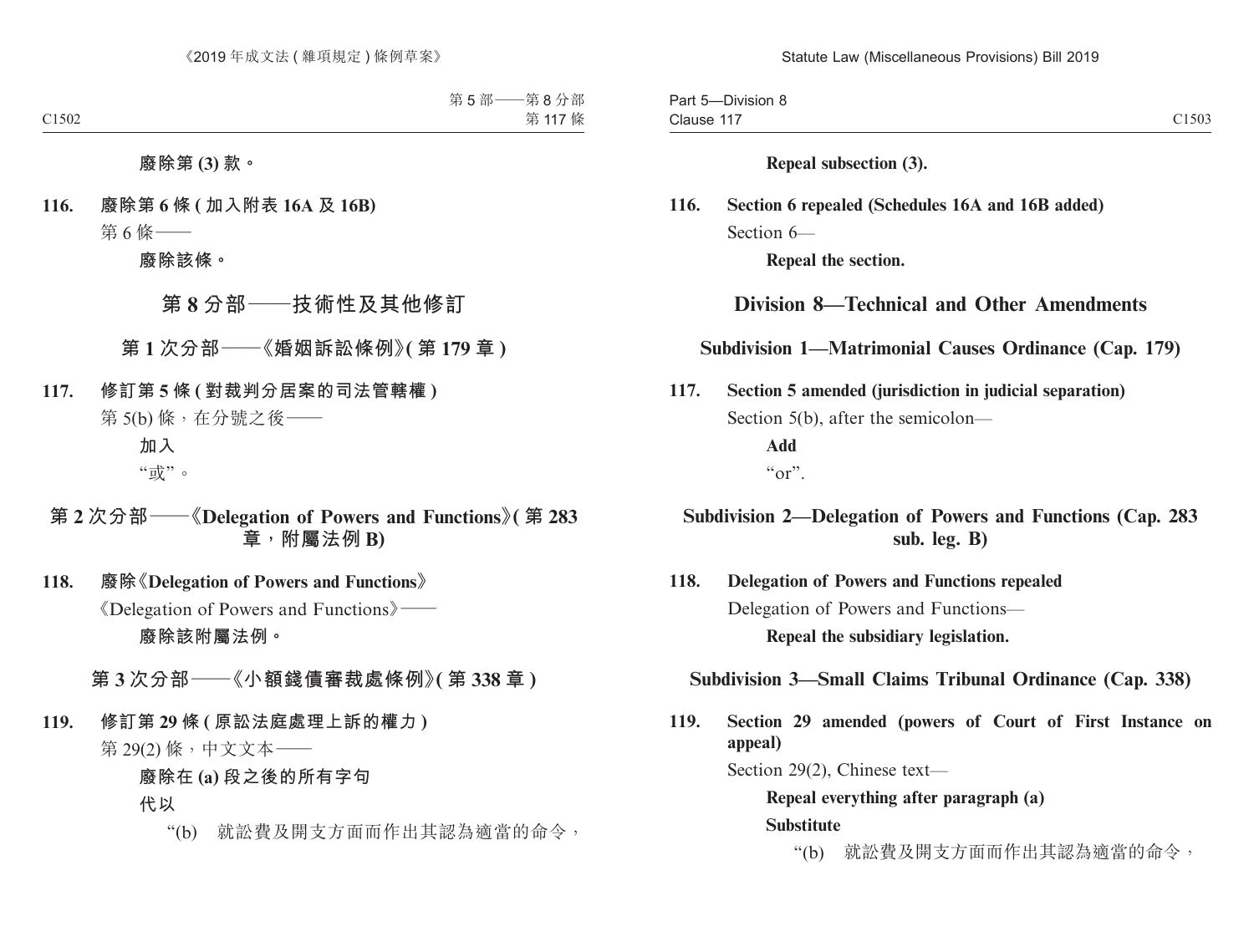Part 5—Division 8 Clause 120 Clause  $120$  Clause  $1505$ 

但不可——

- (i) 推翻或更改審裁處就事實問題作出的裁定;或
- (ii) 收取其他證據。".

### **Subdivision 4—Trade Descriptions Ordinance (Cap. 362)**

**120. Section 26A amended (additional defence (bait advertising))** Section  $26A(a)(ii)(B)$ , Chinese text, after the semicolon— **Add** "及".

# **Subdivision 5—Pension Benefits (Judicial Officers) Ordinance (Cap. 401)**

**121. Section 23 amended (pensionable emoluments)** Section  $23(1)(b)$ —

### **Repeal everything before subparagraph (ii) Substitute**

- "(b) in the case of an officer to whom section  $3(1)(b)$ applies and whose application under section 9(7) is approved—
	- (i) in respect of his service prior to the material date—
		- (A) 90% of his salary; and
		- (B) 100% of his personal allowance,

shall be taken as his pensionable emoluments, but not any other emoluments; and".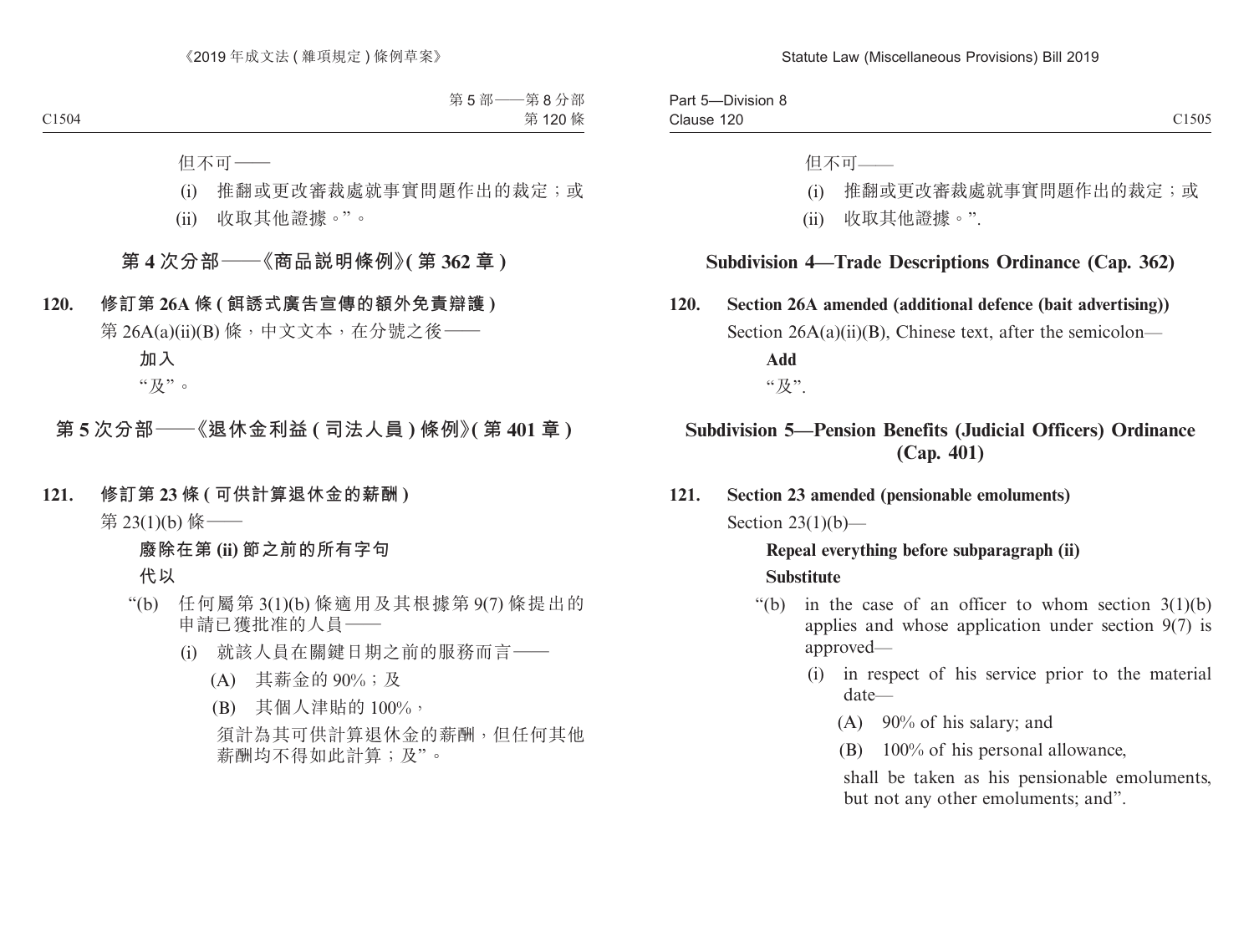# **Subdivision 6—Social Workers Registration Ordinance (Cap. 505)**

#### **122. Section 34 amended (use of title)**

Section 34(6)(b), Chinese text—

**Repeal** "不會令" **Substitute** "並不阻止".

### **Subdivision 7—Estate Agents Ordinance (Cap. 511)**

**123. Section 24 amended (refusal of application for licence or renewal)** Section 24(1), Chinese text—

> **Repeal** "而提出的申請監管局" **Substitute** "而提出的申請:監管局".

### **Subdivision 8—Securities and Futures Ordinance (Cap. 571)**

# **124. Schedule 8 amended (Securities and Futures Appeals Tribunal)** Schedule 8, Part 3, Division 5—

#### **Repeal**

"2A. A specified decision set out in item 15D of Division 1 of Part 2. Section 112ZF(4) of this Ordinance.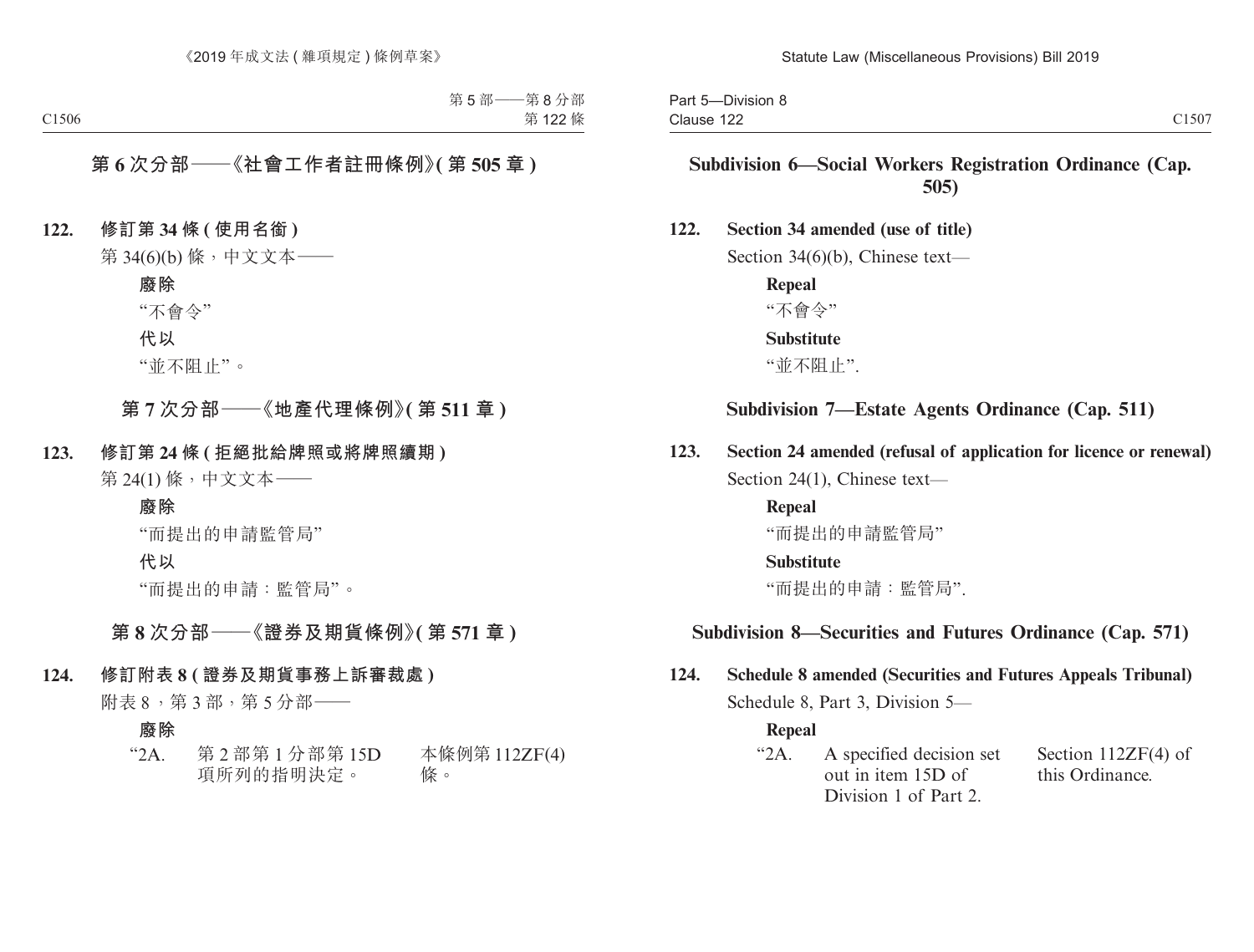#### Statute Law (Miscellaneous Provisions) Bill 2019

| Part 5-Division 8 |                                                                         | C1509                                      |
|-------------------|-------------------------------------------------------------------------|--------------------------------------------|
| 2B.               | A specified decision set<br>out in item 15E of<br>Division 1 of Part 2. | Section $112ZF(4)$ of<br>this Ordinance.   |
| 2C.               | A specified decision set<br>out in item 15L of<br>Division 1 of Part 2. | Section $112ZJ(5)$ of<br>this Ordinance.   |
| 2D.               | A specified decision set<br>out in item 15M of<br>Division 1 of Part 2. | Section $112ZJ(7)$ of<br>this Ordinance."  |
| <b>Substitute</b> |                                                                         |                                            |
| " $2C$ .          | A specified decision set<br>out in item 15D of<br>Division 1 of Part 2. | Section $112ZF(4)$ of<br>this Ordinance.   |
| 2D.               | A specified decision set<br>out in item 15E of<br>Division 1 of Part 2. | Section $112ZF(4)$ of<br>this Ordinance.   |
| 2E.               | A specified decision set<br>out in item 15L of<br>Division 1 of Part 2. | Section $112ZJ(5)$ of<br>this Ordinance.   |
| 2F.               | A specified decision set<br>out in item 15M of<br>Division 1 of Part 2. | Section $112ZJ(7)$ of<br>this Ordinance.". |
|                   |                                                                         |                                            |

# **Subdivision 9—Competition Ordinance (Cap. 619)**

**125. Section 61 amended (withdrawal of acceptance of commitment)** Section 61(3), English text—

**Repeal everything after paragraph (a) Substitute**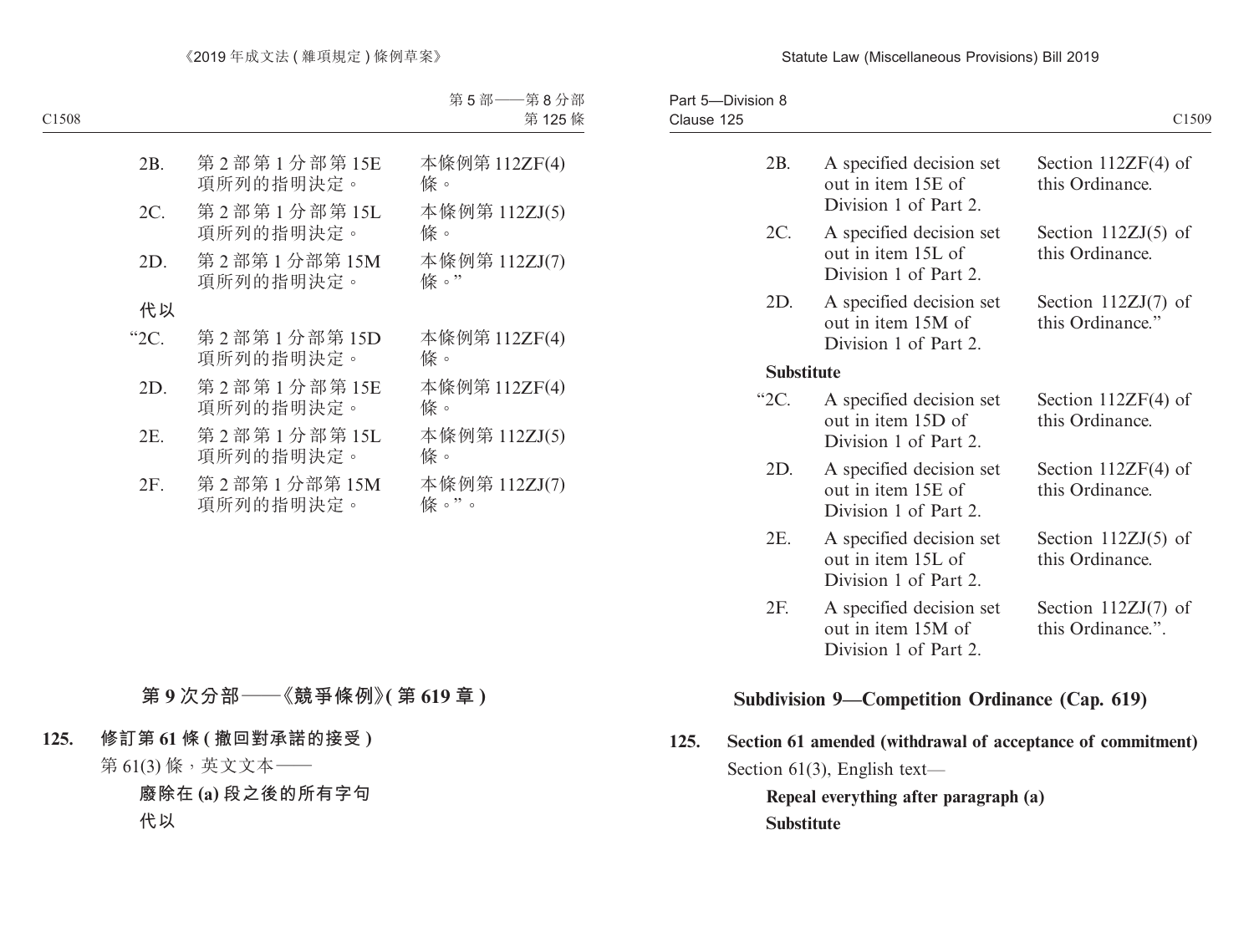| Part 5<br>-Division 8 |                             |
|-----------------------|-----------------------------|
| Clause 126            | $-1 - 11$<br>$\sim$ 1 J I I |

- "(b) subject to subsection (4), the Commission may—
	- (i) commence an investigation; or
	- (ii) bring proceedings in the Tribunal,

with respect to any alleged contravention of the relevant competition rule that has occurred after the date specified in the notice given under subsection  $(1).$ ".

# **Subdivision 10—Financial Institutions (Resolution) (Lossabsorbing Capacity Requirements—Banking Sector) Rules (Cap. 628 sub. leg. B)**

**126. Rule 2 amended (interpretation)**

Rule 2(1), Chinese text, definition of **非資本 LAC 負債**—

# **Repeal paragraph (c)**

- "(c) 符合以下描述的其他負債——
	- (i) 並非監管資本票據所構成;及
	- (ii) 在欠下有關債務的有關實體清盤時,該負債的 位階不高於下述負債——
		- (A) (a) 段提述的負債;或
		- (B) 符合以下描述的、(b) 段提述的負債:該 負債獲認可為有資格被計算入某個非香 港司法管轄區的規管制度下的、與 LAC 規定相應的規定 ( 但並非憑藉該規管制度 下的旨在反映《TLAC 細則清單》第 11 條 倒數第二或三段所列出的原則的任何條 文),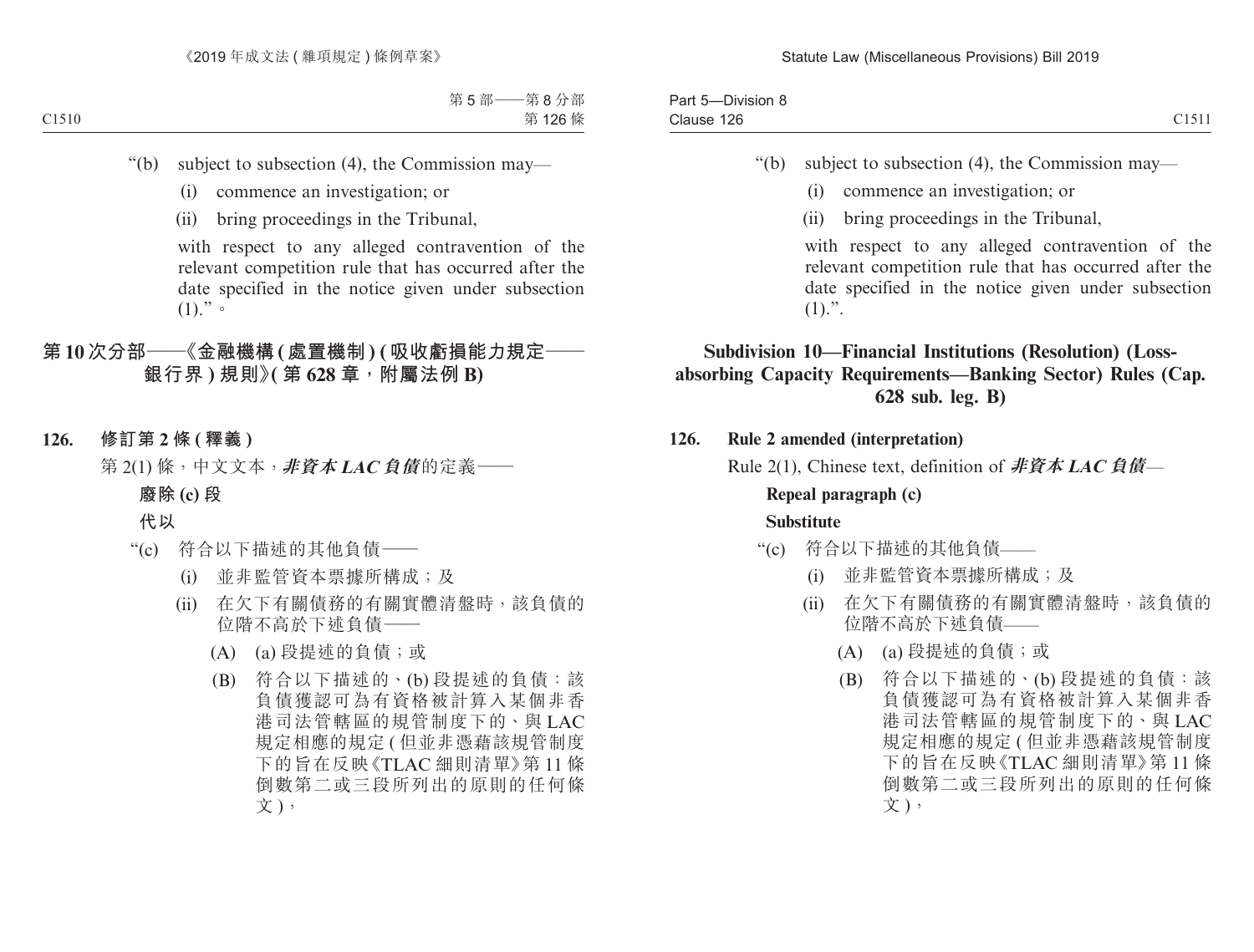Part 5—Division 8 Clause 126 Clause 126 and the contract of the contract of the contract of the contract of the contract of the contract of the contract of the contract of the contract of the contract of the contract of the contract of the contract of

但不包括在有關規管制度下,在欠下該債務的有關 實體進入處置程序時免於承受損失的任何其他負 債;".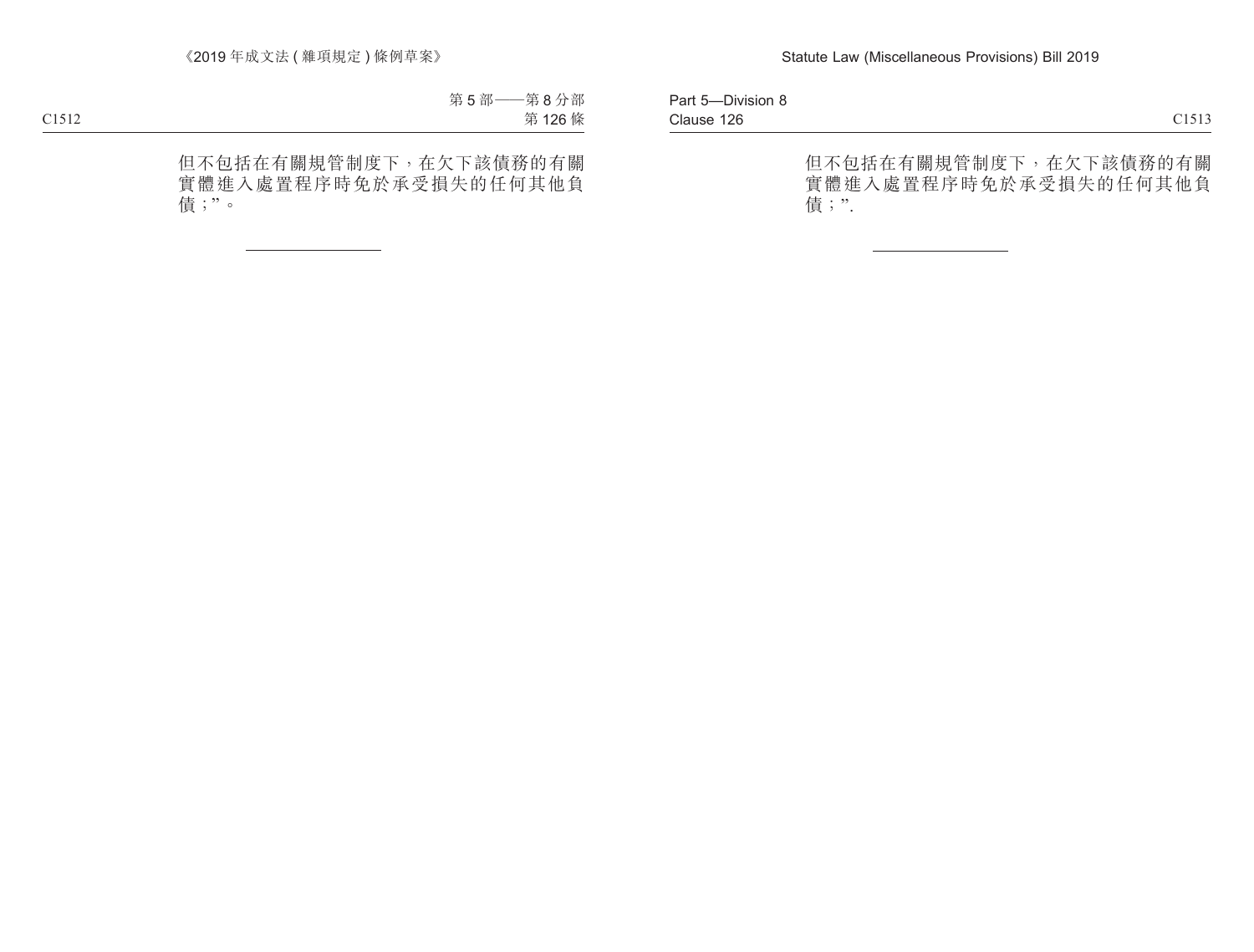### **Explanatory Memorandum**

The purpose of this Bill is to make miscellaneous amendments to various Ordinances.

2. The Bill is divided into 5 parts.

### **Part 1**

3. Part 1 sets out the short title and provides for commencement.

### **Part 2**

- 4. Part 2 amends the High Court Ordinance (Cap. 4) to—
	- (a) expressly provide that a Justice of Appeal may act as a judge of the Court of First Instance (*CFI*) and a CFI judge may act as an additional judge of the Court of Appeal (*CA*) without physically sitting in the court;
	- (b) extend the use of a 2-Judge bench of the CA to hear and determine—
		- (i) applications for leave to appeal to the Court of Final Appeal against decisions made by the CA consisting of less than 3 Justices of Appeal; and
		- (ii) appeals against the CFI's decisions to refuse to grant leave to apply for judicial review or to grant such leave on terms pursuant to Order 53, rule 3(4) of the Rules of the High Court (Cap. 4 sub. leg. A);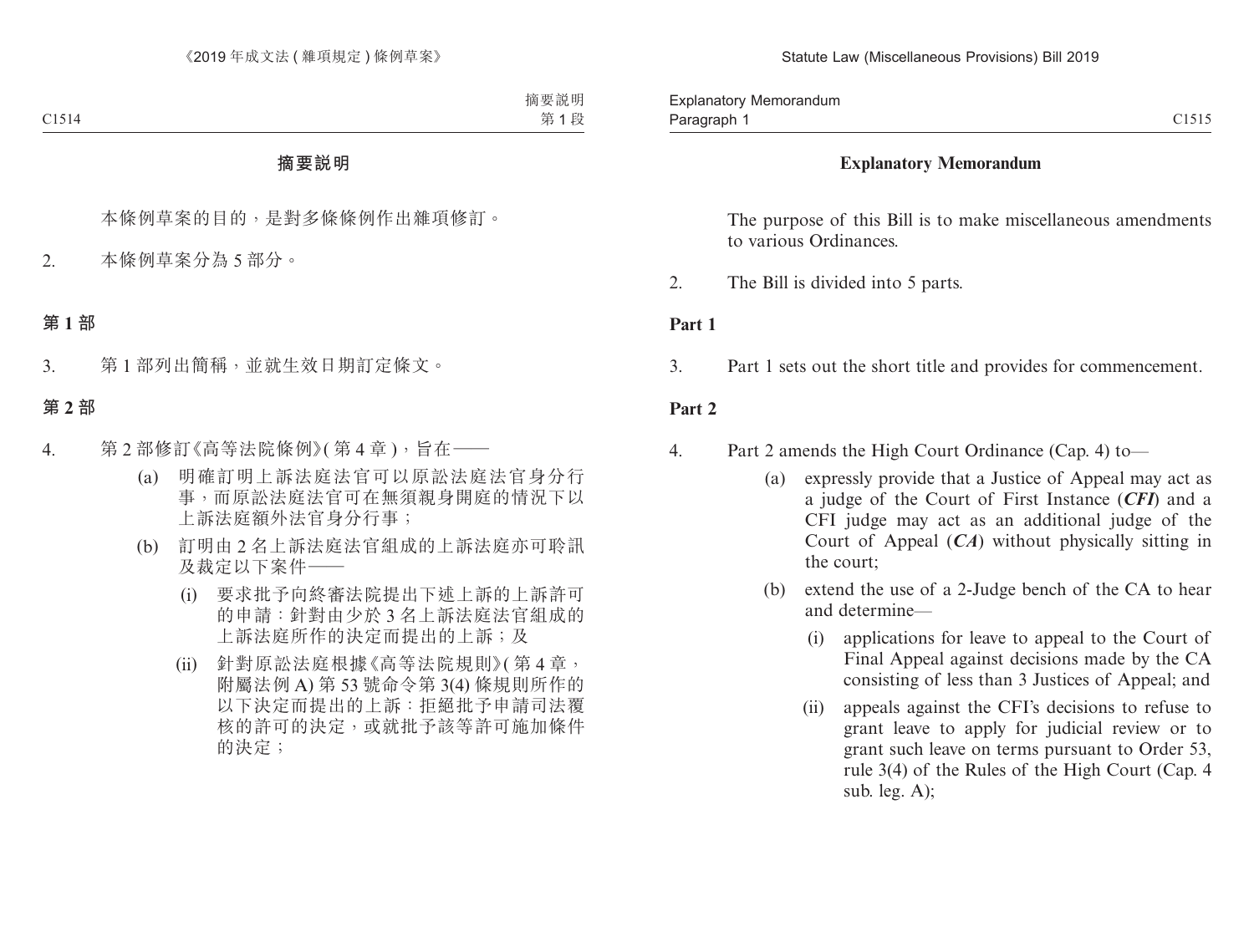Paragraph 5 and 2015 C1517 Explanatory Memorandum Paragraph 5

- (c) allow parties to an appeal or application before a 2-Judge bench of the CA to apply, and also provide that a 2-Judge bench CA may make an order of its own motion, for the case to be re-argued before a 3-Judge bench of the CA when the 2-Judge bench of the CA cannot reach a unanimous decision; and
- (d) provide for transitional arrangements regarding the applications for leave to appeal and the appeals referred to in subparagraph (b)(i) and (ii) that are duly filed before the commencement date of Part 2 of the Statute Law (Miscellaneous Provisions) Ordinance 2019.

### **Part 3**

5. Part 3 amends section 13 of the Interpretation and General Clauses Ordinance (Cap. 1) to provide that references made to an Ordinance may be made according to the title, short title, citation, number or chapter number used in the verified copy of the Ordinance, in addition to those used in the copy printed by the Government Printer. A definition of *verified copies* is also added.

### **Part 4**

6. The court in *HKSAR v Kong Hing Agency Ltd* [2008] 1 HKC 462 interpreted the statutory defence containing the phrase "could not with reasonable diligence have (done something)" (*defence*) to refer to an objective test of what a person "could have been reasonably expected to have done in the circumstances". In other words, the defence refers to a hypothetical situation. While the English text of the defence is relatively standard, there are minor variations in the Chinese text of the defence appearing in various provisions.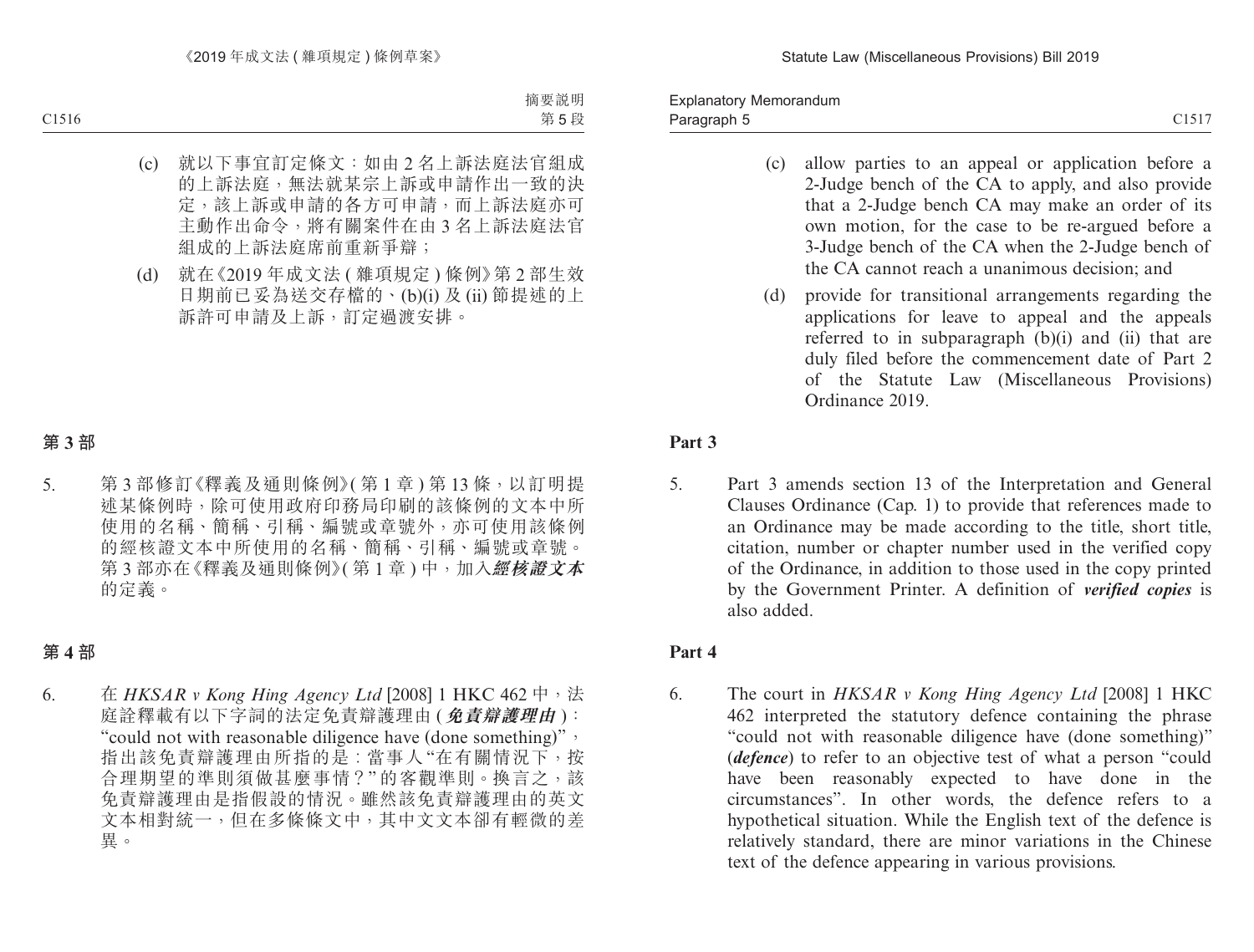Paragraph 7 and 2015 C1519 Explanatory Memorandum Paragraph 7

- 
- 7. Part 4 amends the Chinese text of the defence in a number of enactments, for example, by adding "即使" to reflect the meaning of the defence more explicitly.

### **Part 5**

- 8. Part 5 makes miscellaneous amendments of a minor or technical nature to various enactments. The amendments include updating the references to the titles of certain Ordinances, amending cross-references and updating phrases and expressions to achieve consistency. The enactments amended are—
	- (a) the Jury Ordinance (Cap. 3);
	- (b) the Money Changers Ordinance (Cap. 34);
	- (c) the Pensions (Special Provisions) (Customs Officers) Ordinance (Cap. 35);
	- (d) the Apprenticeship (Designation of Trades) (Consolidation) Order (Cap. 47 sub. leg. B);
	- (e) the Widows and Orphans Pension Ordinance (Cap. 94);
	- (f) the Betting Duty Ordinance (Cap. 108);
	- (g) the Public Swimming Pools Regulation (Cap. 132 sub. leg. BR);
	- (h) the Births and Deaths Registration Ordinance (Cap. 174);
	- (i) the Marriage Reform (Forms) Regulations (Cap. 178 sub. leg. C);
	- (j) the Designation of Public Officers Notice (Cap. 178 sub. leg. D);
	- (k) the Matrimonial Causes Ordinance (Cap. 179);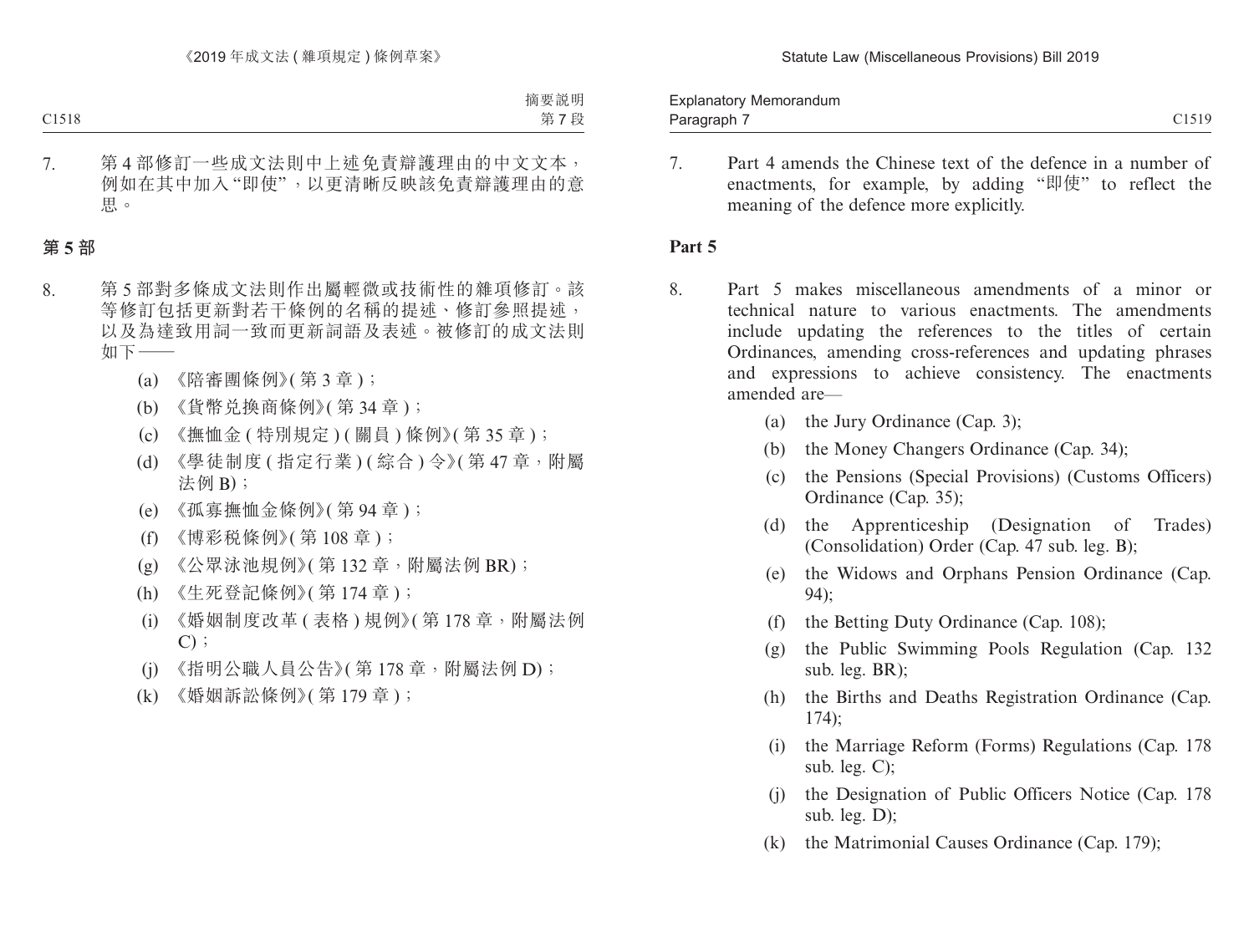- (l) the Crimes Ordinance (Cap. 200);
- (m) the Offences against the Person Ordinance (Cap. 212);
- (n) the Juvenile Offenders Ordinance (Cap. 226);
- (o) the Firearms and Ammunition Ordinance (Cap. 238);
- (p) the Child Care Services Ordinance (Cap. 243);
- (q) the Adoption Ordinance (Cap. 290);
- (r) the Government Lotteries Ordinance (Cap. 334);
- (s) the Small Claims Tribunal Ordinance (Cap. 338);
- (t) the Trade Descriptions Ordinance (Cap. 362);
- (u) the Film Censorship Ordinance (Cap. 392);
- (v) the Pension Benefits (Judicial Officers) Ordinance (Cap. 401);
- (w) the Pension Benefits (Judicial Officers) Regulations (Cap. 401 sub. leg. A);
- (x) the Official Solicitor Ordinance (Cap. 416);
- (y) the Amusement Game Centres Ordinance (Cap. 435);
- (z) the Post-release Supervision of Prisoners Regulation (Cap. 475 sub. leg. A);
- (za) the Merchant Shipping (Seafarers) Ordinance (Cap. 478);
- (zb) the Social Workers Registration Ordinance (Cap. 505);
- (zc) the Justices of the Peace Ordinance (Cap. 510);
- (zd) the Estate Agents Ordinance (Cap. 511);
- (ze) the Copyright Ordinance (Cap. 528);
- (zf) the Mass Transit Railway (Transport Interchange) Bylaw (Cap. 556 sub. leg. D);